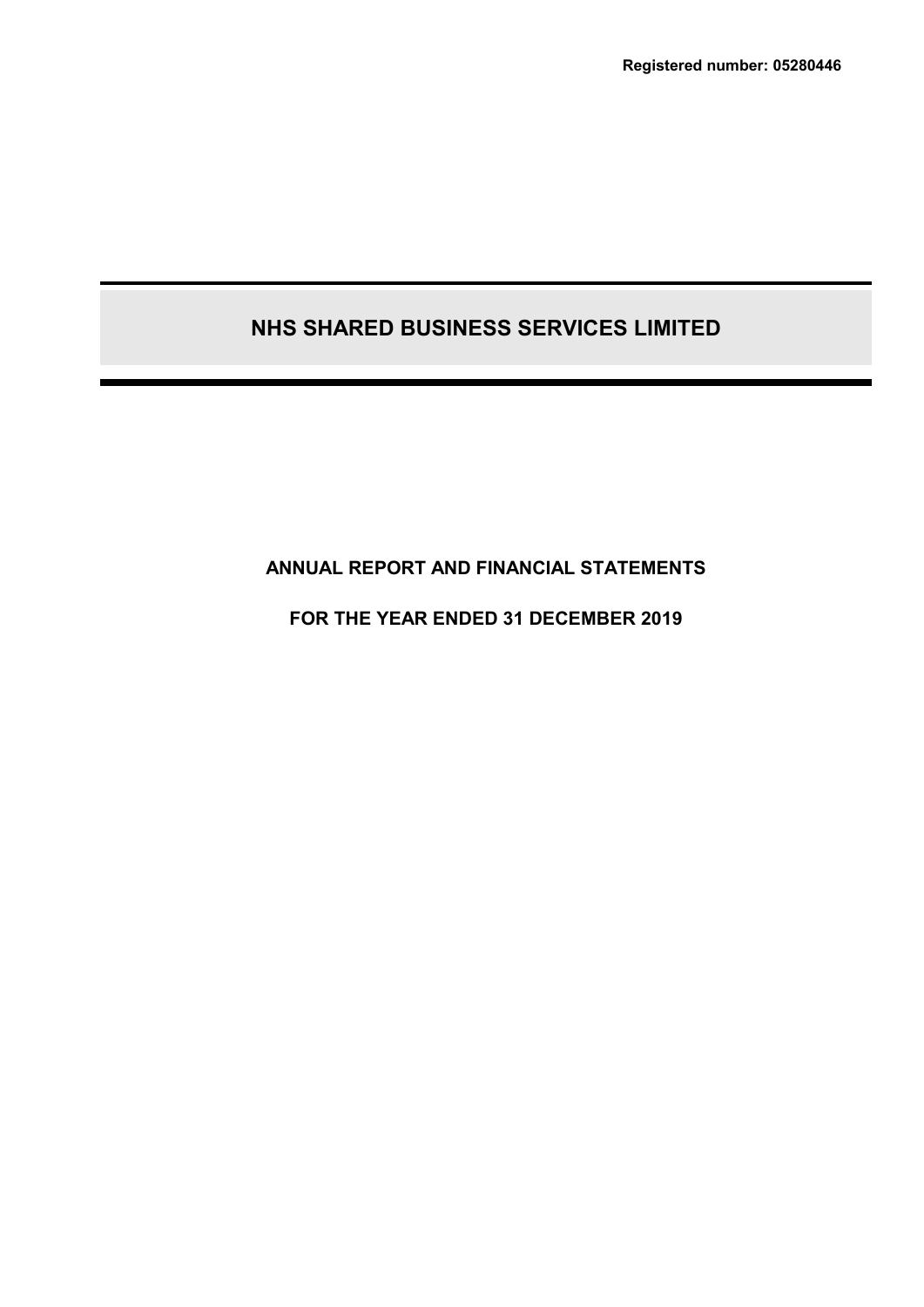# **CONTENTS**

|                                                  | Page      |
|--------------------------------------------------|-----------|
| <b>Company Information</b>                       | 1         |
| <b>Chairman and Chief Executive's Statements</b> | $2 - 4$   |
| <b>Strategic Report</b>                          | $5 - 10$  |
| <b>Directors' Report</b>                         | $11 - 14$ |
| <b>Independent Auditor's Report</b>              | $15 - 17$ |
| <b>Statement of Comprehensive Income</b>         | 18        |
| <b>Statement of Financial Position</b>           | $19 - 20$ |
| <b>Statement of Changes in Equity</b>            | 21        |
| <b>Notes to the Financial Statements</b>         | $22 - 53$ |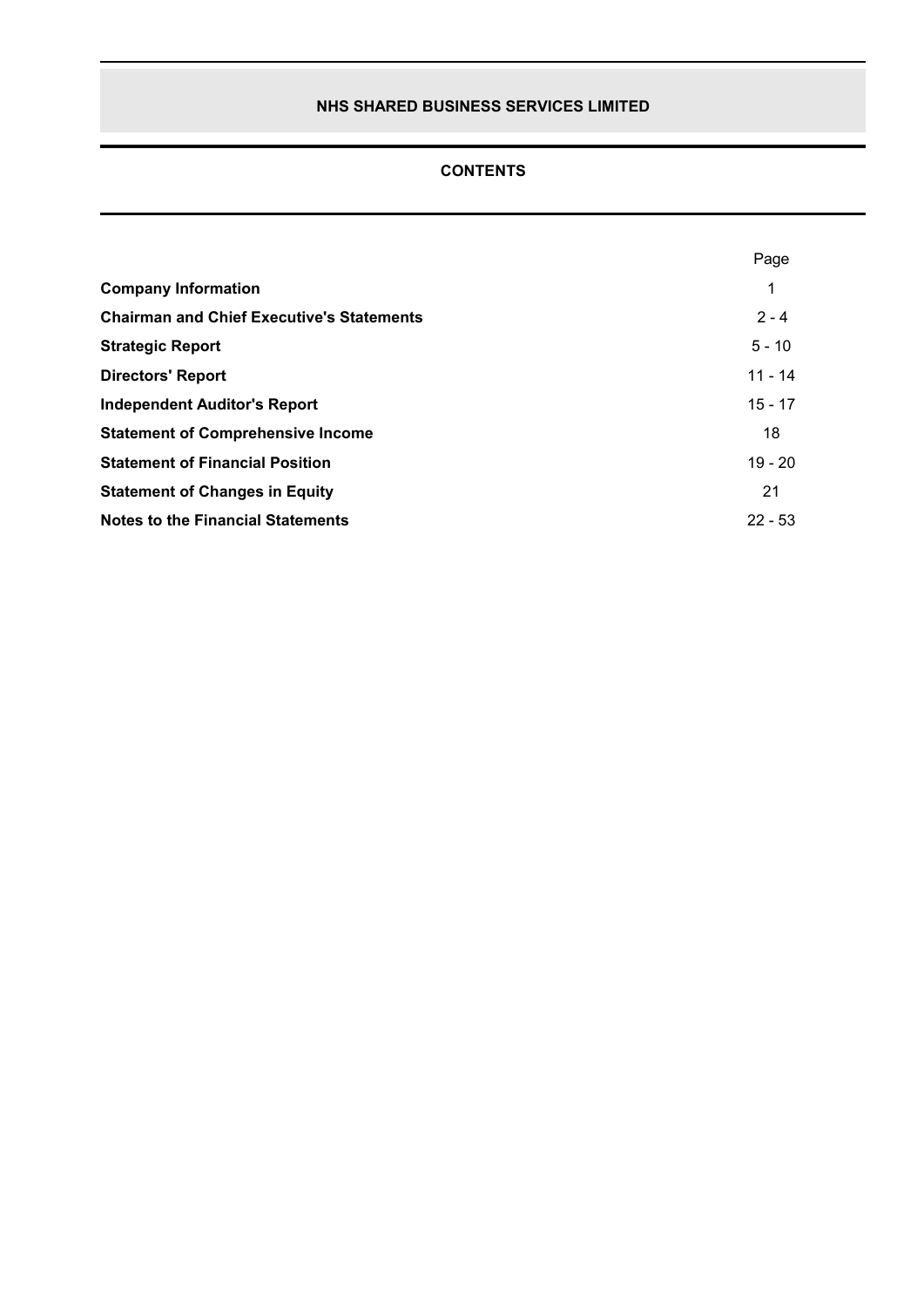# **COMPANY INFORMATION**

| <b>DIRECTORS</b>           | D S Ahluwalia<br>D A Edmonds (Chairman)<br>J A S Jewitt<br><b>B</b> M P Masterson<br>M J Thorman<br>J P Torrie |
|----------------------------|----------------------------------------------------------------------------------------------------------------|
| <b>COMPANY SECRETARY</b>   | P A Cashmore                                                                                                   |
| <b>REGISTERED NUMBER</b>   | 05280446                                                                                                       |
| <b>REGISTERED OFFICE</b>   | Three Cherry Trees Lane<br>Hemel Hempstead<br>Hertfordshire<br>HP27AH                                          |
| <b>INDEPENDENT AUDITOR</b> | Mazars LLP<br><b>Chartered Accountants and Statutory Auditor</b><br>45 Church Street<br>Birmingham<br>B3 2RT   |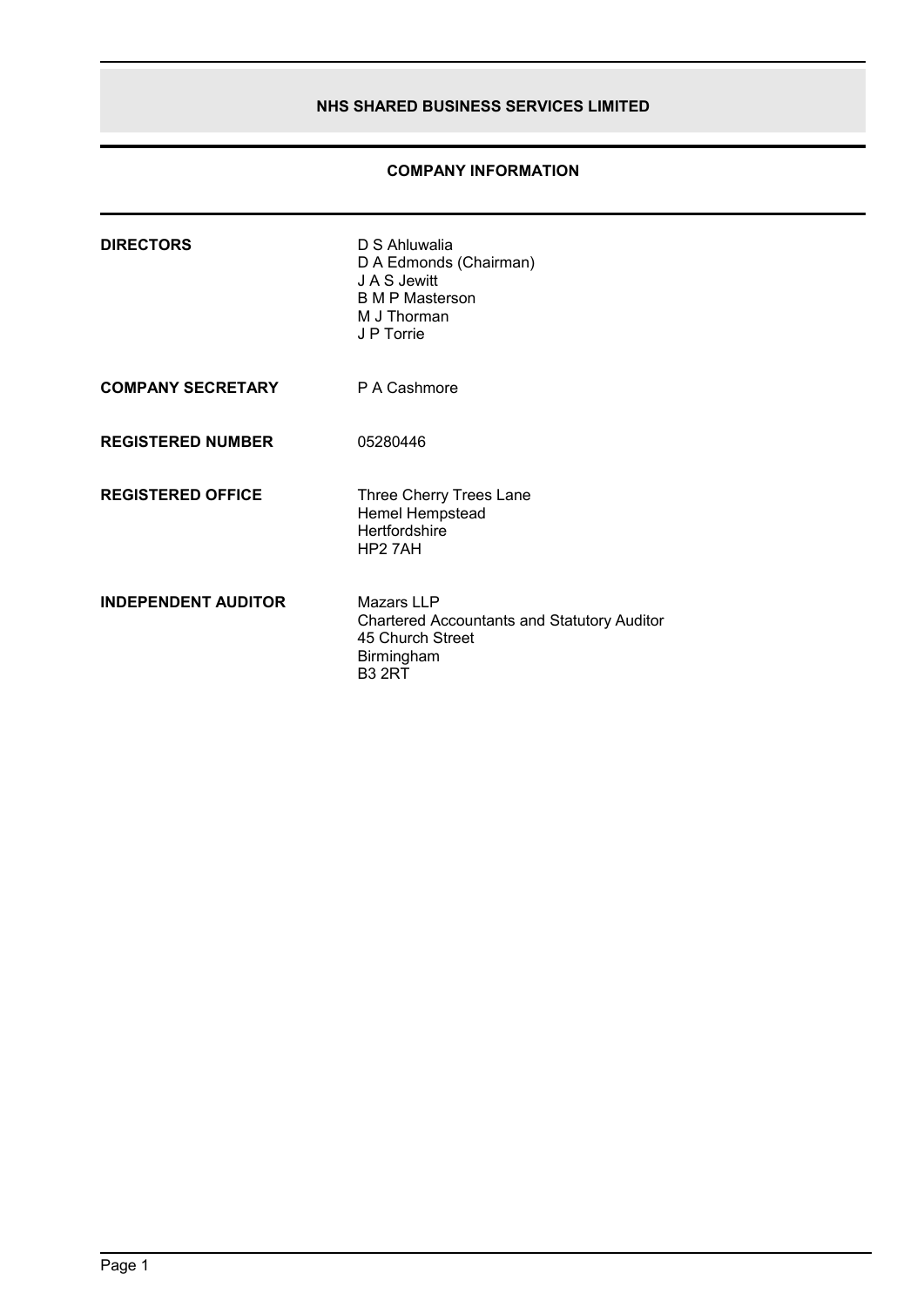# **CHAIRMAN AND CHIEF EXECUTIVE'S STATEMENTS FOR THE YEAR ENDED 31 DECEMBER 2019**

The Chairman presents his statement for the year ended 31 December 2019.

We have continued to make strong progress against our corporate strategy this year, which is focused on building strong foundations to grow our business and transforming the services we provide to the NHS by investing in innovation.

In particular, our emphasis on service excellence has enhanced our reputation as a trusted and expert provider of corporate services to the NHS. This has led to a further increase in market share in 2019.

In 2019, 347 NHS organisations benefited from our services and 80 NHS organisations signed longer-term agreements. We also achieved our highest ever Net Promoter Score (NPS) rating from our customers, which at the end of 2019 was +45 (2018: +30).

Our main priority continues to be providing the NHS with modern services that deliver time and cost savings, enhance quality as well as user experience, and support long-term sustainability.

We have invested heavily in Robotic Process Automation (RPA) in the last 12 months, to make a greater number of our processes faster and more accurate, whilst removing many of the time-consuming and mundane tasks that were previously carried out manually.

Our payroll app, which enables NHS employees to access their pay information on any mobile device, has vastly improved NHS user experience and saved thousands of workforce hours in 2019.

Our much-anticipated NHS procurement platform, The Edge4Health, went live this year, with the first NHS trusts adopting the full platform after a comprehensive pilot.

Following our acquisition of the Anglia Support Partnership (ASP) contracts in 2018, our subsequent tender to provide IT services to two NHS clients in the East of England was successful. As a result, we launched an exciting new business area this year, Innovation & Technology Services (ITS), and will look to expand this service to other parts of the NHS.

Our workforce, which is split between the UK and India, currently stands at around 1,500 people. As our greatest asset, we invest heavily in their professional development. Our workforce strategy promotes job satisfaction and ensures we continue to have highly skilled teams that deliver high-quality services.

The pride our teams have in being part of the NHS and the dedication they have for their work is reflected in our Great Place to Work (GPTW) score, which improved in 2019 to 65%.

The expertise of our employees was also recognised by their industry peers this year. Our people and teams were shortlisted for no fewer than ten prestigious industry awards, which showcased both individual excellence and our digital innovation capabilities. Four of our finalists went on to win awards outright.

Looking ahead to the future, we will continue to focus on service excellence and expanding our NHS client base. We will also roll out new innovations to benefit hundreds of NHS organisations all at the same time, saving them the cost, time and risk of going it alone.

Name David Edmonds CBE Chairman

Date: 27 March 2020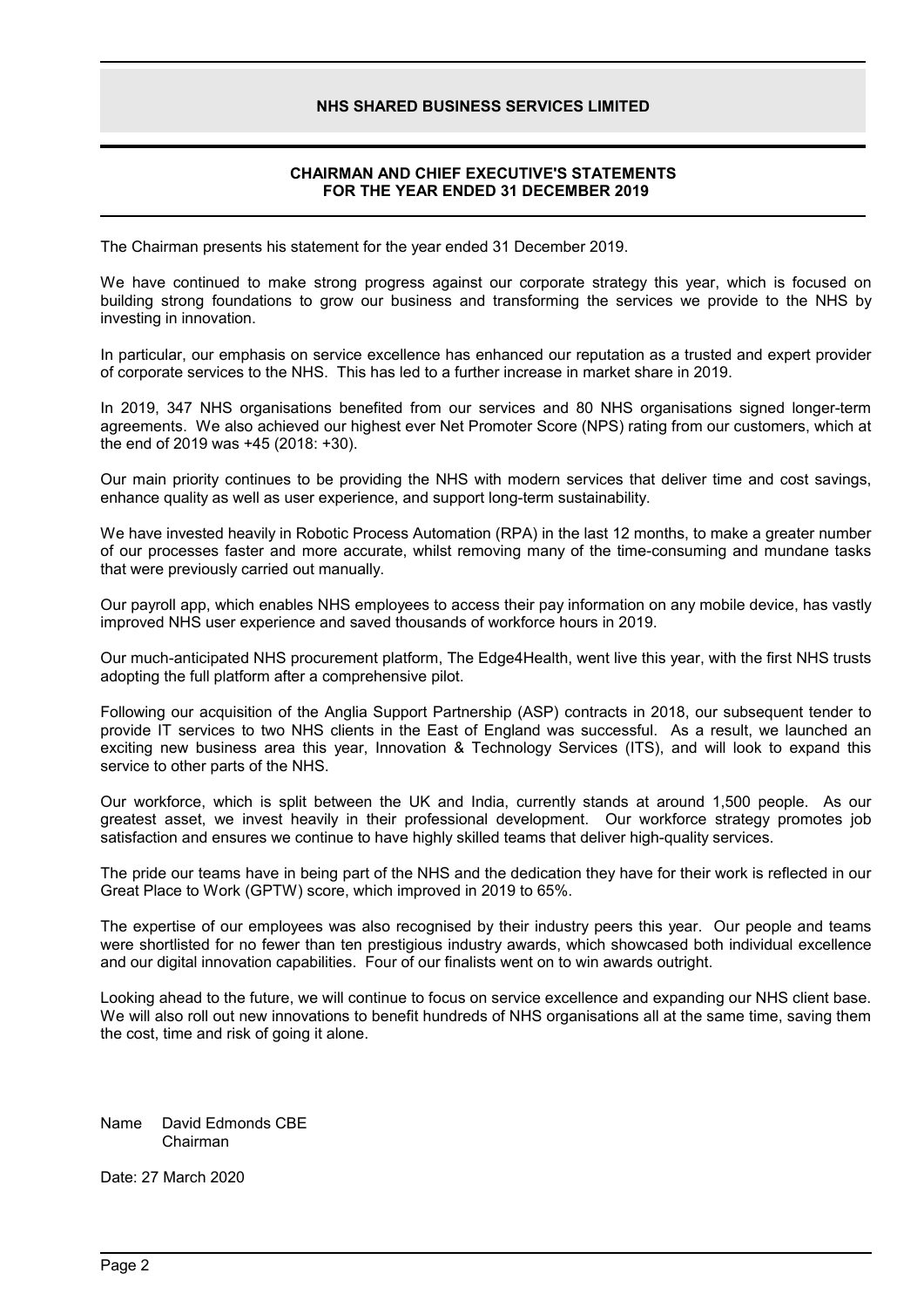# **CHAIRMAN AND CHIEF EXECUTIVE'S STATEMENTS FOR THE YEAR ENDED 31 DECEMBER 2019**

The Chief Executive presents his statement for the year ended 31 December 2019.

2019 has been a pivotal year for the business as we worked hard to successfully embed our corporate strategy across NHS Shared Business Services Limited (the Company). Our ambitious innovation programme, running in parallel with our ongoing commitment to service improvements, continued to change the face of our organisation this year.

At a time of ongoing financial and workforce uncertainty and competing expenditure priorities within the NHS, we have been working more closely than ever with our clients. Together we are designing and developing new services that future-proof their organisations and the NHS more generally.

This has seen us move into new areas that complement our established Business Process Outsourcing (BPO) offer, providing insight and expertise that adds even greater value for our NHS clients.

For example, our strategic partnership with Royal Papworth Hospital NHS Foundation Trust, which is part of our expanding Foundation Client initiative, has seen us develop a proof of concept for a new digital patient booking system. This will be launched in 2020 and provides a far more efficient way of managing NHS appointments. It is a platform that can be rolled out to benefit all NHS provider organisations.

In April this year, we won a contract to provide Innovation & Technology Services (ITS) to Cambridgeshire and Peterborough NHS Foundation Trust and Cambridgeshire Community Services NHS Trust. Our successful tender was primarily based on our commitment to transform delivery of ICT services across these two clients. It provides us with a robust platform to scale up the service, driving innovation and benefiting a wider footprint of NHS organisations.

Over the last 12 months our recently-launched digital platforms have also had a hugely positive impact across the NHS. Our payroll app, MySBSPay, which enables more than 300,000 NHS employees to view their payslips and P60s on their phone or tablet, has led to a significant reduction in common payroll queries. The time saved across our client base equates to some 380 workforce hours every month. This is time that is being redirected into frontline care at hospitals up and down the country.

In addition, our revolutionary NHS procurement platform has gone live this year at a number of NHS organisations following a successful pilot at Portsmouth Hospitals NHS Trust. The Edge4Health, a cloud-based, consumer-style digital marketplace, brings together thousands of suppliers and NHS organisations on to one easy-to-use platform, streamlining the buying process, whilst reducing errors and delays in ordering and invoice payment.

Our pioneering use of robots in 2019 put us at the forefront of the public sector in terms of utilising Robotic Process Automation (RPA) technology. We now use robots to carry out hundreds of different repetitive processes on behalf of the NHS. Across our financial processing this has so far freed up around 300,000 hours. This is employee time that is diverted to dealing with more complex financial matters and carrying out more analytical work on behalf of our clients.

In 2019 this has proved successful in terms of client satisfaction, with our Net Promoter Score (NPS) up 15 points in 12 months, and 80 new contracts signed with our clients.

It is an approach that has also been well-supported by our own workforce. Based on feedback from last year's Great Place to Work (GPTW) survey, we concentrated on a number of key areas within our People Plan 2019. This included steps to ensure that all of our employees understand the role they play in the success of our strategy and the direction the business is taking. In 2019, our GPTW score improved to 65%. Enhancing employee experience is an area where we will continue to place great importance in 2020 and beyond.

In summary, this year has included a number of key growth areas across all parts of the business, with significant progress being achieved in line with our corporate strategy.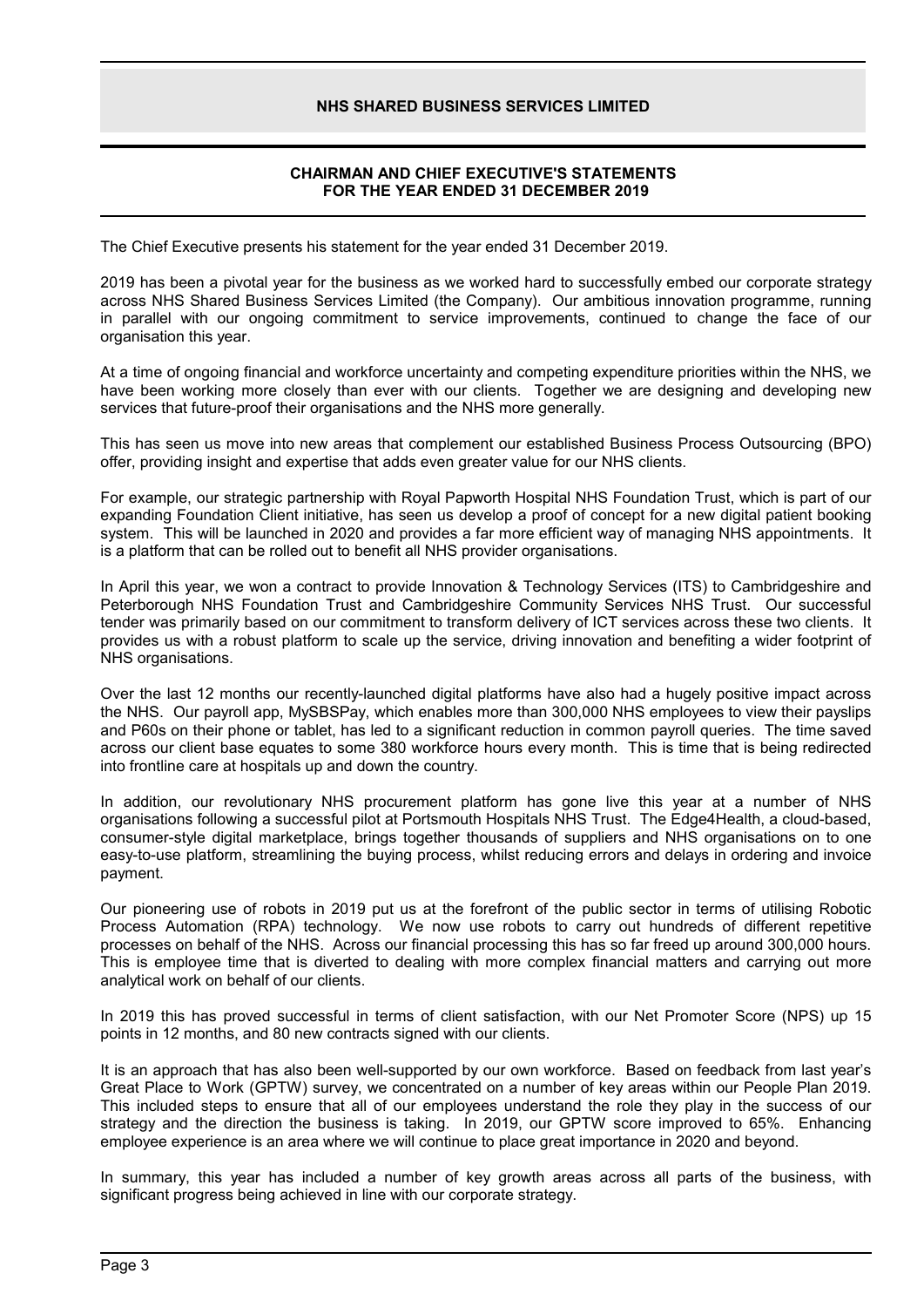# **CHAIRMAN AND CHIEF EXECUTIVE'S STATEMENTS FOR THE YEAR ENDED 31 DECEMBER 2019**

Our aim for the year ahead is to further grow our organisation in terms of market share, and the number and range of services we provide. Our strategy will also continue to support national priorities, such as the NHS Long-Term Plan and the delivery of the Health Secretary's Tech Vision, which looks to speed up the digital transformation of the NHS.

John Neilson Chief Executive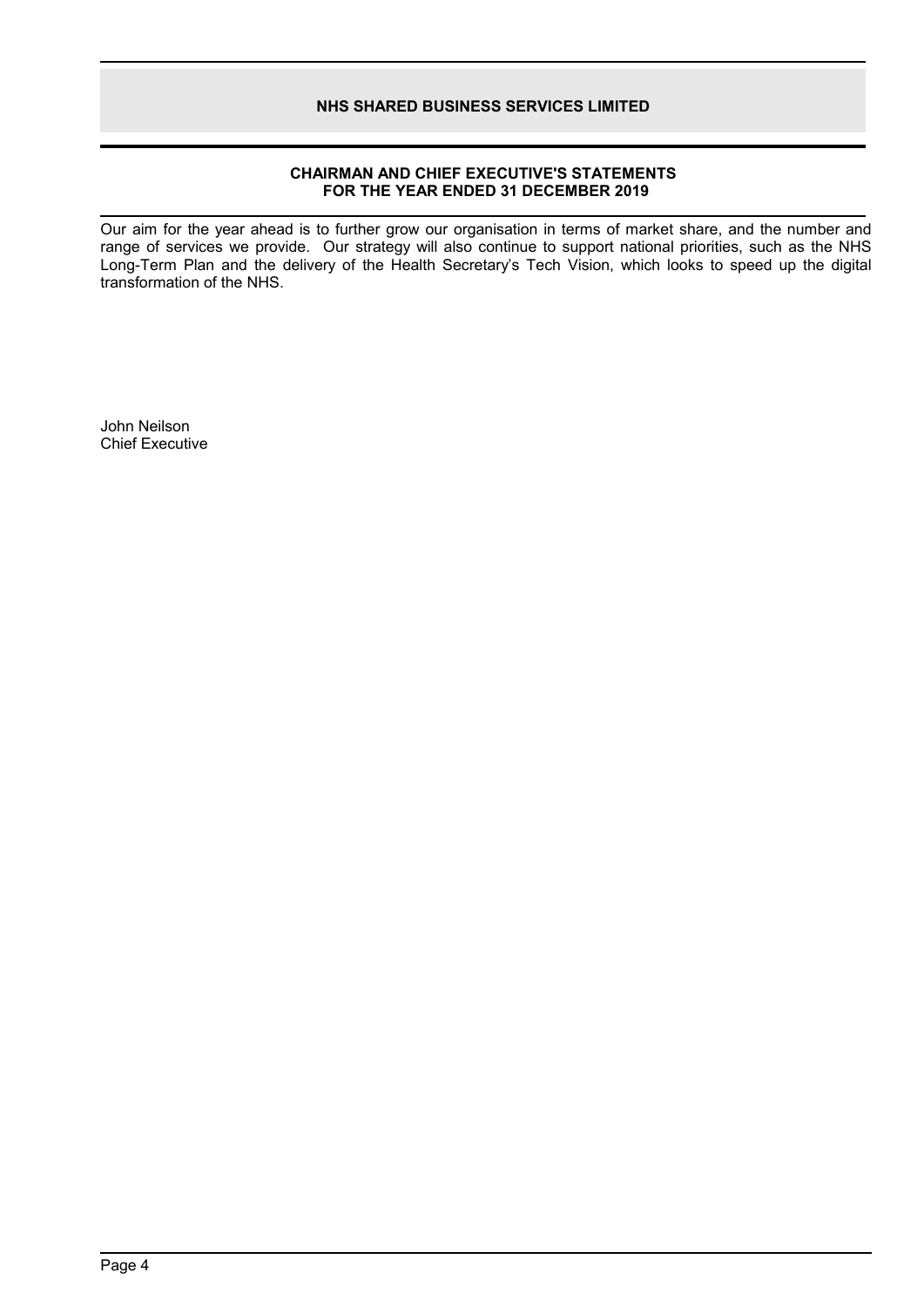# **STRATEGIC REPORT FOR THE YEAR ENDED 31 DECEMBER 2019**

# **INTRODUCTION**

The Directors are pleased to present their strategic report for the year ended 31 December 2019.

# **PRINCIPAL ACTIVITIES**

NHS Shared Business Services Limited (the Company) is a joint venture between Sopra Steria Limited and the Secretary of State for Health and Social Care designed to enable National Health Service (NHS) organisations to improve the efficiency of their back office functions and thereby free up funds for frontline patient care.

The Company's business model is to provide Finance & Accounting, Employment Services, Procurement and Innovation & Technology Services to NHS organisations.

# **BUSINESS REVIEW**

This year we retained our position as the leading provider of corporate services to the NHS. We continued to provide at least one corporate service to over 100 NHS providers (40% of the market) and every NHS commissioning organisation in England. It means that, in total, we delivered services to two thirds of the entire NHS in 2019.

We further strengthened our NHS footprint by launching a brand new service, Innovation & Technology Services (ITS), to add to our Finance & Accounting (F&A), Procurement and Employment Services (ES) business lines.

As part of our corporate strategy, which is split into two parts – (1) Building Strong Foundations for Growth, and (2) Transforming & Innovating for the Future – we carried out wide-ranging activities across the business this year, leading to a number of key achievements:

With the success of the first part of our strategy heavily reliant on our workforce and our ability to deliver an excellent service to our clients, we placed huge emphasis on both these areas in 2019.

In line with our corporate objective of being a great place to work, with a GPTW score of 70+ by 2023, we launched our People Plan in conjunction with our employee engagement group, U2. This focused on six key areas: Career & Development, Communication & Involvement, Reward, Strategy & Direction, Values and Wellbeing.

Meanwhile, the third cohort of employees on our Talent Development Programme successfully completed the course this year, whilst initiatives like our Transformational Leadership Course and Inspirational People programme continued to be fruitful.

As a result of our continued focus on our workforce, our GPTW score for this year was 65%. This was an increase compared to 2018 and means the business is on track to meet its 2023 objective.

Over the last 12 months, our positive relationship with our client base continued to go from strength to strength. By Q2 we surpassed our corporate objective of a Net Promoter Score (NPS) of +30 and ended 2019 on +45. The target is now to hit +50 by 2023.

One of our main focus areas in 2019 was to improve the experience of our payroll and pensions clients. To this end, we launched our ES Transformation Programme, which has undertaken a thorough assessment of each of our approximately 300 operational processes. This has focused on identifying opportunities to implement automation to bring about efficiencies, which improves the accuracy and overall service we deliver to our clients.

As part of the programme we have prioritised the upskilling of our ES employees and their continuous learning. This work will continue into 2020.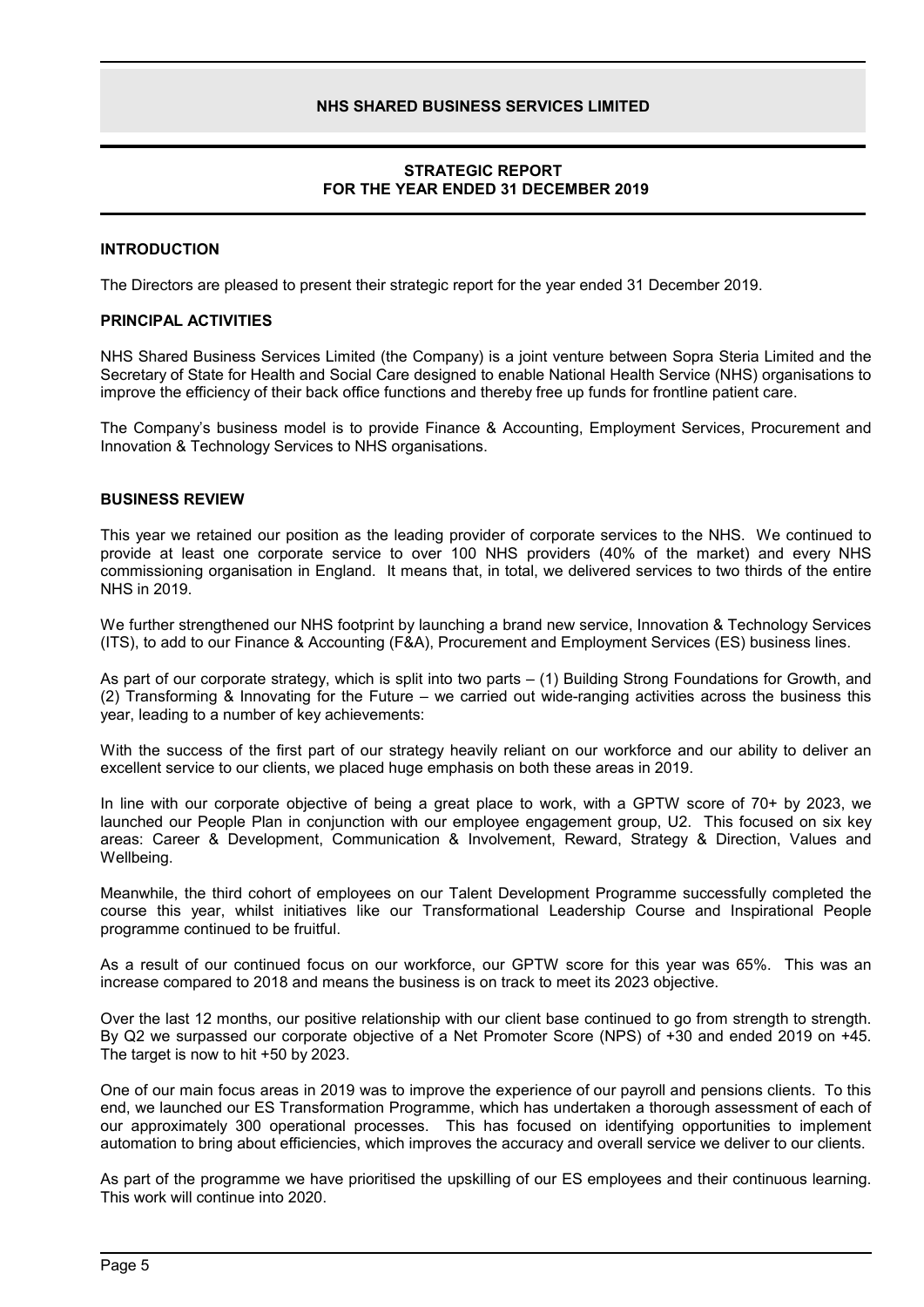# **STRATEGIC REPORT (CONTINUED) FOR THE YEAR ENDED 31 DECEMBER 2019**

The second part of our strategy, which is concerned with transforming and innovating for the future, has seen us reach a number of important milestones:

Our investment in Robotic Process Automation (RPA) has continued at pace this year. In our F&A business alone we have deployed almost one hundred robots, which are now carrying out hundreds of different repetitive processes. This has increased the accuracy and speed of many transactional processes, by eliminating human error and ensuring round-the-clock processing.

As a result, our NHS clients have benefitted from enhanced service quality and cost per transaction savings. We have calculated that the project has so far freed up over 300,000 hours – enabling our experts (e.g. data analysts) to provide greater value to our customers.

The Edge4Health, our bespoke digital procurement platform that will revolutionise the way the NHS buys products and services, was successfully launched this year. The technology is part of our core service and is implemented free-of-charge for our NHS clients.

Cambridgeshire and Peterborough NHS Foundation Trust, Cambridgeshire Community Services NHS Trust, Portsmouth Hospitals NHS Trust and Sheffield Teaching Hospitals NHS Foundation Trust were the first NHS trusts to roll the platform out to over 1,000 NHS end users.

We have seen similar success this year with our payroll app, MySBSPay, which has now been downloaded by over 70,000 NHS employees. The app has saved around 380 hours of NHS staff time every month, by reducing telephone queries like payslip clarifications, tax enquiries, pay day information requests and maternity pay questions. This has represented a huge time saving for hospitals up and down the country. Resource that they have told us can be redirected into frontline care.

In summary, 2019 has been about growing our core business and ensuring we are in a strong position to continue providing the NHS with best-practice corporate services, which are tried and tested across the NHS.

This year has also seen us accelerate our transformation agenda. As such, we have invested in new and emerging digital innovations, which are helping our NHS clients achieve greater efficiencies, save more time and money, and provide a better experience for their employees than ever before.

#### INTERNAL CONTROL

Strategic, financial, commercial, operational, social, environmental and ethical risks are all independently considered as part of the Company's controls, which are designed to manage, rather than eliminate, the risk of failure to achieve the Company's business objectives. Therefore, the controls and associated assurance regime can only provide reasonable, not absolute, assurance against material misstatement or loss.

As part of our Quality Management Programme, the Company Quality Assurance Board (QA Board) met six times during 2019. The Board receives regular reports from across the business as part of its obligations to monitor and maintain robust controls covering a full range of Quality Management standards, including Information Governance, Risk Management (including Information Risk and Incident Reporting), Cyber Security and Business Continuity Management. The QA Board provides regular assurance reports via the Executive Management Team to the Company's Audit Committee and Board throughout the year.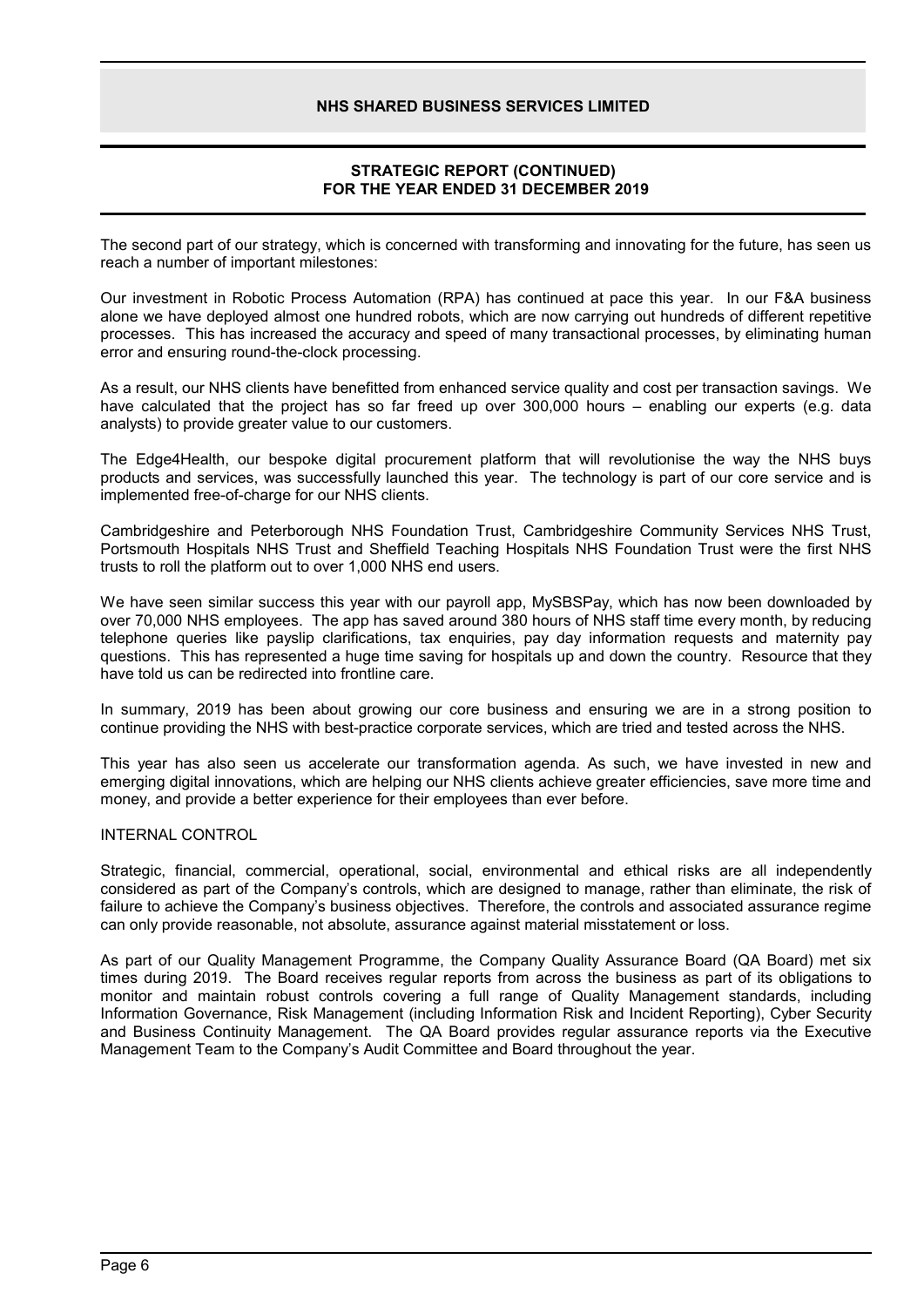# **STRATEGIC REPORT (CONTINUED) FOR THE YEAR ENDED 31 DECEMBER 2019**

# INFORMATION GOVERNANCE ASSURANCE FRAMEWORK

As part of our continual assurance with the NHS Information Governance Assurance Framework, the Company continues to be fully engaged with the national Data Security & Protection (formerly Information Governance). In 2018/19, the Company successfully met all standards required for an NHS Business partner. The 2019/20 submission is in progress. The evidence provided for 2019/20 is expected to meet or exceed the required standard across all criteria.

#### INFORMATION GOVERNANCE STATEMENT OF COMPLIANCE

As part of the service provision, the Company is required to maintain its IG Statement of Compliance as an enabler for the use of the NHS N3 network and related NHS Care Record Systems. Assessment against IG Compliance remains in progress, and is anticipated to meet compliance and will conclude in March 2020.

As part of the extended assurance for Operational Security best practice, the Company has implemented an ISO27001:2013 compliant Information Security Management System (ISMS). The ISMS has been certified for the whole of the Company excluding NHS SBS East Anglia. NHS SBS East Anglia are being readied for certification extension in July 2020. The external assessment process was undertaken by external auditors DNV GL. Recertification for ISO 27001:2013 took place in 2019 to ensure continuity of certification and is now valid until February 2022. Cyber Essentials certification has also be achieved again for NHS SBS.

# RISK MANAGEMENT

In 2019, the Company has continued to embed the corporate Risk Management Strategy across its operational business, ensuring all key risks are identified and managed at local and senior management and executive levels. Central reports of key strategic and operational risks are regularly reported to the Company's Audit Committee and Board accordingly.

In accordance with Department of Health and Social Care guidance on managing information risk within an organisation, the Company has continued to improve its overall information risk management approach, including the reporting of incidents for data loss or breaches of confidentiality. All incidents are notified to the Data Protection Officer (DPO) and Senior Information Risk Owner (SIRO). Any reported Serious Incidents Requiring Investigation (SIRIs) require SIRO approval before closure can be achieved.

In 2019, six SIRIs were reported internally, with none scoring as reportable externally. This follows ongoing embedding of our Incident Management Policy and Procedures.

# TRAINING

The Company has established a positive training culture, regularly achieving high rates of training update and pass rates amongst employees, who receive comprehensive Information Governance training as enabled by the Central NHS Information Governance (data protection) e learning training modules provisioned by NHS Digital. The Company has integrated this resource as part of its core training requirements for all employees working within or on behalf of the Company.

All staff receive Information Governance and Security training at induction and additional topical training is provided to staff throughout the year, covering areas such as Records Management, Incident Recognition and Reporting, and Smart Card use.

As well as Anti Money Laundering and Counter Fraud training, the Company also supports employees in a wide range of financial and non financial professional training courses, including Risk Management, Accounting and Finance, Payroll and Project Management.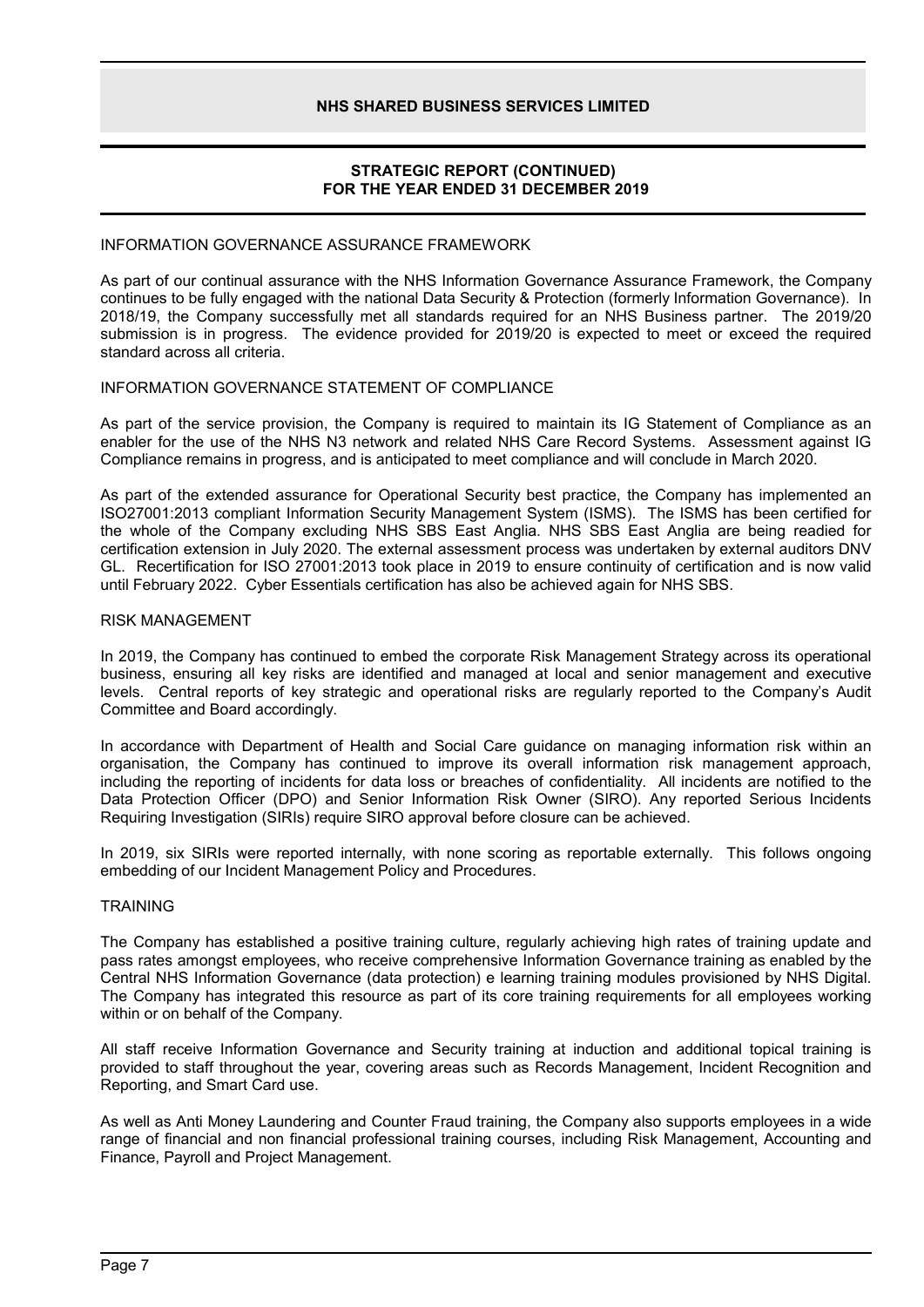# **STRATEGIC REPORT (CONTINUED) FOR THE YEAR ENDED 31 DECEMBER 2019**

# **PRINCIPAL RISKS AND UNCERTAINTIES**

The Company manages risk across the organisation through a series of formal risk logs, which are maintained by the Company lines of business. Company senior management report material risk through the Company Audit Committee, via regular Committee meetings, and an Internal Risk and Controls report, which details each risk and the management activities designed to reduce the likelihood and severity of a risk occurring. Each risk is owned by an identified member of the Company executive team and the impact of the risk is assessed against the strategic objectives of the business.

The strategic risks that are reported and managed are:

- Implementing new technologies and commercial models to deliver new services;
- Enable the NHS to deliver transformational change;
- Meeting legislative changes;
- Increasing customer advocacy;
- Increasing employee satisfaction.

#### CREDIT RISK

Credit risk is the risk of financial loss to the Company if a customer or counterparty to a financial instrument fails to meet its contractual obligations. The Company is mainly exposed to credit risk from credit sales. It is Group policy, implemented locally, to assess the credit risk of new customers before entering contracts. Each new customer is analysed individually for credit-worthiness before the payment and delivery terms and conditions are offered. Purchase limits are established for each customer, which represent the maximum open amount without requiring approval.

A monthly review of the trade debtors' ageing analysis is undertaken and customers' credit is reassessed periodically.

Credit risk also arises from cash and cash equivalents and deposits with banks and financial institutions. For banks and financial institutions, only independently rated parties with minimum rating "A" are accepted.

#### LIQUIDITY RISK

Liquidity risk arises from the Company's management of working capital and the finance charges and principal repayments on its debt instruments. There is the risk that the Company will encounter difficulty in meeting its financial obligations as they fall due.

The Board receives cash flow projections as well as information regarding cash balances ahead of Board meetings. At the end of the financial year, these projections indicated that the Company is expected to have sufficient liquid resources to meet its obligations under all reasonably expected circumstances. The Company also seeks to reduce liquidity and interest rate risk by fixing interest rates (and hence cash flows) on its long-term borrowing.

# FOREIGN EXCHANGE RISK

Foreign exchange risk arises when the Company enters into transactions denominated in a currency other than their functional one. The principal activities of the Company do not expose it to significant foreign exchange risk.

#### BREXIT

An internal assessment has been undertaken of the effect on the Company of the UK leaving the European Union. The Directors do not believe it presents any imminent threat to the provision of the Company's services. The service is expected to continue as normal for all of the Company's NHS clients and suppliers as there is little reliance on supplies or sales outside the UK.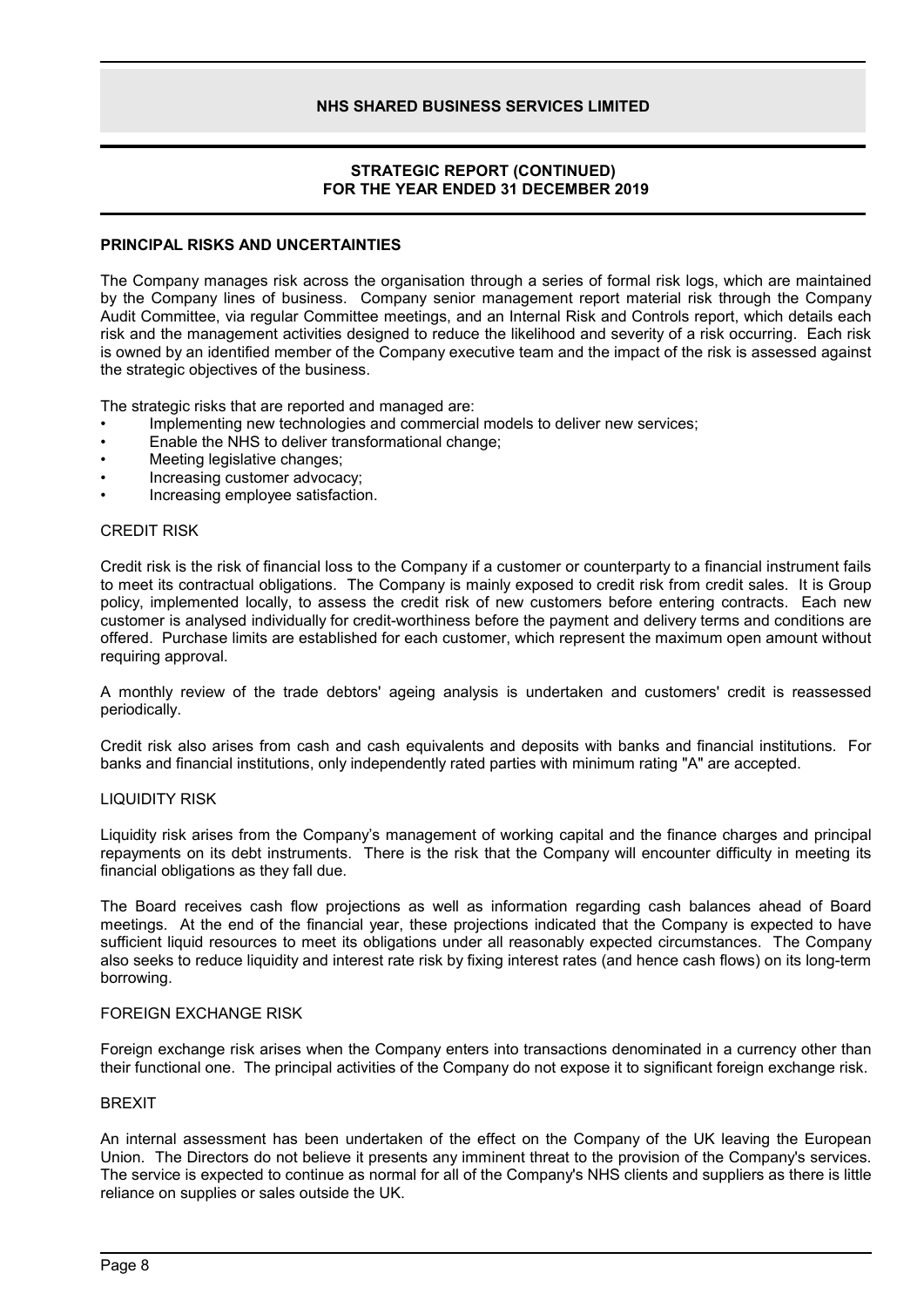# **STRATEGIC REPORT (CONTINUED) FOR THE YEAR ENDED 31 DECEMBER 2019**

# COVID-19

The COVID-19 outbreak will put considerable pressure on the NHS and the Company plays a vital role in keeping the NHS functioning during this period. The Company continues to support our clients and the wider NHS in ensuring that NHS staff are paid, orders are processed, suppliers are paid and cash moves around the NHS. The Coronavirus outbreak is being dealt with as a business incident within the Company and as such a governance structure to direct the Company's response has been established. Management has put in place plans to manage this situation including the expected workforce pressures within NHS Shared Business Services Limited, internal and external communications, business continuity plans, and supplier management.

In line with government guidance, a large proportion of our staff are working from home and we are aiming to transition most functions of our business to a home-working model. We are reviewing government advice each day and have invoked company-wide business continuity management to best support our staff and client service delivery, proactively implementing proportionate policy and process updates in response to impact and risk. We continue to communicate daily with our employees and are implementing hygiene, travel, work and medical advice in line with government guidance across all sites. Some of the measures we have already put in place to protect our staff include office closures, social distancing to limit contagion, and remote working whenever possible.

# **FINANCIAL KEY PERFORMANCE INDICATORS**

|                          | 2019   | 2018   | Change |
|--------------------------|--------|--------|--------|
|                          | £000   | £000   | %      |
| Turnover                 | 81.526 | 76.170 | 7.0    |
| <b>Profit Before Tax</b> | 9.719  | 7.976  | 21.9   |

# **OTHER KEY PERFORMANCE INDICATORS**

|                                            | 2019      | 2018      |
|--------------------------------------------|-----------|-----------|
| Number of Service Contracts                | 190       | 200       |
| Finance and Accounting Transaction Volumes | 7.257.933 | 7.321.698 |
| Net Promoter Score                         | +45       | +30       |
| <b>Operating Profit Percentage</b>         | 11.9%     | 10.4%     |

# **DIRECTORS' SECTION 172(1) STATEMENT OF COMPLIANCE WITH DUTY TO PROMOTE THE SUCCESS OF THE COMPANY**

Our continuing three-year corporate strategy is in place to promote the success of the business and the longterm interests of our various stakeholders – including both of our shareholders: Sopra Steria Limited and the Department for Health and Social Care (DHSC). Our strategy is aligned to the NHS strategic imperatives (such as the NHS Long-Term Plan) to ensure our clients can meet the demands placed on them by the government, and so that the services we offer continue to be relevant and widely-adopted. This includes a number of strategic objectives that consider the interests of our key stakeholders, including an ambition to save all new NHS SBS clients between 20% and 30% of their operating costs; to be recognised by our customers as a trusted partner with a Net Promoter Score (NPS) of above 50; and to ensure our people regard NHS SBS as a great place to work with a GPTW score of 70+ by 2023.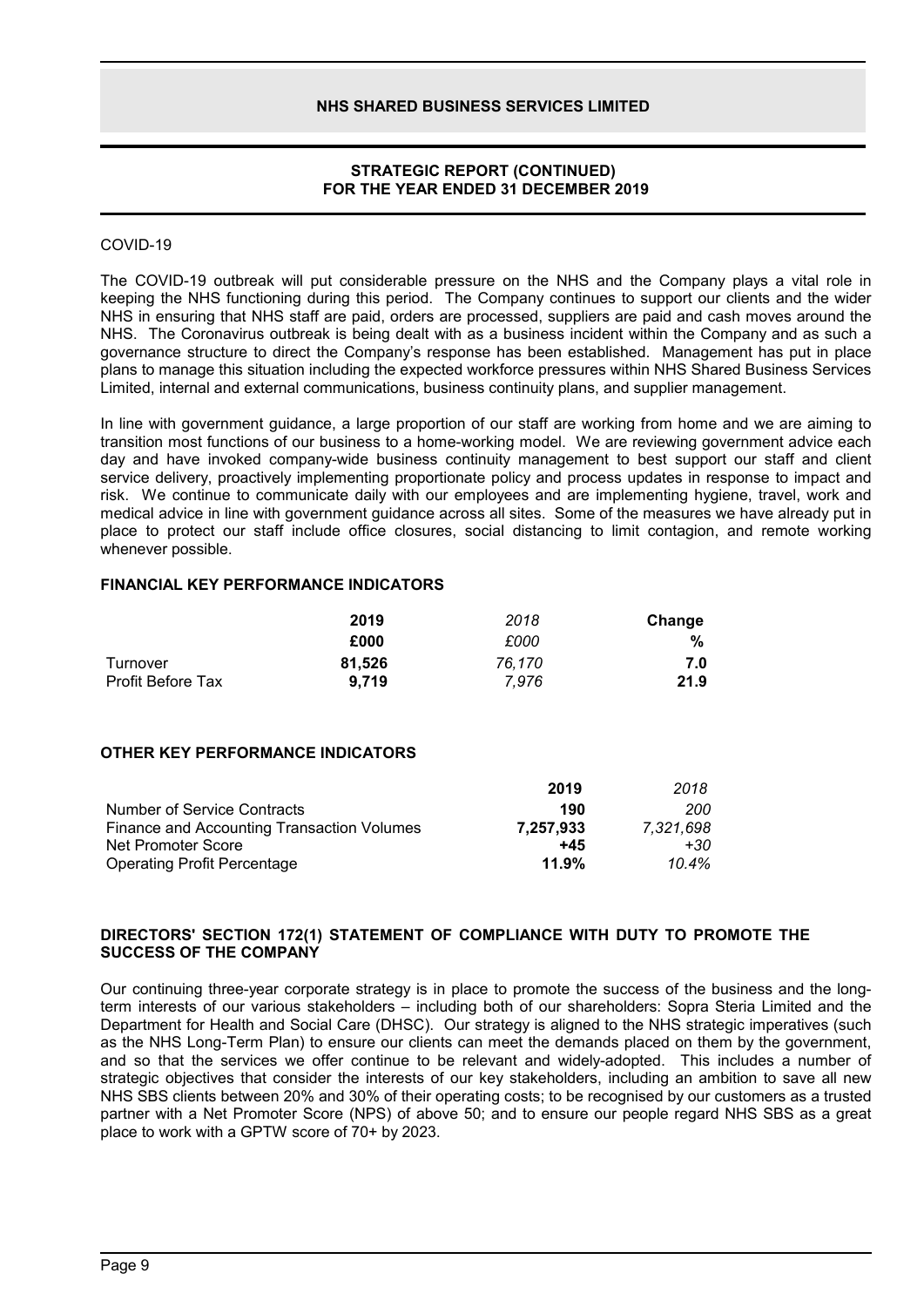# **STRATEGIC REPORT (CONTINUED) FOR THE YEAR ENDED 31 DECEMBER 2019**

Our strategic focus on facilitating close working relationships with our NHS clients has been the biggest driver behind the upwards trajectory of our Net Promoter Score (NPS). A number of initiatives are in place to ensure this positive engagement continues, such as user forums, customer boards, Great Client Programme and our Foundation Client Programme, which are focused on achieving service excellence and developing new offers that fulfil the changing requirements of our customer base. As well as face-to-face meetings we are also in frequent communication with our clients via a bi-monthly client newsletter and operational updates as required.

We are committed to effective two-way dialogue with our employees. To ensure that they are involved in the future success of the Company we have a number of forums that have provided our people with the opportunity to contribute to the business decisions we have taken in 2019. Details of this engagement with our employees are shown on page 12.

Having strong relationships with our suppliers is key to the success of the Company. We work closely with a number of technology partners and other suppliers to deliver systems for the NHS, such as our Oracle ERP platform and The Edge4Health, and have measures in place to ensure appropriate joint governance. We have introduced a supplier newsletter to keep them updated as to business developments and any new opportunities to work more closely together. Our Head of Supplier Partnership manages a dedicated team that is focused on maintaining positive relationships with suppliers.

We are committed to incorporating sustainability into all aspects of our business. To demonstrate this, we support the NHS National Sustainability Day and our pledge – to reduce non-essential business travel by encouraging the use of technology to facilitate meetings – is being embedded across the organisation as best practice. We encourage and support our employees to make a difference to our local communities by facilitating charitable work. Every year, we dedicate one day for employees from our different office sites to raise funds for their chosen charities or carry out voluntary work in their local community. In 2019, through our parent company, Sopra Steria Limited, we have partnered with the Ben Kinsella Trust to support its work against youth knife crime in the United Kingdom.

This report was approved by the board on 27 March 2020 and signed on its behalf.

**P A Cashmore Secretary**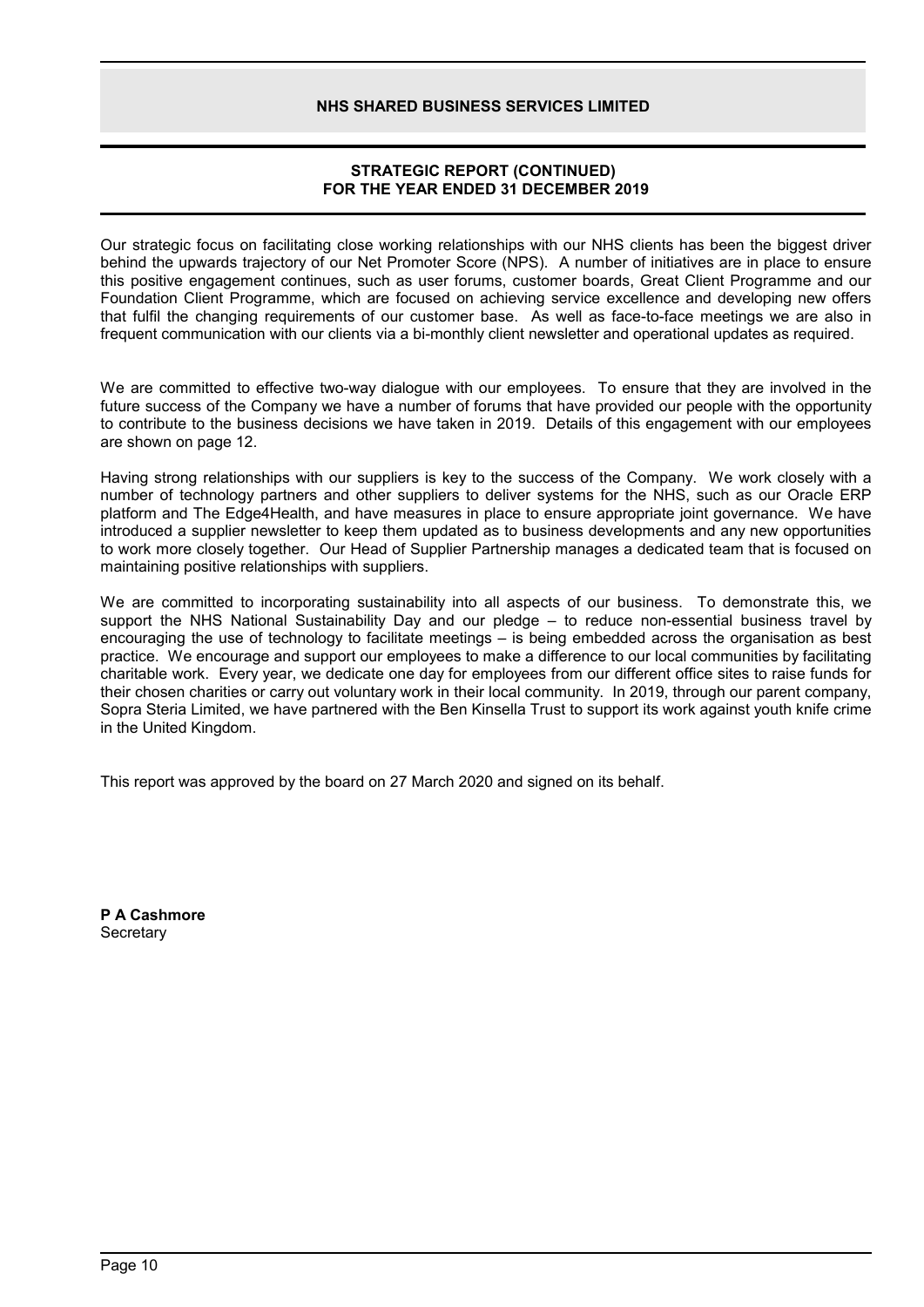# **DIRECTORS' REPORT FOR THE YEAR ENDED 31 DECEMBER 2019**

The Directors present their report and the financial statements for the year ended 31 December 2019.

# **DIRECTORS' RESPONSIBILITIES**

The Directors are responsible for preparing the Strategic Report, the Directors' Report and the financial statements in accordance with applicable law and regulations.

Company law requires the Directors to prepare financial statements for each financial year. Under that law the Directors have elected to prepare the financial statements in accordance with applicable law and United Kingdom Accounting Standards (United Kingdom Generally Accepted Accounting Practice). Under company law the Directors must not approve the financial statements unless satisfied that they a true and fair view of the state of affairs of the Company and of the profit or loss of the Company for that period.

In preparing these financial statements, the Directors are required to:

- select suitable accounting policies and then apply them consistently;
- make judgments and accounting estimates that are reasonable and prudent;
- state whether applicable UK Accounting Standards have been followed, subject to any material departures disclosed and explained in the financial statements;
- prepare the financial statements on the going concern basis unless it is inappropriate to presume that the Company will continue in business.

The Directors are responsible for keeping adequate accounting records that are sufficient to show and explain the Company's transactions and disclose with reasonable accuracy at any time the financial position of the Company and to enable them to ensure that the financial statements comply with the Companies Act 2006. They are also responsible for safeguarding the assets of the Company and hence for taking reasonable steps for the prevention and detection of fraud and other irregularities.

# **RESULTS AND DIVIDENDS**

The profit for the year, after taxation, amounted to £7,882 thousand *(2018: £6,434 thousand)*.

During the year, the Company paid a dividend of £4 million (2018: £nil). The Board has resolved to pay a further dividend of £4 million in 2020.

#### **DIRECTORS**

The Directors who served during the year and since the year-end were:

D S Ahluwalia D A Edmonds (Chairman) J A S Jewitt B M P Masterson M J Thorman J P Torrie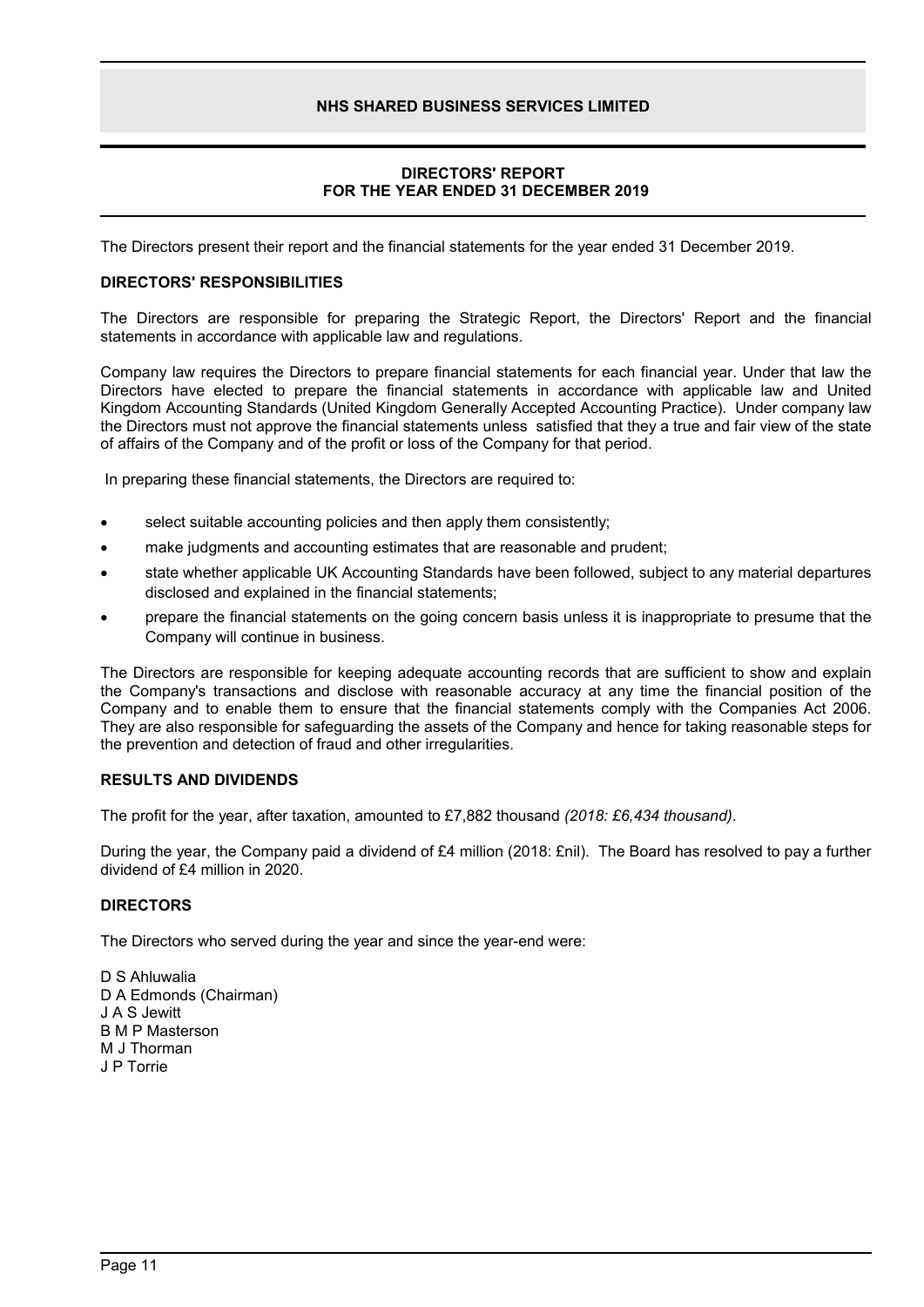# **DIRECTORS' REPORT (CONTINUED) FOR THE YEAR ENDED 31 DECEMBER 2019**

# **FUTURE DEVELOPMENTS**

The Company's corporate strategy is built on a commitment to transform and innovate for the future, which includes investing to enhance our current services, but also in new areas that will benefit the wider NHS.

In 2020, we will aim to grow our newly-launched Innovation & Technology Services business area by contracting with new NHS clients. Similarly, we intend to expand our digital consultancy offer to help a greater number of NHS clients overcome their specific barriers to success.

Linked to this, as part of our Foundation Client Programme, we will look to launch our new Patient Booking service and an East of England DigiLab to benefit NHS partners across the region. In addition, we will aim to expand our base of Foundation Clients in 2020, working closely with our clients to co-develop new services to bring to market.

Building on the success of initiatives like our MySBSPay app, The Edge4Health and PHBChoices in 2019, we aim to further develop our digital platforms in the coming year, taking steps to further increase the number of NHS employees and organisations that use them.

Key to our innovation ambition is the ongoing evolution of our ERP (Enterprise Resource Planning) platform. The current aim is to complete the move of our ERP to Oracle cloud hosting environment in 2020.

#### **ENGAGEMENT WITH EMPLOYEES**

In an effort to make the Company a great place to work for our workforce, a number of employee initiatives were in place and successful in 2019.

Our employee representative group, known as U2, continued to meet bi-monthly with senior management to represent the views and interests of colleagues across the business. Updates about topics discussed were then fed back to all employees.

The Employee Engagement Network (EEN), meanwhile, is a monthly meeting of local representatives from each of our office locations, which deals with localised topics, such as HR, Facilities, Sports & Social, and Charity & Fundraising.

Based on feedback collated from the Great Place to Work (GPTW) survey in 2018, we put in place a People Plan 2019, which focused on six key areas – Career & Development, Communication & Involvement, Reward, Strategy & Direction, Values and Wellbeing.

In 2019, we continued to support employees with professional qualifications and individual training requests, in addition to larger-scale training programmes across the business. This year has also seen a rise in employees taking the opportunity of our apprenticeship programmes.

The newest addition to our development courses this year was the introduction of the Transformational Leadership Course, primarily aimed at senior managers within the organisation. Elsewhere, our Talent Development Cohort Three finale took place in March, providing an opportunity for each of the groups to share their personal journeys and project outputs with the Executive Management Team. An Inspirational People course was also open to every permanent employee from any area or level in the organisation.

Our training and development programmes enable employees to help shape and be part of the future direction and success of the business.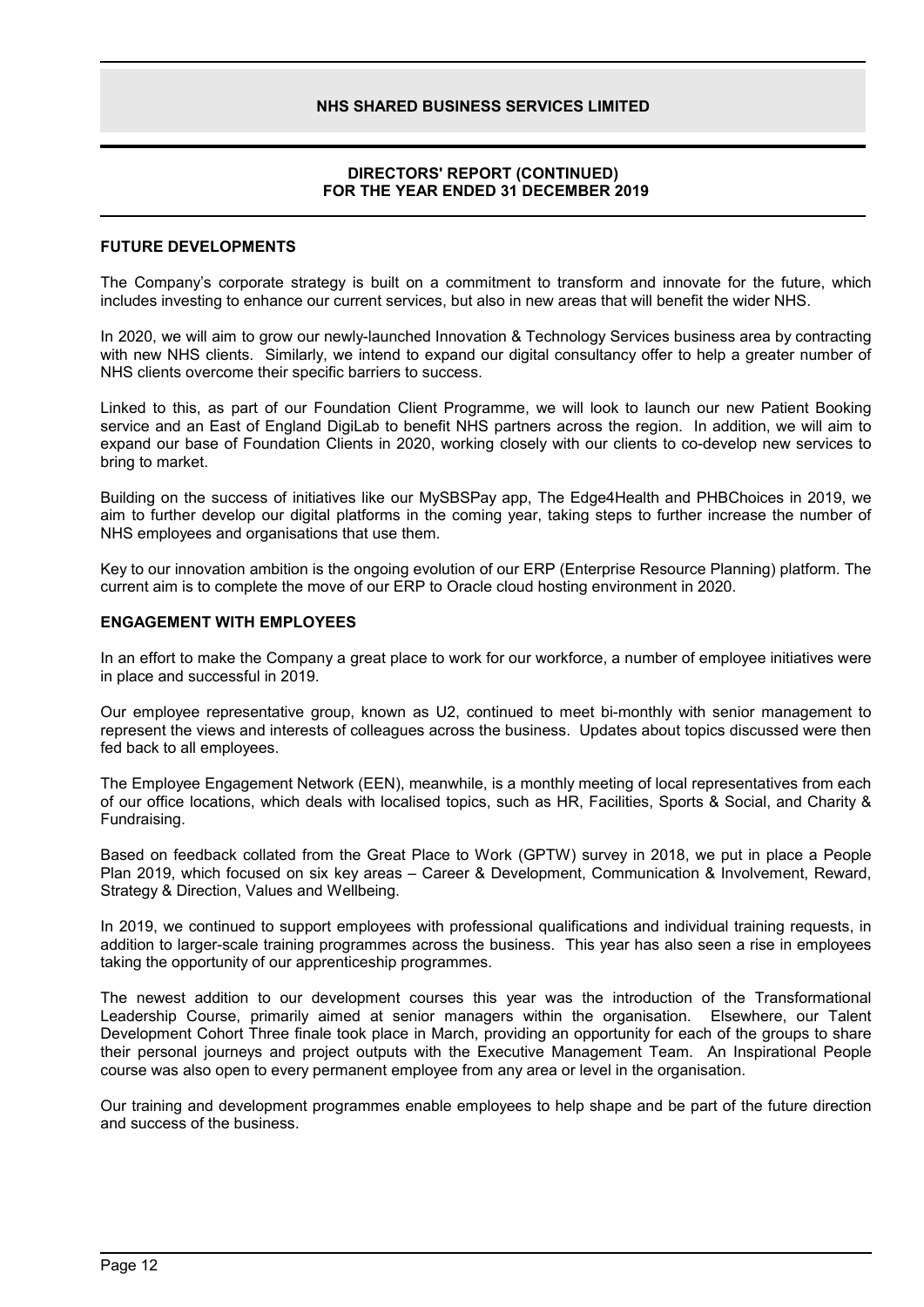# **DIRECTORS' REPORT (CONTINUED) FOR THE YEAR ENDED 31 DECEMBER 2019**

Throughout 2019, we have made a number of changes to our corporate communications, including new email banners for consistency and familiarity. We continue to streamline our communications into regular bulletins (The Buzz, Project Update, People Update) to avoid multiple employee emails. This year we developed and introduced a standard Company Communications Toolkit, placing importance on communication and offering basic guidance for consistency across the organisation.

In 2019, we also reviewed our core offer for new employees and introduced a revised maternity package for those on standard terms and conditions. We also ensured there were a wide range of benefits for all our employees via a new Lifestyle microsite.

We have placed more emphasis on ensuring that employees understand our corporate strategy and our transformation agenda. Our senior executive team have led Employee Briefing events to communicate this to all employees. We have also introduced new resources on our intranet and have refreshed our new starter induction to better explain and describe our corporate strategy.

Another priority this year, which was also based on direct employee feedback, was to continually promote our company values. We did this by incorporating a refreshed portfolio of values artwork across all of our internal communication channels and actively promoted employees that demonstrate our values via our monthly star awards and employee choice awards.

As a result of the steps we have taken to continually promote employee involvement and wellbeing, our Great Place to Work (GPTW) score for 2019 was 65% - up from 64% in 2018 and 61% in 2017.

# **EQUALITY AND DIVERSITY**

Equal opportunities and diversity are promoted as part of employment with the Company. A dedicated policy outlines the commitment to a working environment that is free from discrimination and that values all employees as individuals. The Company employs people from all parts of the community regardless of age, gender, gender identity, marital status, disability, ethnicity, religious belief or sexual orientation.

For applicants who consider themselves to have a disability the Company ensures reasonable adjustments are made where required. In the event of employees becoming disabled whilst in employment, every effort is made to support them in continuing their employment.

In 2019, we have introduced and promoted a number of Diversity and Inclusion Networks, alongside our colleagues in Sopra Steria Limited.

# **DISCLOSURE OF INFORMATION TO AUDITOR**

Each of the persons who are Directors at the time when this Directors' Report is approved has confirmed that:

- so far as the Director is aware, there is no relevant audit information of which the Company's auditor is unaware, and
- the Director has taken all the steps that ought to have been taken as a Director in order to be aware of any relevant audit information and to establish that the Company's auditor is aware of that information.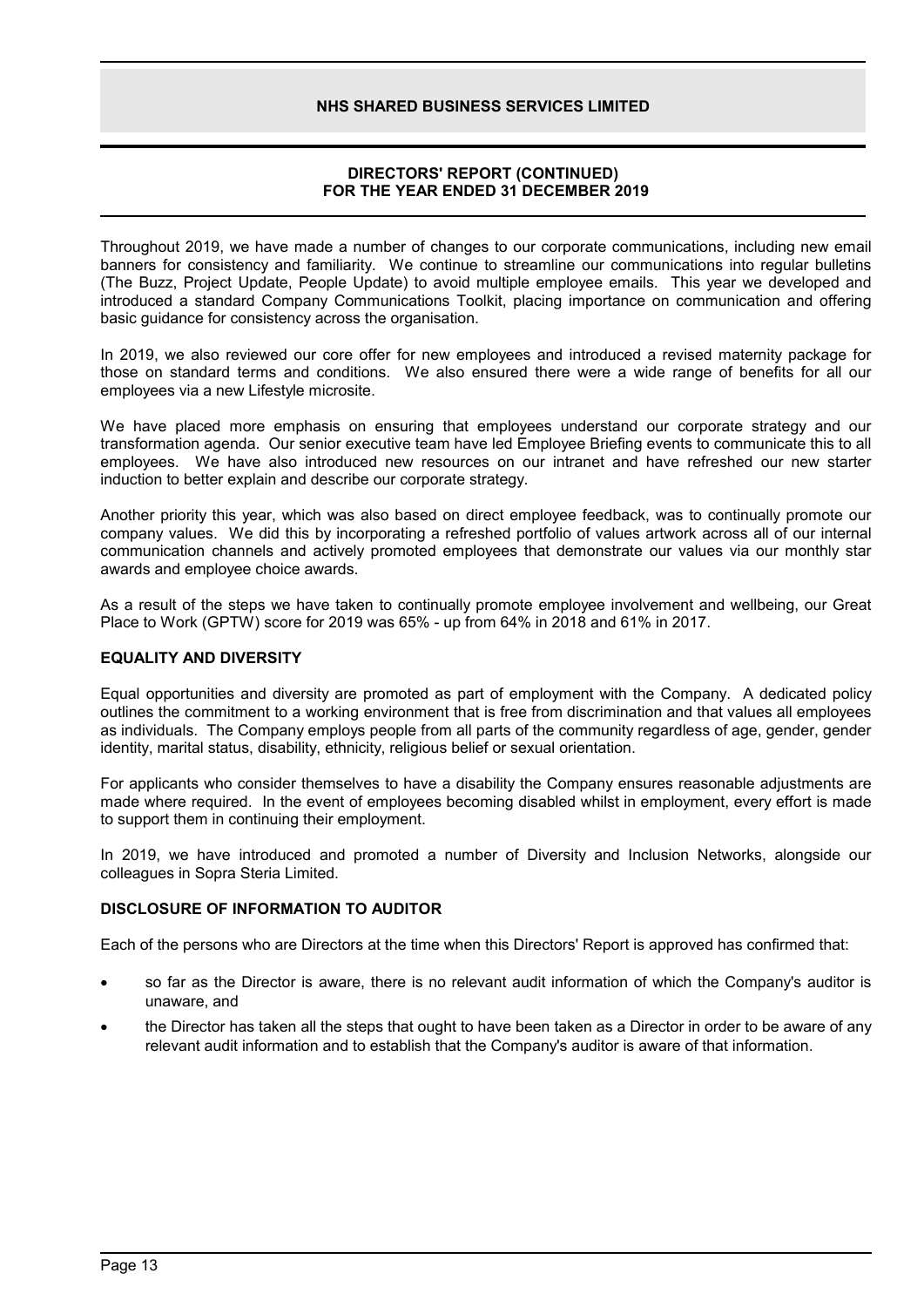# **DIRECTORS' REPORT (CONTINUED) FOR THE YEAR ENDED 31 DECEMBER 2019**

# **EVENTS AFTER THE REPORTING PERIOD**

Subsequent to the end of the reporting period, the COVID-19 pandemic has led to changes in the Company's operations. Some of the measures already in place to protect our staff include office closures, social distancing to limit contagion, and remote working whenever possible.

We continue to communicate daily with our employees and are implementing hygiene, travel, work and medical advice in line with government guidance across all sites.

No adjustment has been made to the 2019 results in respect of COVID-19 and the effect on 2020 is yet to be fully clarified.

# **AUDITOR**

Under section 487(2) of the Companies Act 2006, Mazars LLP will be deemed to have been reappointed as auditor 28 days after these financial statements were sent to members or 28 days after the latest date prescribed for filing the accounts with the registrar, whichever is earlier.

This report was approved by the board on 27 March 2020 and signed on its behalf.

P A Cashmore **Secretary**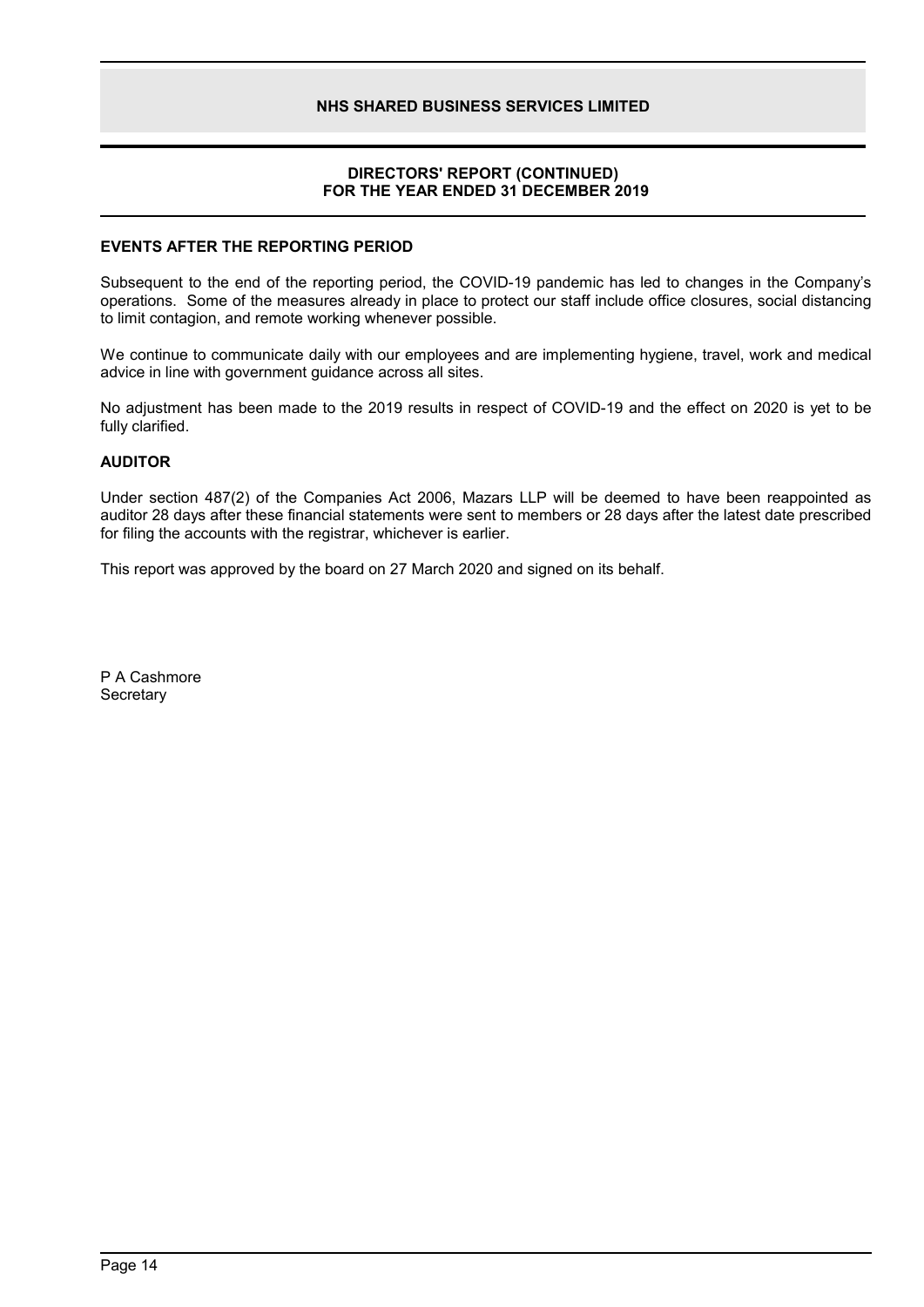# **INDEPENDENT AUDITOR'S REPORT TO THE MEMBERS OF NHS SHARED BUSINESS SERVICES LIMITED**

# **Opinion**

We have audited the financial statements of NHS Shared Business Services Limited (the 'Company') for the year ended 31 December 2019 which comprise the Statement of Comprehensive Income, the Statement of Financial Position, the Statement of Changes in Equity and notes to the financial statements, including a summary of significant accounting policies. The financial reporting framework that has been applied in their preparation is applicable law and United Kingdom Accounting Standards, including FRS 101 "Reduced Disclosure Framework" (United Kingdom Generally Accepted Accounting Practice).

In our opinion, the financial statements:

- give a true and fair view of the state of the Company's affairs as at 31 December 2019 and of its profit for the year then ended;
- have been properly prepared in accordance with United Kingdom Generally Accepted Accounting Practice; and
- have been prepared in accordance with the requirements of the Companies Act 2006.

#### **Basis for opinion**

We conducted our audit in accordance with International Standards on Auditing (UK) (ISAs (UK)) and applicable law. Our responsibilities under those standards are further described in the auditor's responsibilities for the audit of the financial statements section of our report. We are independent of the Company in accordance with the ethical requirements that are relevant to our audit of the financial statements in the UK, including the FRC's Ethical Standard and we have fulfilled our other ethical responsibilities in accordance with these requirements. We believe that the audit evidence we have obtained is sufficient and appropriate to provide a basis for our opinion.

#### **The impact of uncertainties due to both the COVID-19 coronavirus and the United Kingdom exiting the European Union on our audit**

The Directors' view on the impacts of the COVID-19 coronavirus and Brexit are disclosed on pages 8 and 9 respectively.

The full impact following the recent emergence of the global coronavirus is still unknown. It is therefore not currently possible to evaluate all the potential implications to the company's trade, customers, suppliers and the wider economy.

The United Kingdom withdrew from the European Union on 31 January 2020 and entered into an Implementation Period which is scheduled to end on 31 December 2020. However the terms of the future trade and other relationships with the European Union are not yet clear, and it is therefore not currently possible to evaluate all the potential implications to the company's trade, customers, suppliers and the wider economy.

We considered the impacts of COVID-19 coronavirus and Brexit on the company as part of our audit procedures, applying a standard firm wide approach in response to the uncertainty associated with the company's future prospects and performance.

However, no audit should be expected to predict the unknowable factors or all possible implications for the company and this is particularly the case in relation to both COVID-19 coronavirus and Brexit.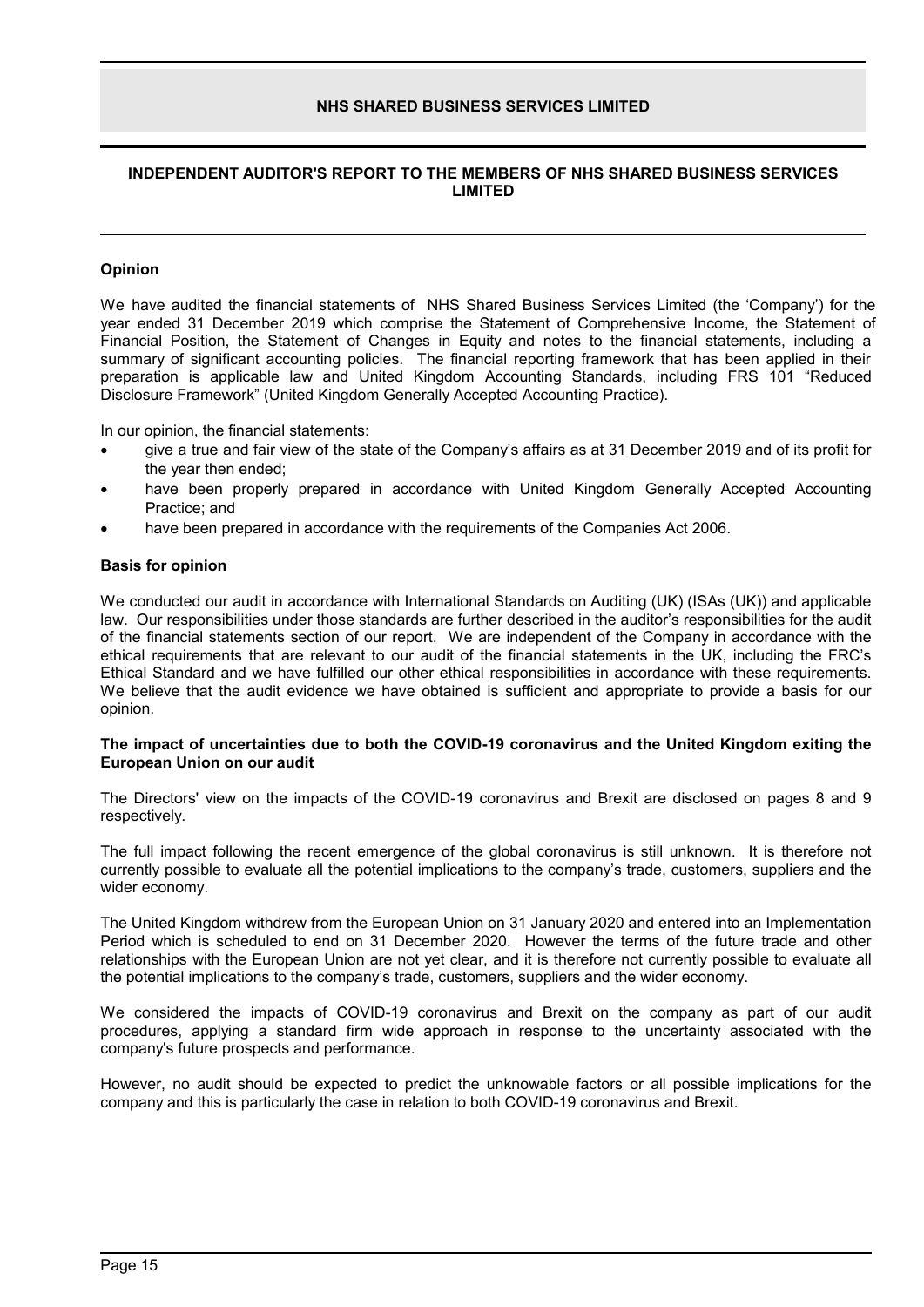# **INDEPENDENT AUDITOR'S REPORT TO THE MEMBERS OF NHS SHARED BUSINESS SERVICES LIMITED (CONTINUED)**

# **Conclusions relating to going concern**

We have nothing to report in respect of the following matters in relation to which the ISAs (UK) require us to report to you where:

- the Directors' use of the going concern basis of accounting in the preparation of the financial statements is not appropriate; or
- the Directors have not disclosed in the financial statements any identified material uncertainties that may cast significant doubt about the company's ability to continue to adopt the going concern basis of accounting for a period of at least twelve months from the date when the financial statements are authorised for issue.

# **Other information**

The Directors are responsible for the other information. The other information comprises the information included in the annual report, other than the financial statements and our auditor's report thereon. Our opinion on the financial statements does not cover the other information and, except to the extent otherwise explicitly stated in our report, we do not express any form of assurance conclusion thereon.

In connection with our audit of the financial statements, our responsibility is to read the other information and, in doing so, consider whether the other information is materially inconsistent with the financial statements or our knowledge obtained in the audit or otherwise appears to be materially misstated. If we identify such material inconsistencies or apparent material misstatements, we are required to determine whether there is a material misstatement in the financial statements or a material misstatement of the other information. If, based on the work we have performed, we conclude that there is a material misstatement of this other information, we are required to report that fact.

We have nothing to report in this regard.

#### **Opinions on other matters prescribed by the Companies Act 2006**

In our opinion, based on the work undertaken in the course of the audit:

- the information given in the Strategic Report and Directors' Report for the financial year for which the financial statements are prepared is consistent with the financial statements.
- the Strategic Report and the Directors' Report have been prepared in accordance with applicable legal requirements.

#### **Matters on which we are required to report by exception**

In light of the knowledge and understanding of the Company and its environment obtained in the course of the audit, we have not identified material misstatements in the Strategic Report or Directors' Report.

We have nothing to report in respect of the following matters in relation to which the Companies Act 2006 requires us to report to you if, in our opinion:

- adequate accounting records have not been kept, or returns adequate for our audit have not been received from branches not visited by us; or
- the financial statements are not in agreement with the accounting records and returns; or
- certain disclosures of Directors' remuneration specific by law are not made; or
- we have not received all the information and explanations we require for our audit.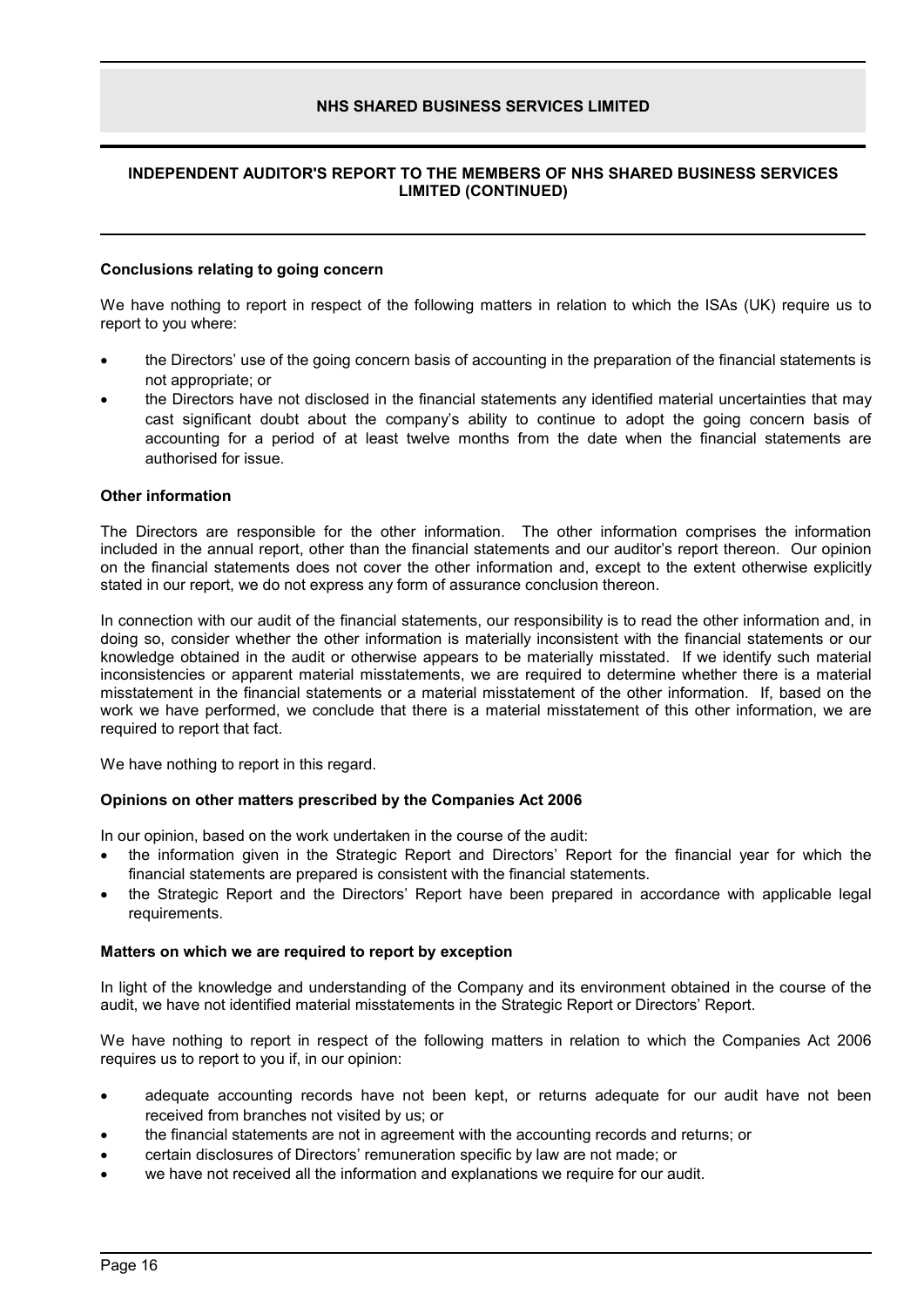# **INDEPENDENT AUDITOR'S REPORT TO THE MEMBERS OF NHS SHARED BUSINESS SERVICES LIMITED (CONTINUED)**

#### **Responsibilities of Directors**

As explained more fully in the Directors' responsibilities statement set out on page 11, the Directors are responsible for the preparation of the financial statements and for being satisfied that they give a true and fair view, and for such internal control as the Directors determine is necessary to enable the preparation of financial statements that are free from material misstatement, whether due to fraud or error.

In preparing the financial statements, the Directors are responsible for assessing the Company's ability to continue as a going concern, disclosing, as applicable, matters related to going concern and using the going concern basis of accounting unless the Directors either intend to liquidate the Company or to cease operations, or have no realistic alternative but to do so.

#### **Auditor's responsibilities for the audit of the financial statements**

Our objectives are to obtain reasonable assurance about whether the financial statements as a whole are free from material misstatement, whether due to fraud or error, and to issue an auditor's report that includes our opinion. Reasonable assurance is a high level of assurance, but is not a guarantee that an audit conducted in accordance with ISAs (UK) will always detect a material misstatement when it exists. Misstatements can arise from fraud or error and are considered material if, individually or in the aggregate, they could reasonably be expected to influence the economic decisions of users taken on the basis of these financial statements.

A further description of our responsibilities for the audit of the financial statements is located on the Financial Reporting Council's website at www.frc.org.uk/auditorsresponsibilities. This description forms part of our auditor's report.

#### **Use of the audit report**

This report is made solely to the Company's members as a body in accordance with Chapter 3 of Part 16 of the Companies Act 2006. Our audit work has been undertaken so that we might state to the Company's members those matters we are required to state to them in an auditor's report and for no other purpose. To the fullest extent permitted by law, we do not accept or assume responsibility to anyone other than the Company and the Company's members as a body for our audit work, for this report, or for the opinions we have formed.

Louis Burns (Senior statutory auditor)

for and on behalf of

**Mazars LLP** Chartered Accountants and Statutory Auditor 45 Church Street Birmingham B3 2RT

27 March 2020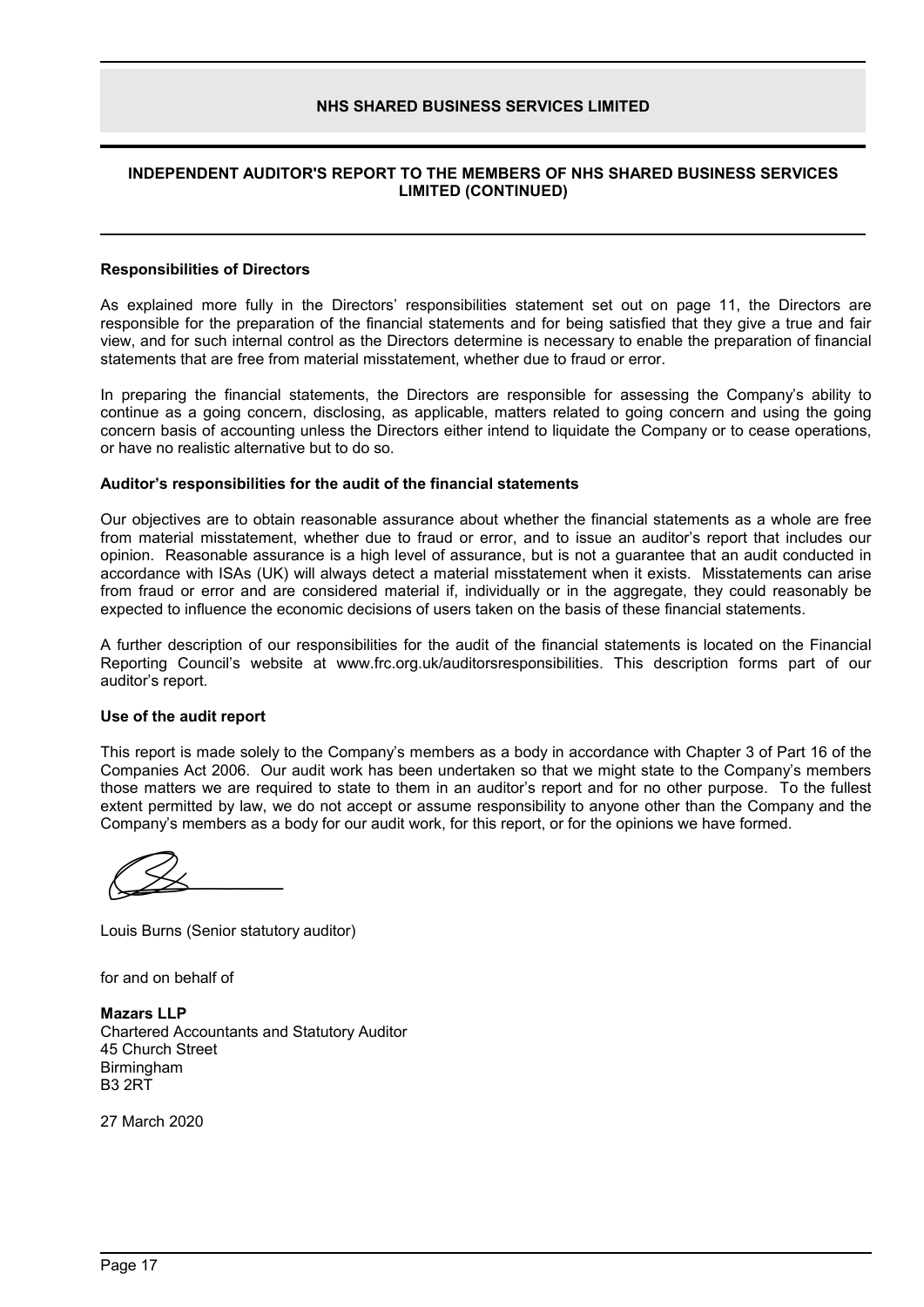# **STATEMENT OF COMPREHENSIVE INCOME FOR THE YEAR ENDED 31 DECEMBER 2019**

|                                                                                              | <b>Note</b> | 2019<br>£000 | 2018<br>£000 |
|----------------------------------------------------------------------------------------------|-------------|--------------|--------------|
| Turnover                                                                                     | 3           | 81,526       | 76,170       |
| Administrative expenses                                                                      |             | (71, 800)    | (68, 250)    |
| Other operating income                                                                       | 4           |              | 6            |
| <b>OPERATING PROFIT</b>                                                                      | 5           | 9,726        | 7,926        |
| Interest receivable and similar income                                                       | 9           | 326          | 238          |
| Interest payable and similar expenses                                                        | 10          | (232)        | (91)         |
| Other finance expense                                                                        | 11          | (101)        | (97)         |
| <b>PROFIT BEFORE TAX</b>                                                                     |             | 9,719        | 7,976        |
| Tax on profit                                                                                | 12          | (1, 837)     | (1, 542)     |
| <b>PROFIT FOR THE FINANCIAL YEAR</b>                                                         |             | 7,882        | 6,434        |
| <b>OTHER COMPREHENSIVE INCOME:</b><br>ITEMS THAT WILL NOT BE RECLASSIFIED TO PROFIT OR LOSS: |             |              |              |
| Actuarial (loss) / gain on defined benefit schemes                                           | 25          | (3, 503)     | 751          |
| Deferred tax credit / (charge) regarding pension contribution excess                         |             | 623          | (59)         |
| Current tax (charge) regarding pension contribution excess                                   |             | (27)         | (69)         |
|                                                                                              |             | (2,907)      | 623          |
| TOTAL COMPREHENSIVE INCOME FOR THE YEAR                                                      |             | 4,975        | 7,057        |

IFRS16 was adopted on 1 January 2019 without restating prior year figures. As a result, the primary statements are shown under an IFRS16 basis for 2019 and an IAS17 basis for 2018. Note 1.5 provides a reconciliation between the two measures.

The notes on pages 22 to 53 form part of these financial statements.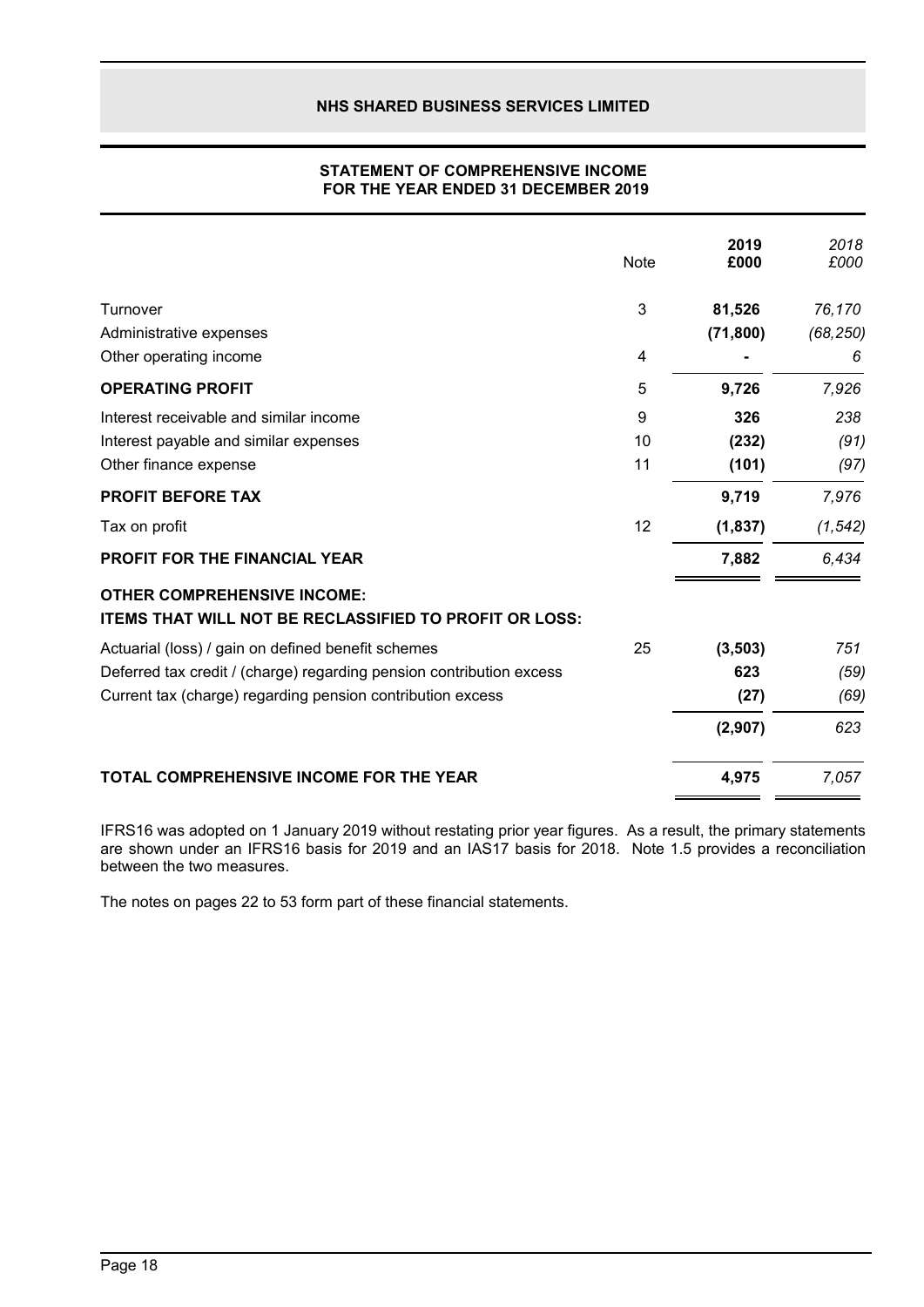# **NHS SHARED BUSINESS SERVICES LIMITED REGISTERED NUMBER: 05280446**

# **STATEMENT OF FINANCIAL POSITION AS AT 31 DECEMBER 2019**

|                                                            | <b>Note</b> |           | 2019<br>£000 |          | 2018<br>£000               |
|------------------------------------------------------------|-------------|-----------|--------------|----------|----------------------------|
| <b>FIXED ASSETS</b>                                        |             |           |              |          |                            |
| Goodwill                                                   | 14          |           | 633          |          | 633                        |
| Other intangible assets                                    | 15          |           | 6,472        |          | 7,127                      |
| Tangible assets                                            | 16          |           | 5,725        |          | 1,225                      |
| Investments                                                | 17          |           | 1            |          | $\boldsymbol{\mathcal{L}}$ |
|                                                            |             |           | 12,831       |          | 8,986                      |
| <b>CURRENT ASSETS</b>                                      |             |           |              |          |                            |
| <b>Debtors</b>                                             | 18          | 15,395    |              | 13,565   |                            |
| Cash and cash equivalents                                  |             | 48,650    |              | 40,038   |                            |
|                                                            |             | 64,045    |              | 53,603   |                            |
| Creditors: amounts falling due within one<br>year          | 19          | (14, 907) |              | (11,082) |                            |
| <b>NET CURRENT ASSETS</b>                                  |             |           | 49,138       |          | 42,521                     |
| TOTAL ASSETS LESS CURRENT<br><b>LIABILITIES</b>            |             |           | 61,969       |          | 51,507                     |
| Creditors: amounts falling due after more<br>than one year | 20          |           | (7, 596)     |          | (847)                      |
|                                                            |             |           | 54,373       |          | 50,660                     |
| <b>PROVISIONS FOR LIABILITIES</b>                          |             |           |              |          |                            |
| Provisions                                                 | 22          | (1, 441)  |              | (1, 850) |                            |
|                                                            |             |           | (1, 441)     |          | (1, 850)                   |
| <b>NET ASSETS EXCLUDING PENSION</b>                        |             |           |              |          |                            |
| <b>LIABILITY</b>                                           |             |           | 52,932       |          | 48,810                     |
| Pension liabilities                                        | 25          |           | (8, 154)     |          | (4, 482)                   |
| <b>NET ASSETS</b>                                          |             |           | 44,778       |          | 44,328                     |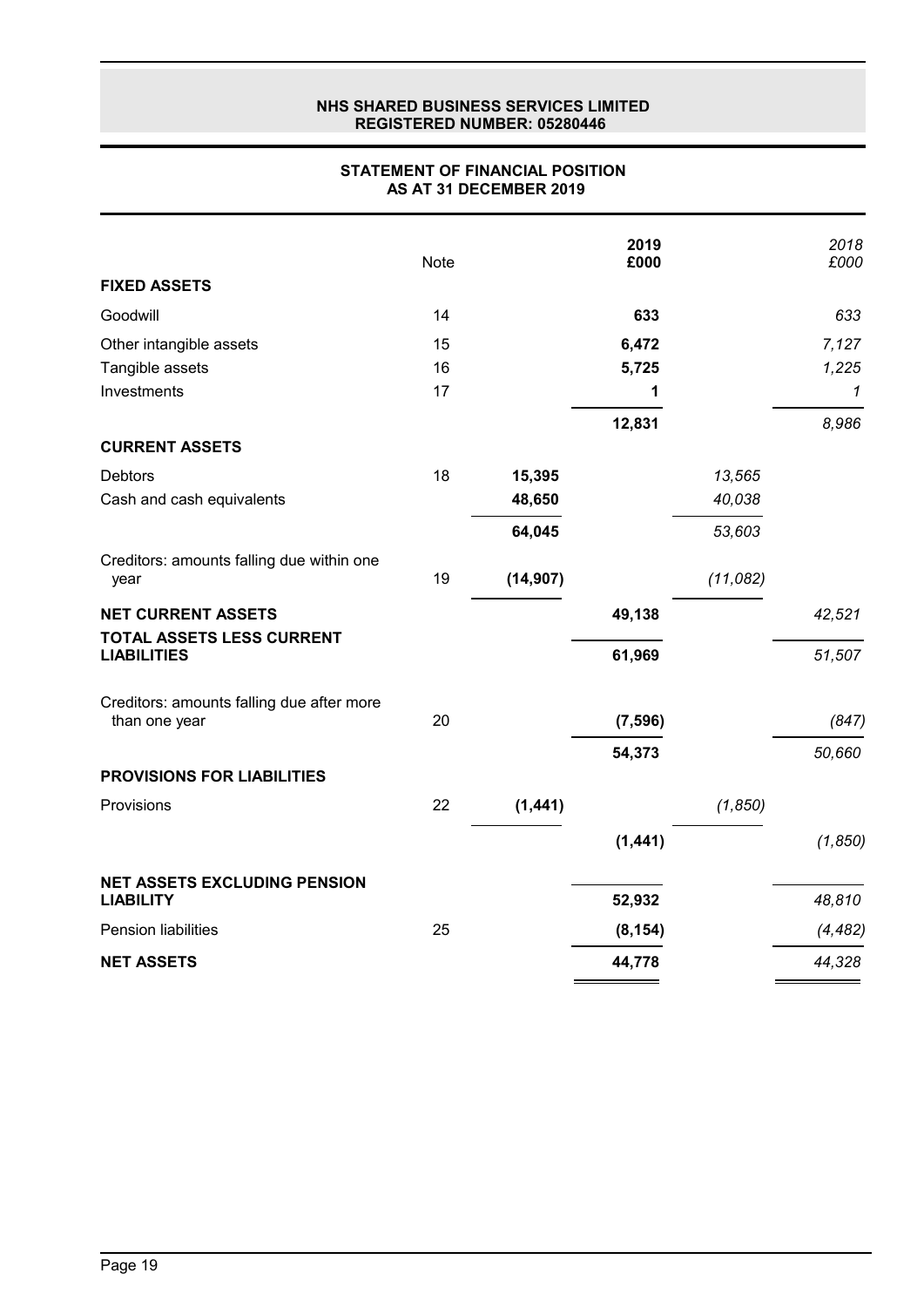### **NHS SHARED BUSINESS SERVICES LIMITED REGISTERED NUMBER: 05280446**

# **STATEMENT OF FINANCIAL POSITION (CONTINUED) AS AT 31 DECEMBER 2019**

|                             | <b>Note</b> | 2019<br>£000 | 2018<br>£000 |
|-----------------------------|-------------|--------------|--------------|
| <b>CAPITAL AND RESERVES</b> |             |              |              |
| Called up share capital     | 23          | 11           | 11           |
| Share premium account       |             | 152          | 152          |
| Retained earnings           |             | 44,615       | 44,165       |
| <b>SHAREHOLDERS' FUNDS</b>  |             | 44,778       | 44,328       |

The financial statements were approved and authorised for issue by the board and were signed on its behalf on 27 March 2020.

 $\frac{1}{2}$ 

**D S Ahluwalia** Director

The notes on pages 22 to 53 form part of these financial statements.

Page 20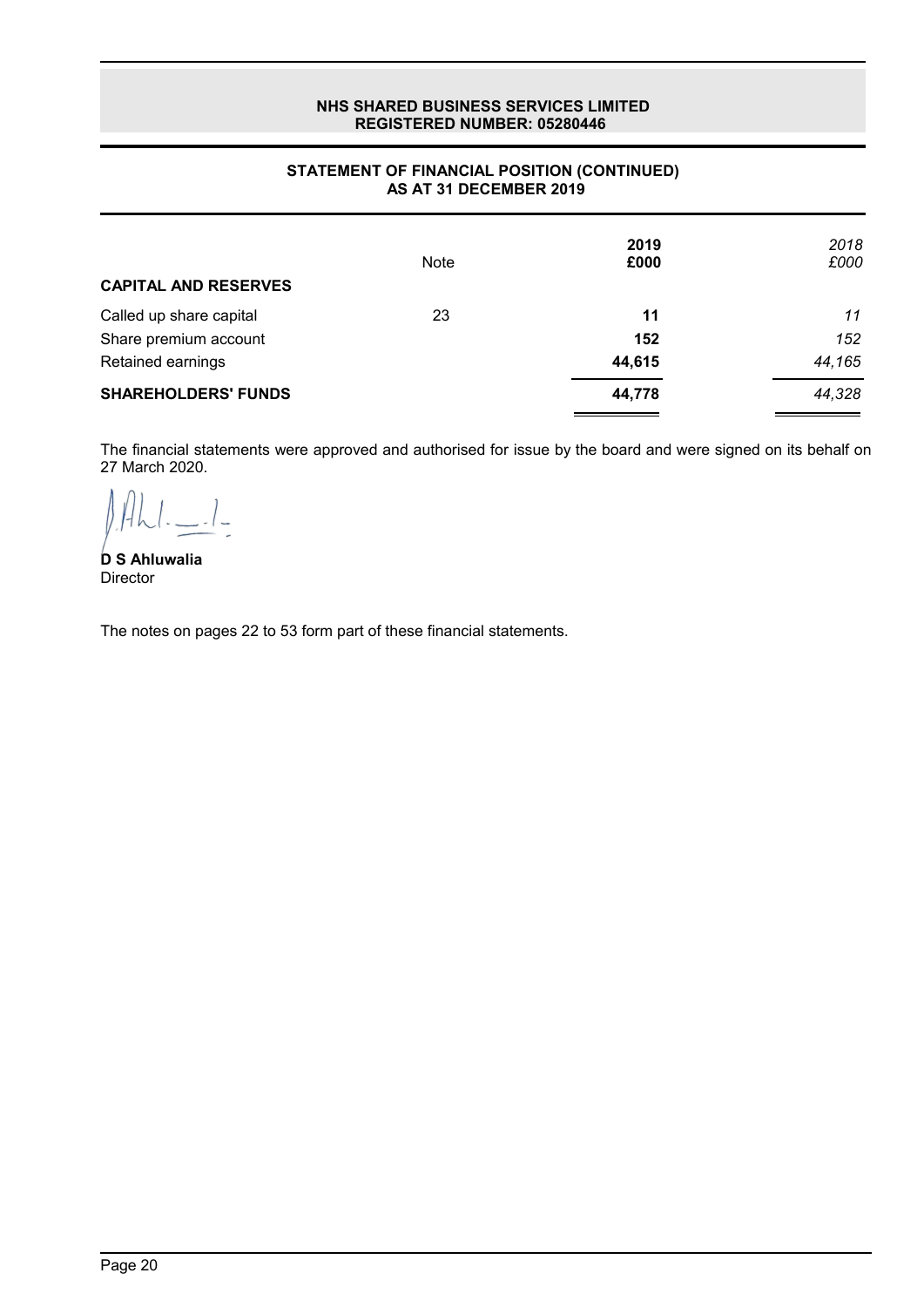# **STATEMENT OF CHANGES IN EQUITY FOR THE YEAR ENDED 31 DECEMBER 2019**

|                                                                               | Called up<br>share capital<br>(note 23)<br>£000 | Share<br>premium<br>account<br>£000 | Retained<br>earnings<br>£000 | <b>Total equity</b><br>£000 |
|-------------------------------------------------------------------------------|-------------------------------------------------|-------------------------------------|------------------------------|-----------------------------|
| At 1 January 2018                                                             | 11                                              | 152                                 | 37,028                       | 37,191                      |
| <b>COMPREHENSIVE INCOME FOR THE YEAR</b><br>Profit for the year (as restated) |                                                 |                                     | 6,434                        | 6,434                       |
| Actuarial gains on pension scheme                                             |                                                 |                                     | 751                          | 751                         |
| Current tax regarding pension contribution excess                             |                                                 |                                     | (69)                         | (69)                        |
| Deferred tax regarding pension contribution<br>excesss                        |                                                 |                                     | (59)                         | (59)                        |
| OTHER COMPREHENSIVE INCOME FOR THE<br><b>YEAR</b>                             |                                                 |                                     | 623                          | 623                         |
| Share-based payments                                                          |                                                 |                                     | 80                           | 80                          |
| At 1 January 2019 (as previously stated)                                      | 11                                              | 152                                 | 44,165                       | 44,328                      |
| Impact of change in accounting policy IFRS 16<br>(note 1.5)                   |                                                 |                                     | (622)                        | (622)                       |
| At 1 January 2019 (adjusted balance)                                          | 11                                              | 152                                 | 43,543                       | 43,706                      |
| <b>COMPREHENSIVE INCOME FOR THE YEAR</b>                                      |                                                 |                                     |                              |                             |
| Profit for the year                                                           |                                                 |                                     | 7,882                        | 7,882                       |
| Actuarial losses on pension scheme                                            |                                                 |                                     | (3, 503)                     | (3, 503)                    |
| Current tax regarding pension contribution excess                             |                                                 |                                     | (27)                         | (27)                        |
| Deferred tax regarding pension contribution excess                            |                                                 |                                     | 623                          | 623                         |
| OTHER COMPREHENSIVE INCOME FOR THE                                            |                                                 |                                     |                              |                             |
| <b>YEAR</b>                                                                   |                                                 |                                     | (2,907)                      | (2,907)                     |
| Dividends paid<br>Share-based payments                                        |                                                 |                                     | (4,000)<br>97                | (4,000)<br>97               |
|                                                                               |                                                 |                                     |                              |                             |
| AT 31 DECEMBER 2019                                                           | 11                                              | 152                                 | 44,615                       | 44,778                      |

The notes on pages 22 to 53 form part of these financial statements.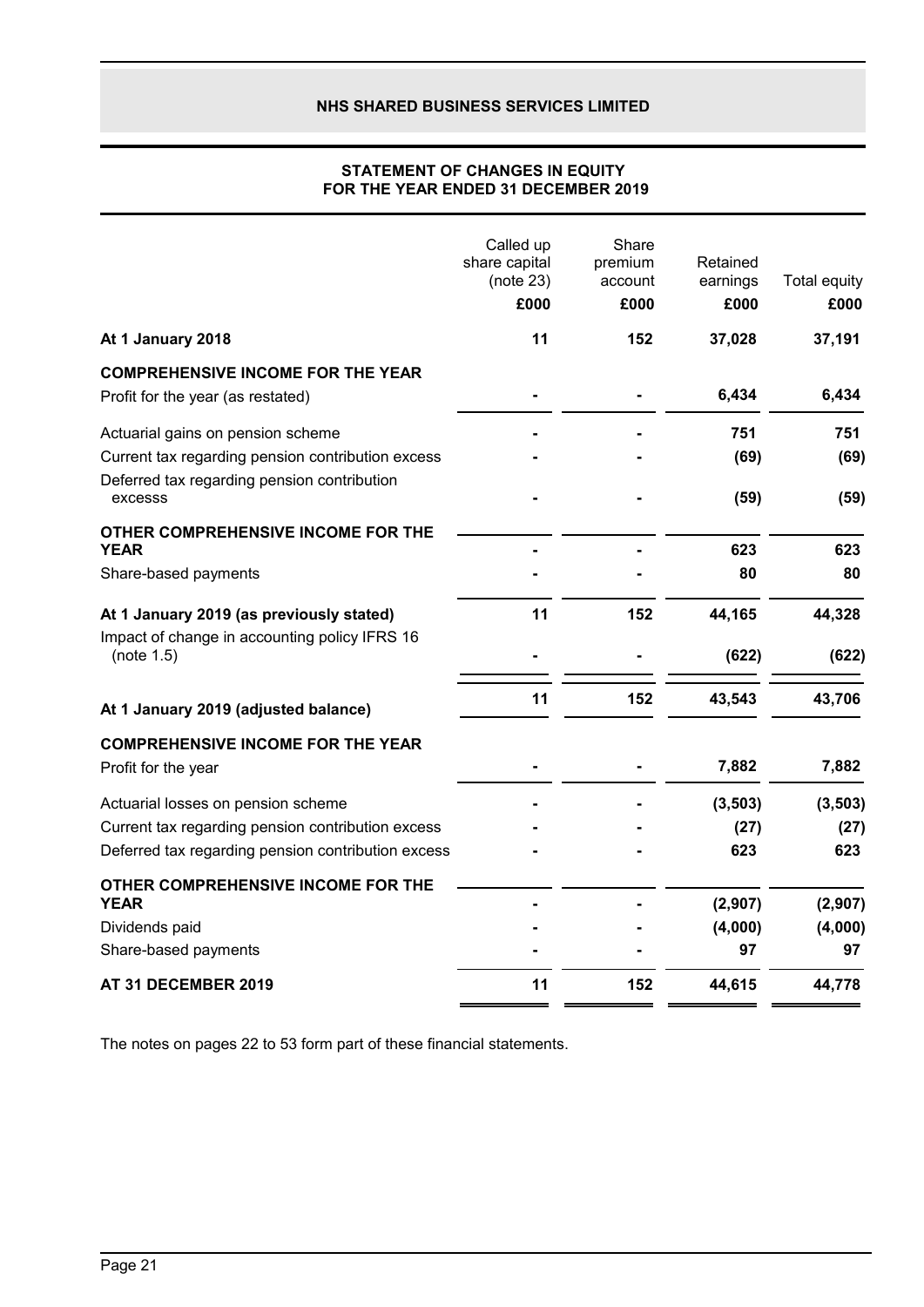# **1. ACCOUNTING POLICIES**

# **1.1 Basis of preparation of financial statements**

The financial statements have been prepared under the historical cost convention unless otherwise specified within these accounting policies and in accordance with Financial Reporting Standard 101 'Reduced Disclosure Framework' and the Companies Act 2006.

The Company's functional and presentational currency is Pounds sterling and amounts are presented in round thousands (£000).

The preparation of financial statements in compliance with FRS 101 requires the use of certain critical accounting estimates. It also requires management to exercise judgment in applying the Company's accounting policies (see note 2).

The Company is exempt from preparing consolidated financial statements under s400 of the Companies Act 2006 as at 31 December 2019, its ultimate parent, Sopra Steria Group S.A., prepares and publishes consolidated accounts which include the results of the Company and are publicly available.

The following principal accounting policies have been applied:

#### **1.2 Financial reporting standard 101 - reduced disclosure exemptions**

In preparing these financial statements the Company has taken advantage of all disclosure exemptions conferred by FRS 101. Therefore these financial statements do not include:

- certain comparative information as otherwise required by EU-endorsed IFRS;
- certain disclosures regarding the Company's capital;
- certain disclosures regarding the Company's revenue;
- certain disclosures regarding the Company's leases;
- a statement of cash flows:
- the effect of future accounting standards not yet adopted; and
- the disclosure of the remuneration of key management personnel.

In addition, and in accordance with FRS 101, further disclosure exemptions have been adopted because equivalent disclosures are included in the consolidated financial statements of Sopra Steria Group S.A. These financial statements do not include certain disclosures in respect of:

• Share-based payments;

• Financial Instruments (other than certain disclosures required as a result of recording financial instruments at fair value);

• Fair value measurement (other than certain disclosures required as a result of recording financial instruments at fair value); and

• Impairment of assets.

The financial statements of Sopra Steria Group S.A can be obtained as described in note 29.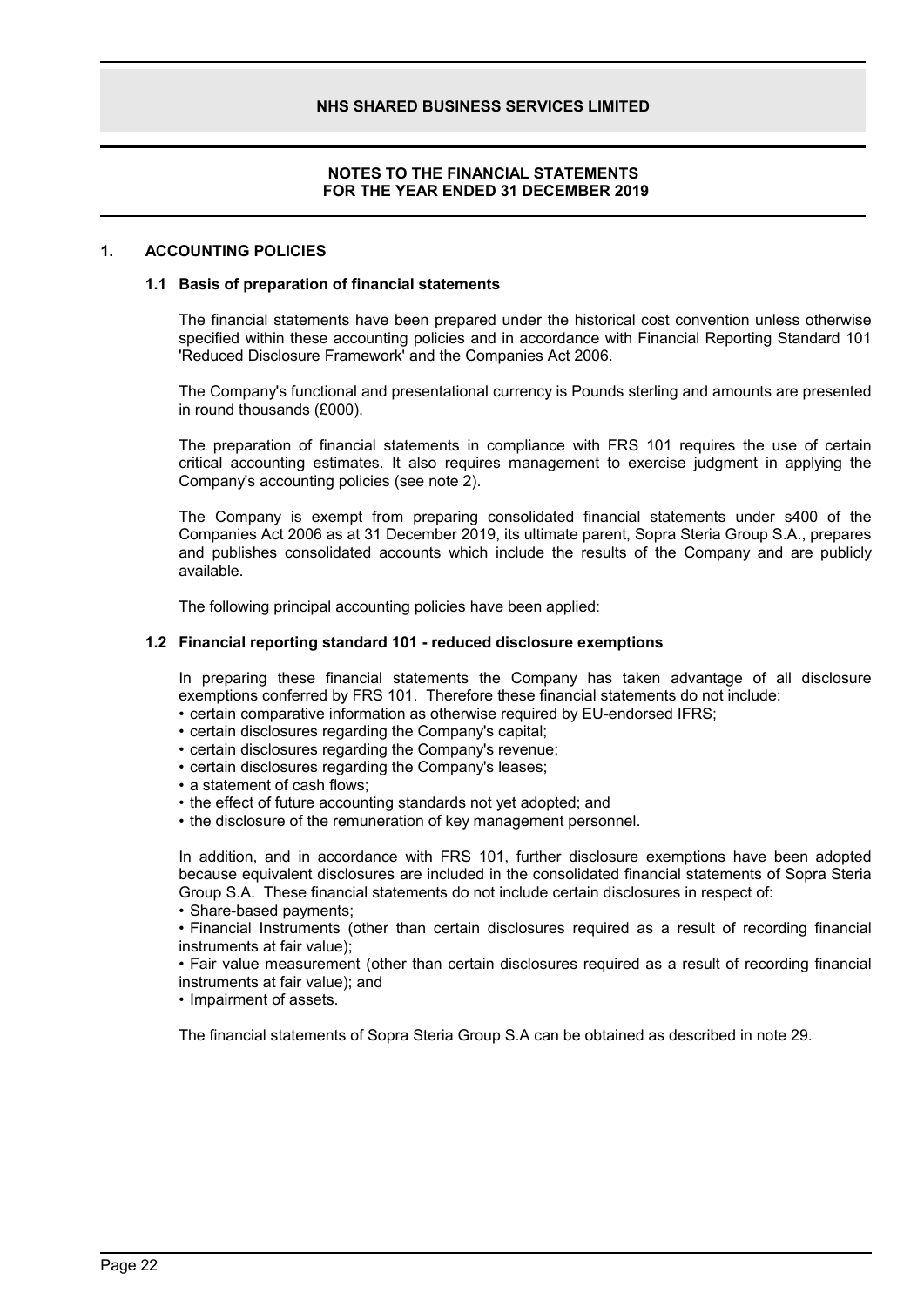# **NOTES TO THE FINANCIAL STATEMENTS FOR THE YEAR ENDED 31 DECEMBER 2019**

# **1. ACCOUNTING POLICIES (CONTINUED)**

#### **1.3 Adoption of new and revised standards**

The adoption of the following mentioned standards, amendments and interpretations in the current year has not had a material impact on the Company's financial statements:

|                                                                | EU effective date,            |
|----------------------------------------------------------------|-------------------------------|
|                                                                | periods beginning on or after |
| IFRIC 23 Uncertainty over Income Tax Treatments                | 1 January 2019                |
| Amendments to IAS 19 Employee Benefits: Plan Amendment,        | 1 January 2019                |
| <b>Curtailment or Settlement</b>                               |                               |
| IFRS9 – Amendments to prepayments with negative compensation   | 1 January 2019                |
| Annual improvements to IFRSs (2015 - 2017 Cycle)               | 1 January 2019                |
| Amendments to IAS 28 Investments in Associates and Joint       | 1 January 2019                |
| Ventures: Long-term Interests in Associates and Joint Ventures |                               |

# **1.4 Going concern**

The Company's business activities, together with the factors likely to affect its future development and position, are set out in the Business Review section of the Strategic Report.

The Company has adequate financial resources together with long-term contracts with a number of customers and suppliers across different geographic areas. The Company's forecasts and customers and suppliers across different geographic areas. projections, taking account of reasonably possible changes in trading performance, show that the Company should be able to operate within the level of its current loan facilities. As a consequence, the Directors believe that the Company is well placed to manage its business risks successfully.

The COVID-19 situation is evolving rapidly and the Company continues to monitor the situation with focus on supporting our clients and the wider NHS in ensuring that staff are paid, orders are processed, suppliers are paid and cash moves around the NHS. The Company is integral to the NHS and will continue to operate during this pandemic. The majority of customer contracts are to support NHS customers and these will continue and revenue is secure. The Company has a strong cash balance should any customer payments be delayed. The Company continues to work closely with our suppliers to ensure services continue and suppliers are paid promptly.

The Directors have a reasonable expectation that the Company has adequate resources to continue in operational existence for the foreseeable future. Thus they continue to adopt the going concern basis of accounting in preparing the annual financial statements.

#### **1.5 Impact of new International Reporting Standards, Amendments and Interpretations**

# **IFRS 16**

The Company has applied IFRS 16 using the modified retrospective approach, under which the cumulative effect of initial application is recognised in retained earnings at 1 January 2019. As shown in note 1.7, IFRS 16 has been applied to leases of property and equipment in 2019, but the principles of IAS 17 apply for the 2018 comparative period.

The weighted average incremental borrowing rate applied to lease liabilities recognised in the statement of financial position at the date of initial application was 3.7%.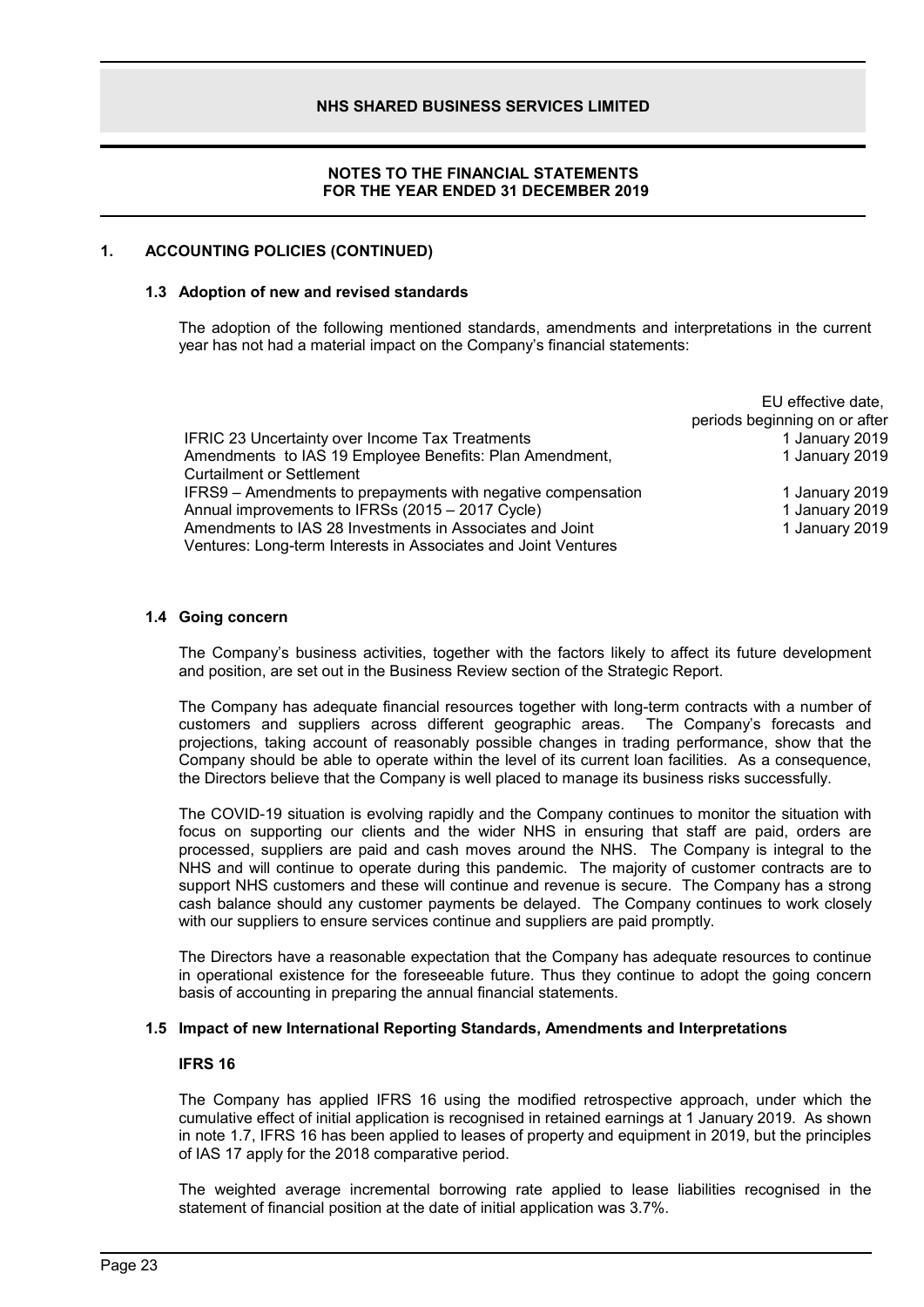# **NOTES TO THE FINANCIAL STATEMENTS FOR THE YEAR ENDED 31 DECEMBER 2019**

# **1. ACCOUNTING POLICIES (CONTINUED)**

# **1.5 (continued) Impact of new International Reporting Standards, Amendments and Interpretations**

There is no material difference between the net present value of the operating lease commitments disclosed at the end of the prior reporting period and the lease liabilities recorded at the date of initial application of IFRS 16.

The following table summarises the impacts of adopting new reporting standards on the Company's financial statements.

# **Statement of Financial Position (extract)**

|                                                         | 31                      |                |                 |
|---------------------------------------------------------|-------------------------|----------------|-----------------|
|                                                         | <b>December</b><br>2018 |                | 1 January       |
|                                                         | As                      |                | 2019            |
|                                                         | originally              |                | <b>Adjusted</b> |
|                                                         | presented               | <b>IFRS 16</b> | balance         |
|                                                         | £000                    | £000           | £000            |
| <b>FIXED ASSETS</b>                                     |                         |                |                 |
| Tangible assets                                         | 1,225                   | 5,597          | 6,822           |
|                                                         | 8,986                   | 5,597          | 14,583          |
| <b>CURRENT ASSETS</b>                                   |                         |                |                 |
| <b>Debtors</b>                                          | 13,565                  | (295)          | 13,270          |
| Creditors: amounts falling due within one year          | (11,082)                | (1,749)        | (12, 831)       |
| TOTAL ASSETS LESS CURRENT LIABILITIES                   | 51,507                  | 3,553          | 55,060          |
| Creditors: amounts falling due after more than one year | (847)                   | (4, 175)       | (5,022)         |
| <b>NET ASSETS</b>                                       | 44,328                  | (622)          | 43,706          |
|                                                         |                         |                |                 |
| <b>CAPITAL AND RESERVES</b>                             |                         |                |                 |
| Called up share capital                                 | 11                      |                | 11              |
| Share premium account                                   | 152                     |                | 152             |
| Profit and loss account                                 | 44,165                  | (622)          | 43,543          |
|                                                         | 44,328                  | (622)          | 43,706          |
|                                                         |                         |                |                 |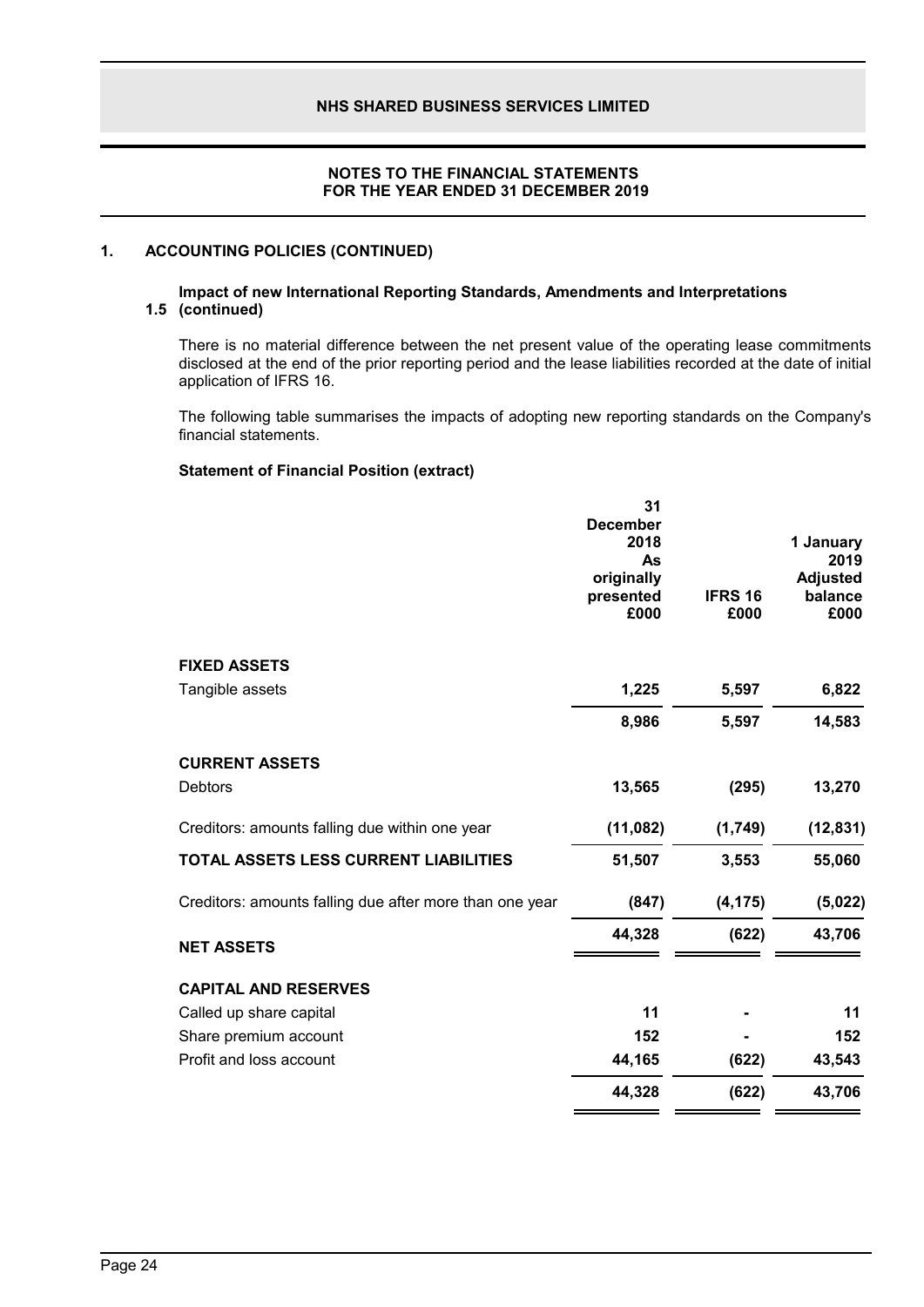# **NOTES TO THE FINANCIAL STATEMENTS FOR THE YEAR ENDED 31 DECEMBER 2019**

#### **1. ACCOUNTING POLICIES (CONTINUED)**

#### **1.6 Revenue**

Revenue is recognised to the extent that it is probable that the economic benefits will flow to the Company and the revenue can be reliably measured. Revenue is measured as the fair value of the consideration received or receivable, excluding discounts, rebates, value added tax and other sales taxes.

The Company does not expect to have any contracts where the period between the transfer of the promised goods or services to the customer and payment by the customer exceeds one year. As a consequence, the Company does not adjust any of the transaction prices for the time value of money. Typically, satisfaction of performance obligations matches invoice timing and payment, occuring on a monthly basis.

Where the Company enters into contracts that have delivery penalties such as service credits and milestone delay payments, at contract inception, the Company uses its accumulated historical experience to estimate the expected reduction in the transaction price for such refunds. This assessment is updated regularly once the contract has commenced with any subsequent remeasurement being treated as an adjustment to revenue.

#### **Sale of goods**

Revenue from the sale of goods is recognised on the satisfaction of performance obligations, such as the transfer of a promised good, identified in the contract between the Company and the customer.

A receivable is recognised when the goods are delivered as this is the point in time that the consideration is unconditional because only the passage of time is required before the payment is due.

#### **Rendering of services**

Revenue from providing services is recognised in the accounting period in which the services are rendered.

For fixed-price contracts, revenue is recognised based on the actual service provided to the end of the reporting period as a proportion of the total services to be provided because the customer receives and uses the benefits simultaneously.

Where contracts include multiple performance obligations, the transaction price will be allocated to each performance obligation based on the stand-alone selling prices. Where these are not directly observable, they are estimated based on expected cost plus margin. For service contracts including a goods element, revenue for the separate good is recognised at a point in time when the good is delivered, the legal title has passed and the customer has accepted the good.

Typically when the Company wins new business, migration work is performed to transfer the customer onto Company systems and processes. Under IFRS 15, migration work is not considered a distinct performance obligation, hence the associated income is spread over the expected contract period, with costs deferred where they meet the definition of costs to fulfil a contract.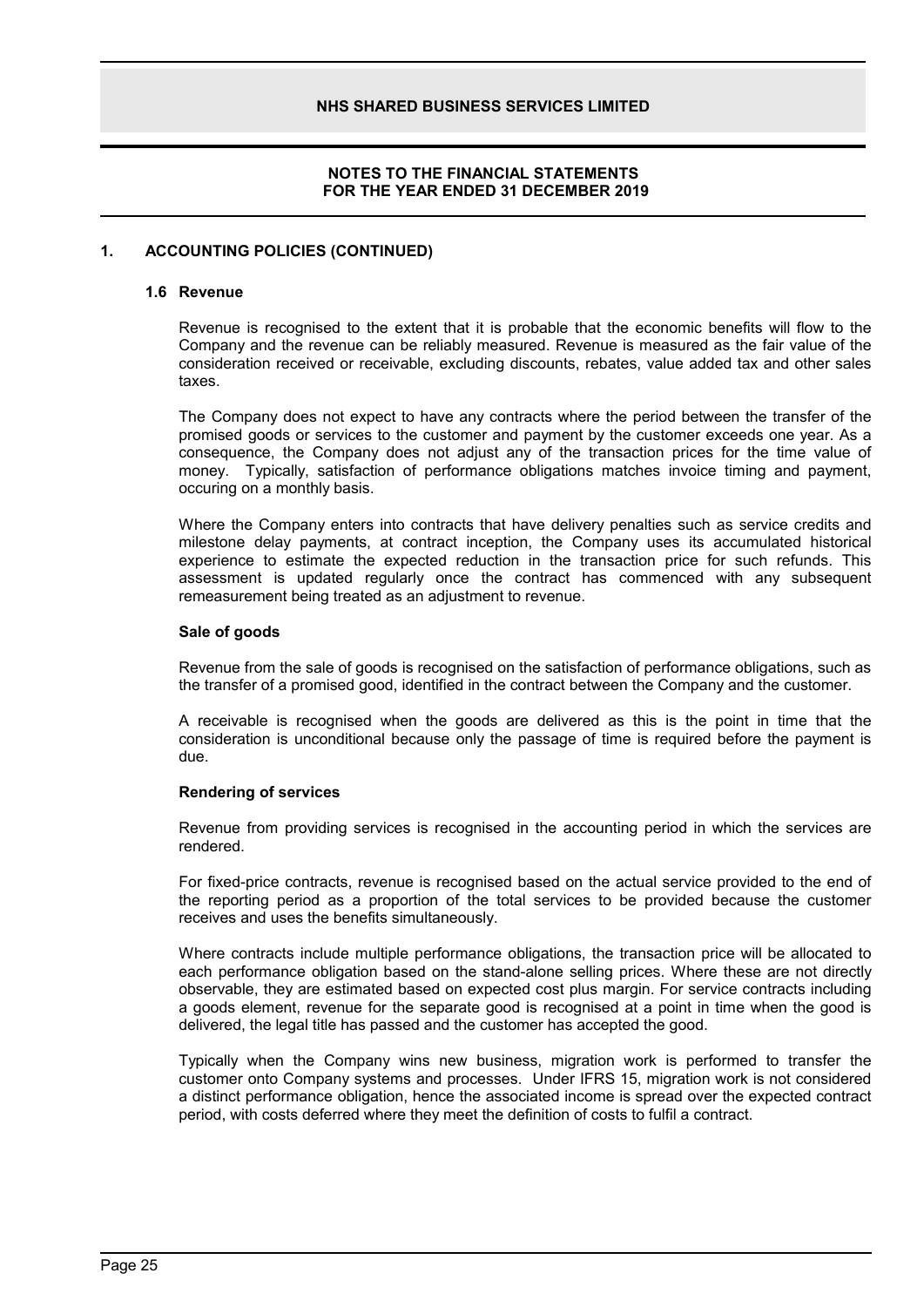# **NOTES TO THE FINANCIAL STATEMENTS FOR THE YEAR ENDED 31 DECEMBER 2019**

# **1. ACCOUNTING POLICIES (CONTINUED)**

#### **1.7 Leases**

#### **The Company as a lessee**

The Company leases various properties and equipment. Rental contracts are typically for fixed periods of 3 to 6 years for equipment and 5 to 20 years for property.

Until the end of 2018, leases of property and equipment were classified as either finance or operating leases. From 1 January 2019, leases are recognised as a right-of-use asset with a corresponding liability.

The Company assesses whether a contract is or contains a lease, at inception of a contract. The Company recognises a right-of-use asset and a corresponding lease liability with respect to all lease agreements in which it is the lessee, except for short-term leases (defined as leases with a lease term of 12 months or less) and leases of low-value assets. For these leases, the Company recognises the lease payments as an operating expense on a straight-line basis over the term of the lease unless another systematic basis is more representative of the time pattern in which economic benefits from the leased asset are consumed.

The lease liability is initially measured at the present value of the lease payments that are not paid at the commencement date, discounted by using the rate implicit in the lease. If this rate cannot be readily determined, the Company uses its incremental borrowing rate based on Group financing operations.

Lease payments included in the measurement of the lease liability comprise:

- fixed lease payments (including in-substance fixed payments), less any lease incentives;
- the amount expected to be payable by the lessee under residual value guarantees;
- the exercise price of purchase options, if the lessee is reasonably certain to exercise the options; and
- payments of penalties for terminating the lease, if the lease term reflects the exercise of an option to terminate the lease.

The lease liability is included in 'Creditors' on the Statement of Financial Position.

The lease liability is subsequently measured by increasing the carrying amount to reflect interest on the lease liability (using the effective interest method) and by reducing the carrying amount to reflect the lease payments made.

The Company remeasures the lease liability (and makes a corresponding adjustment to the related right-of-use asset) whenever:

 the lease term has changed or there is a change in the assessment of exercise of a purchase option, in which case the lease liability is remeasured by discounting the revised payment stream.

The right-of-use assets comprise the initial measurement of the corresponding lease liability, lease payments made at or before the commencement day and any initial direct costs. They are subsequently measured at cost less accumulated depreciation and impairment losses.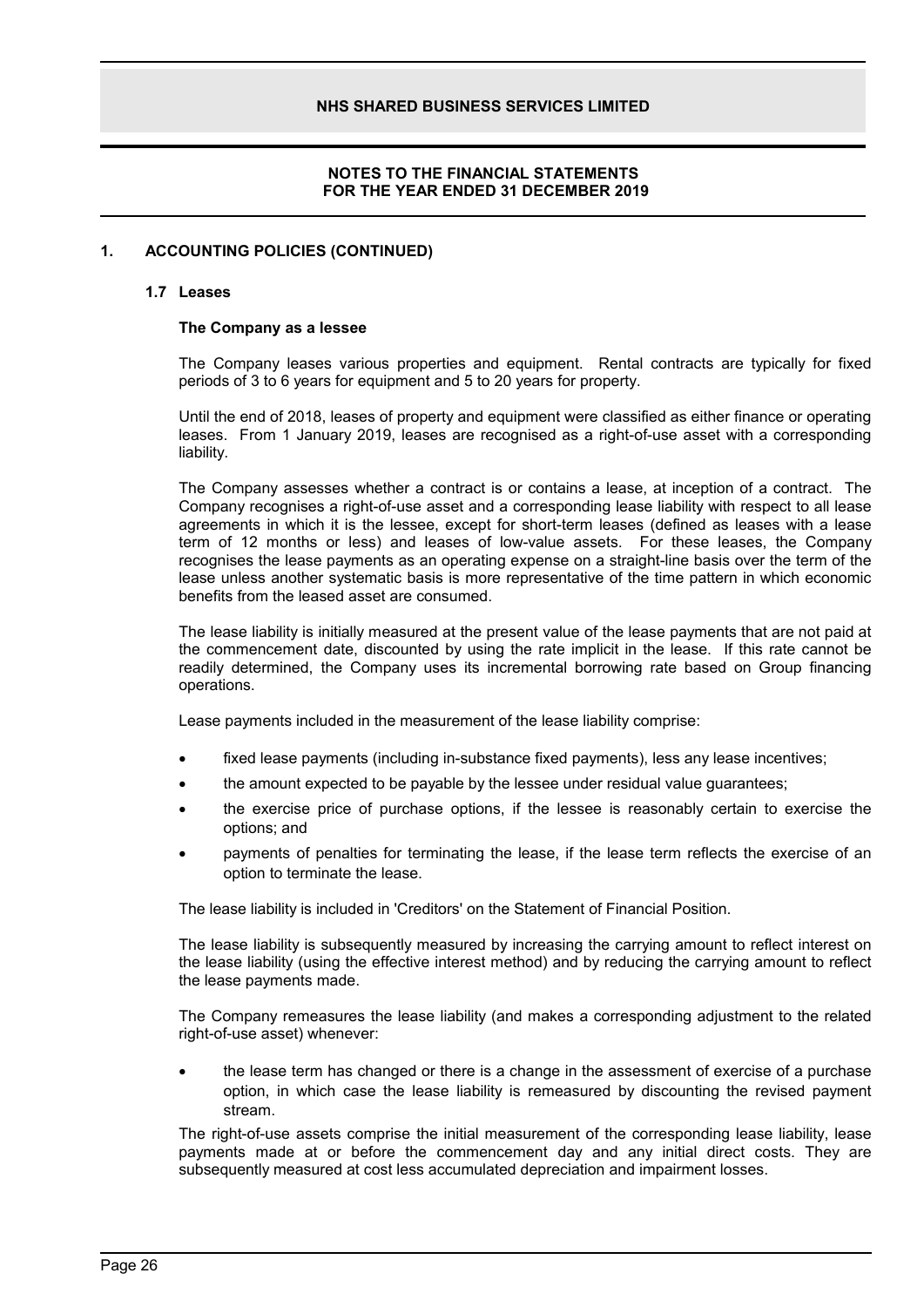# **NOTES TO THE FINANCIAL STATEMENTS FOR THE YEAR ENDED 31 DECEMBER 2019**

#### **1. ACCOUNTING POLICIES (CONTINUED)**

#### **1.7 Leases (continued)**

Whenever the Company incurs an obligation for costs to dismantle and remove a leased asset, restore the site on which it is located or restore the underlying asset to the condition required by the terms and conditions of the lease, a provision is recognised and measured under IAS 37. The costs are included in the related right-of-use asset, unless those costs are incurred to produce inventories.

Right-of-use assets are depreciated on a straight-line basis, over the lease-term for property and the shorter of lease-term and useful life of the underlying asset for equipment. If a lease transfers ownership of the underlying asset or the cost of the right-of-use asset reflects that the Company expects to exercise a purchase option, the related right-of-use asset is depreciated over the useful life of the underlying asset. The depreciation starts at the commencement date of the lease.

The right-of-use assets are included in the 'Tangible Fixed Assets' lines, as applicable, in the Statement of Financial Position.

The Company applies IAS 36 to determine whether a right-of-use asset is impaired and accounts for any identified impairment loss as described in note 1.10.

As a practical expedient, IFRS 16 permits a lessee not to separate non-lease components, and instead account for any lease and associated non-lease components as a single arrangement. The Company has not used this practical expedient.

#### **The Company as a lessor**

Leases are classified as finance leases whenever the terms of the lease transfer substantially all the risks and rewards of ownership to the lessee. All other leases are classified as operating leases.

Rental income from operating leases is recognised on a straight-line basis over the term of the relevant lease. Initial direct costs incurred in negotiating and arranging an operating lease are added to the carrying amount of the leased asset and recognised on a straight-line basis over the leaseterm.

When the Company is an intermediate lessor, it accounts for the head-lease and the sublease as two separate contracts. The sublease is classified as a finance or operating lease by reference to the right-of-use asset arising from the head-lease.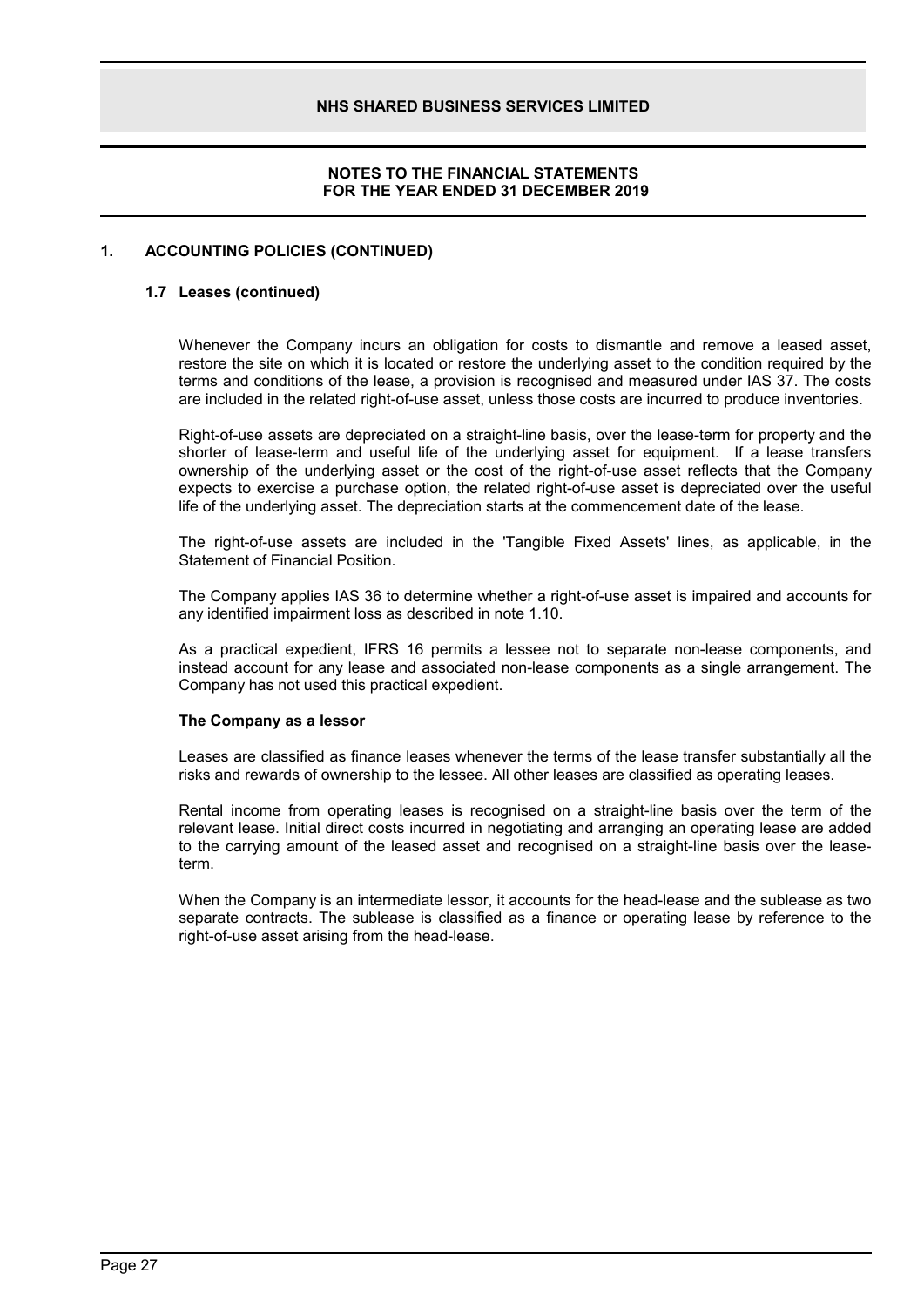# **NOTES TO THE FINANCIAL STATEMENTS FOR THE YEAR ENDED 31 DECEMBER 2019**

# **1. ACCOUNTING POLICIES (CONTINUED)**

#### **1.8 Goodwill**

Goodwill represents the excess of the cost of a business combination over the total acquisition date fair value of the identifiable assets, liabilities and contingent liabilities acquired.

Cost comprises the fair value of assets given, liabilities assumed and equity instruments issued.

When a business combination agreement provides for an adjustment to the cost of the combination which is contingent on future events, the company includes the estimated amount of that adjustment in the cost of the combination at the acquisition date if the adjustment is probable and can be measured reliably. However, if the potential adjustment is not recognised at the acquisition date but subsequently becomes probable and can be measured reliably, the additional consideration shall be treated as an adjustment to the cost of the combination. Changes in the estimated value of contingent consideration arising on business combinations completed as a consequence result in a change in the carrying value of the related goodwill.

Goodwill is capitalised as an intangible asset and is not amortised. Instead it is reviewed annually for impairment with any impairment in carrying value being charged to profit or loss. The Companies Act 2006 requires acquired goodwill to be reduced by provisions for depreciation calculated to write off the amount systematically over a period chosen by the Directors, not exceeding its useful economic life. It has been deemed that the non-amortisation of goodwill is a departure, for the overriding purpose of giving a true and fair view. The effect of this departure has been quantified as an increase to profits of £72 thousand (2018: £59 thousand) and an increase to equity of £314 thousand (2018: £242 thousand).

#### **1.9 Other intangible assets**

Intangible assets are initially recognised at cost. After recognition, under the cost model, intangible assets are measured at cost less any accumulated amortisation and any accumulated impairment losses.

At each reporting date the company assesses whether there is any indication of impairment. If such indication exists, the recoverable amount of the asset is determined which is the higher of its fair value less costs to sell and its value in use. An impairment loss is recognised where the carrying amount exceeds the recoverable amount.

Amortisation is provided on all intangible fixed assets so as to write off cost less residual value over their anticipated useful lives on a straight-line basis. This amortisation is charged to administrative expenses in the Statement of Comprehensive Income.

The estimated useful lives range as follows:

| Software development | - | 3 to 10 years |
|----------------------|---|---------------|
| Contracts            | - | 10 years      |

#### **1.10 Tangible fixed assets**

Tangible fixed assets under the cost model are stated at historical cost less accumulated depreciation and any accumulated impairment losses. Historical cost includes expenditure that is directly attributable to bringing the asset to the location and condition necessary for it to be capable of operating in the manner intended by management.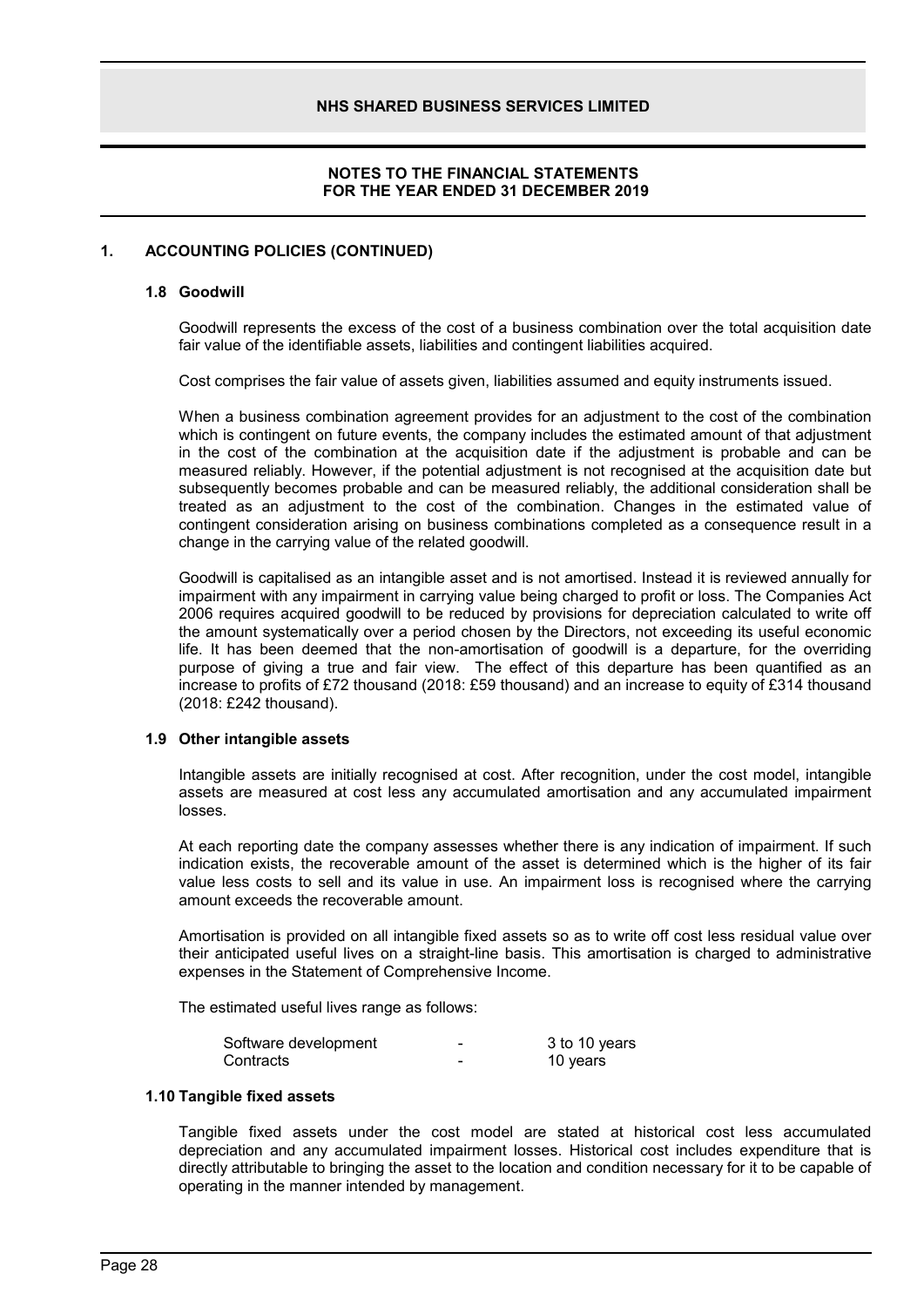# **NOTES TO THE FINANCIAL STATEMENTS FOR THE YEAR ENDED 31 DECEMBER 2019**

#### **1. ACCOUNTING POLICIES (CONTINUED)**

#### **1.10 Tangible fixed assets (continued)**

Depreciation is charged so as to allocate the cost of assets less their residual value over their estimated useful lives, using the straight-line method.

Depreciation is provided on the following basis:

| Leasehold property             | -      | Matched to length of property lease         |
|--------------------------------|--------|---------------------------------------------|
| <b>Fixtures and fittings</b>   | $\sim$ | 20%, or matched to length of property lease |
| Computer and other equipment - |        | 20% to 33%, or matched to length of lease   |

The assets' residual values, useful lives and depreciation methods are reviewed, and adjusted prospectively if appropriate, or if there is an indication of a significant change since the last reporting date.

Gains and losses on disposals are determined by comparing the proceeds with the carrying amount and are recognised in the Statement of Comprehensive Income.

#### **1.11 Valuation of Investments**

Investments in subsidiaries are measured at cost less accumulated impairment. Where merger relief is applicable, the cost of the investment in a subsidiary undertaking is measured at the nominal value of the shares issued together with the fair value of any additional consideration paid.

#### **1.12 Cash and Cash Equivalents**

Cash is represented by cash in hand and deposits with financial institutions repayable without penalty on notice of not more than 24 hours. Cash equivalents are highly liquid investments that mature in no more than three months from the date of acquisition and that are readily convertible to known amounts of cash with insignificant risk of change in value.

# **1.13 Financial Instruments**

The Company recognises financial instruments when it becomes a party to the contractual arrangements of the instrument. Financial instruments are de-recognised when they are discharged or when the contractual terms expire. The Company's accounting policies in respect of financial instruments transactions are explained below: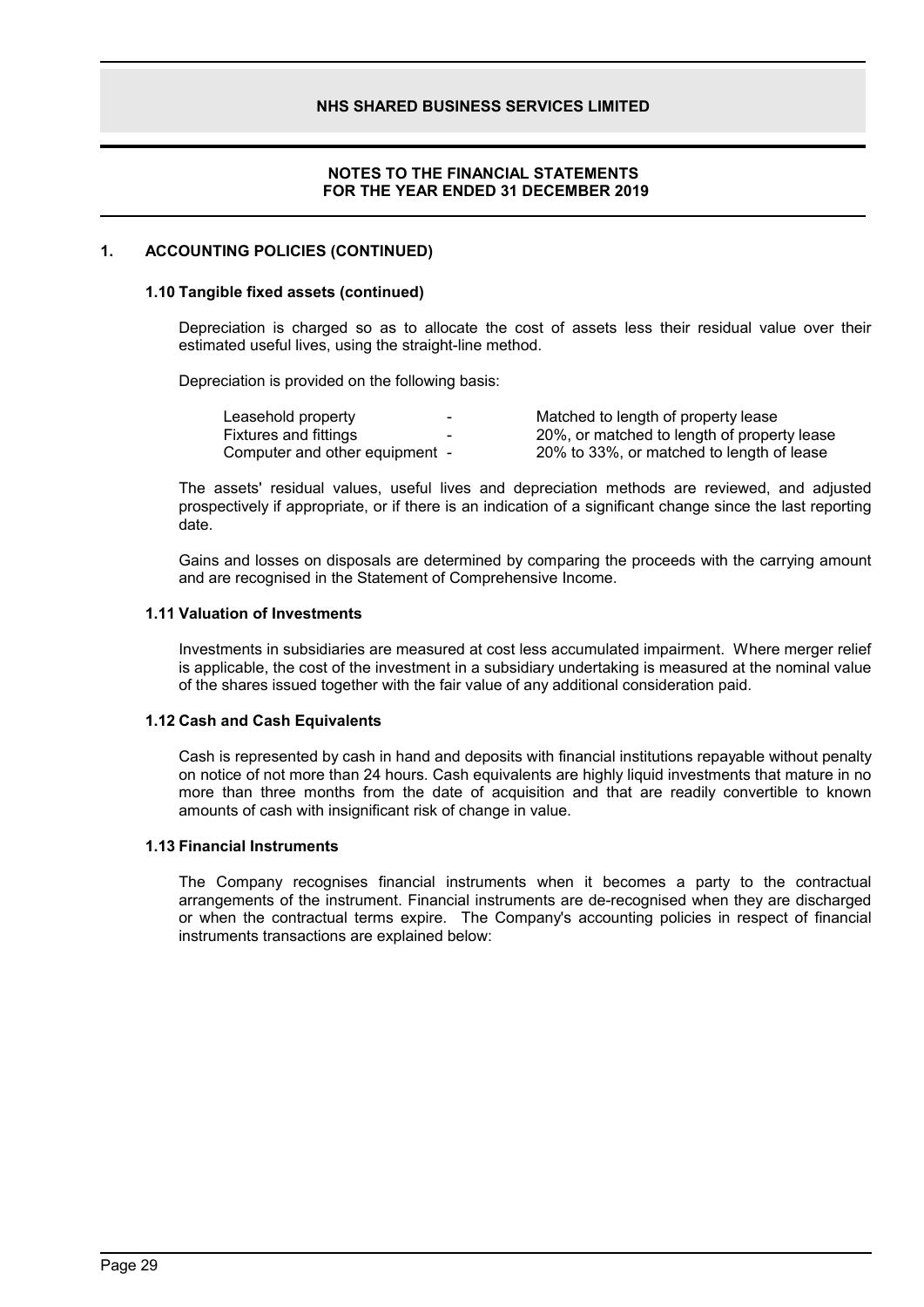# **1. ACCOUNTING POLICIES (CONTINUED)**

#### **1.13 Financial Instruments (continued)**

#### **Financial assets**

The Company classifies all of its financial assets as loans and receivables. Loans and receivables are non-derivative financial assets with fixed or determinable payments that are not quoted in an active market. They arise principally through the provision of goods and services to customers (e.g. trade receivables), but also incorporate other types of contractual monetary asset. They are initially recognised at fair value plus transaction costs that are directly attributable to their acquisition or issue, and are subsequently carried at amortised cost using the effective interest rate method, less provision for impairment.

Impairment provisions are recognised when there is objective evidence (such as significant financial difficulties on the part of the counterparty or default or significant delay in payment) that the Company will be unable to collect all of the amounts due under the terms of the contract, the amount of such a provision being the difference between the net carrying amount and the present value of the future expected cash flows associated with the impaired receivable. For trade receivables, which are reported net, such provisions are recorded in a separate allowance account with the loss being recognised within administrative expenses in the Statement of Comprehensive Income. On confirmation that the trade receivable will not be collected, the gross carrying value of the asset is written off against the associated provision.

Financial assets are initially measured at fair value and are subsequently measured at either fair value or amortised cost, depending on the classification of the financial assets.

The Company recognises lifetime expected credit losses (ECL) for trade receivables and amounts due on contracts with customers. The expected credit losses on these financial assets are estimated based on the Company's historical credit loss experience, adjusted for factors that are specific to the debtors, general economic conditions and an assessment of both the current as well as the forecast direction of conditions at the reporting date, including time value of money where appropriate. Lifetime ECL represents the expected credit losses that will result from all possible default events over the expected life of a financial instrument.

# **Financial liabilities**

The Company classifies all of its financial liabilities as liabilities at amortised cost.

Financial liabilities at amortised cost including borrowings are initially recognised at fair value net of any transaction costs directly attributable to the issue of the instrument. Such interest-bearing liabilities are subsequently measured at amortised cost using the effective interest rate method, which ensures that any interest expense over the period to repayment is at a constant rate on the balance of the liability carried into the Statement of Financial Position.

Financial assets and financial liabilities are initially measured at fair value.

All recognised financial assets are subsequently measured in their entirety at either fair value or amortised cost, depending on the classification of the financial assets.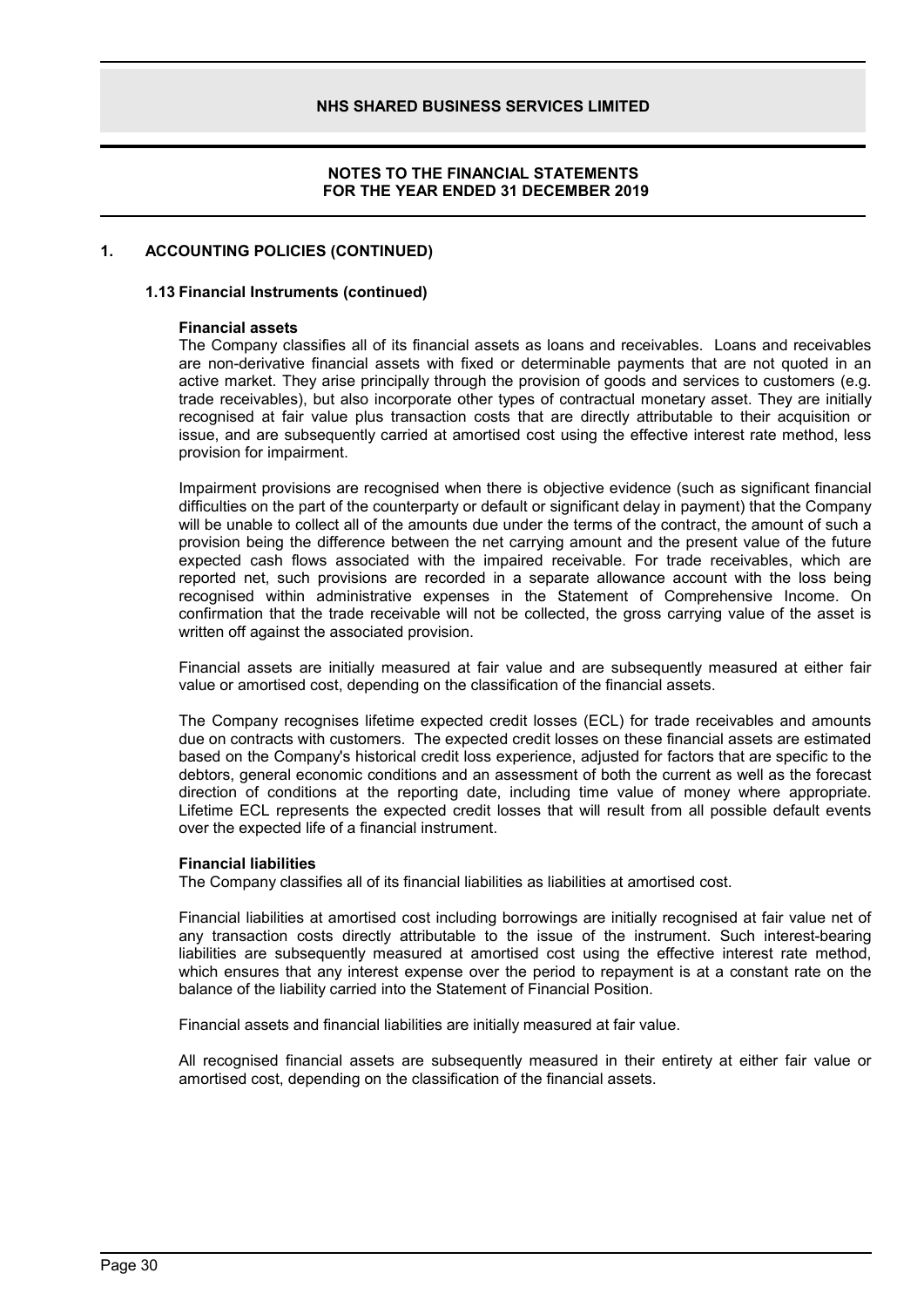# **1. ACCOUNTING POLICIES (CONTINUED)**

#### **1.14 Foreign Currency Translation**

#### **Functional and presentation currency**

The Company's functional and presentational currency is GBP.

# **Transactions and balances**

Foreign currency transactions are translated into the functional currency using the spot exchange rates at the dates of the transactions.

At each period end foreign currency monetary items are translated using the closing rate. Nonmonetary items measured at historical cost are translated using the exchange rate at the date of the transaction and non-monetary items measured at fair value are measured using the exchange rate when fair value was determined.

Foreign exchange gains and losses resulting from the settlement of transactions and from the translation at period-end exchange rates of monetary assets and liabilities denominated in foreign currencies are recognised in the Statement of Comprehensive Income except when deferred in other comprehensive income as qualifying cash flow hedges.

#### **1.15 Finance Costs**

Finance costs are charged to the Statement of Comprehensive Income over the term of the debt using the effective interest method so that the amount charged is at a constant rate on the carrying amount. Issue costs are initially recognised as a reduction in the proceeds of the associated capital instrument.

#### **1.16 Dividends**

Equity dividend distributions are recognised when they become legally payable. Interim distributions are recognised when paid. Final equity dividends are recognised when approved by the shareholders at an annual general meeting.

#### **1.17 Share-based payments**

Where share options are awarded to employees, the fair value of the options at the date of grant is charged to the Statement of Comprehensive Income over the vesting period. Non-market vesting conditions are taken into account by adjusting the number of equity instruments expected to vest at each Statement of Financial Position date so that, ultimately, the cumulative amount recognised over the vesting period is based on the number of options that eventually vest. Market vesting conditions are factored into the fair value of the options granted. The cumulative expense is not adjusted for failure to achieve a market vesting condition.

The fair value of the award also takes into account non-vesting conditions. These are either factors beyond the control of either party (such as a target based on an index) or factors which are within the control of one or other of the parties (such as the Company keeping the scheme open or the employee maintaining any contributions required by the scheme).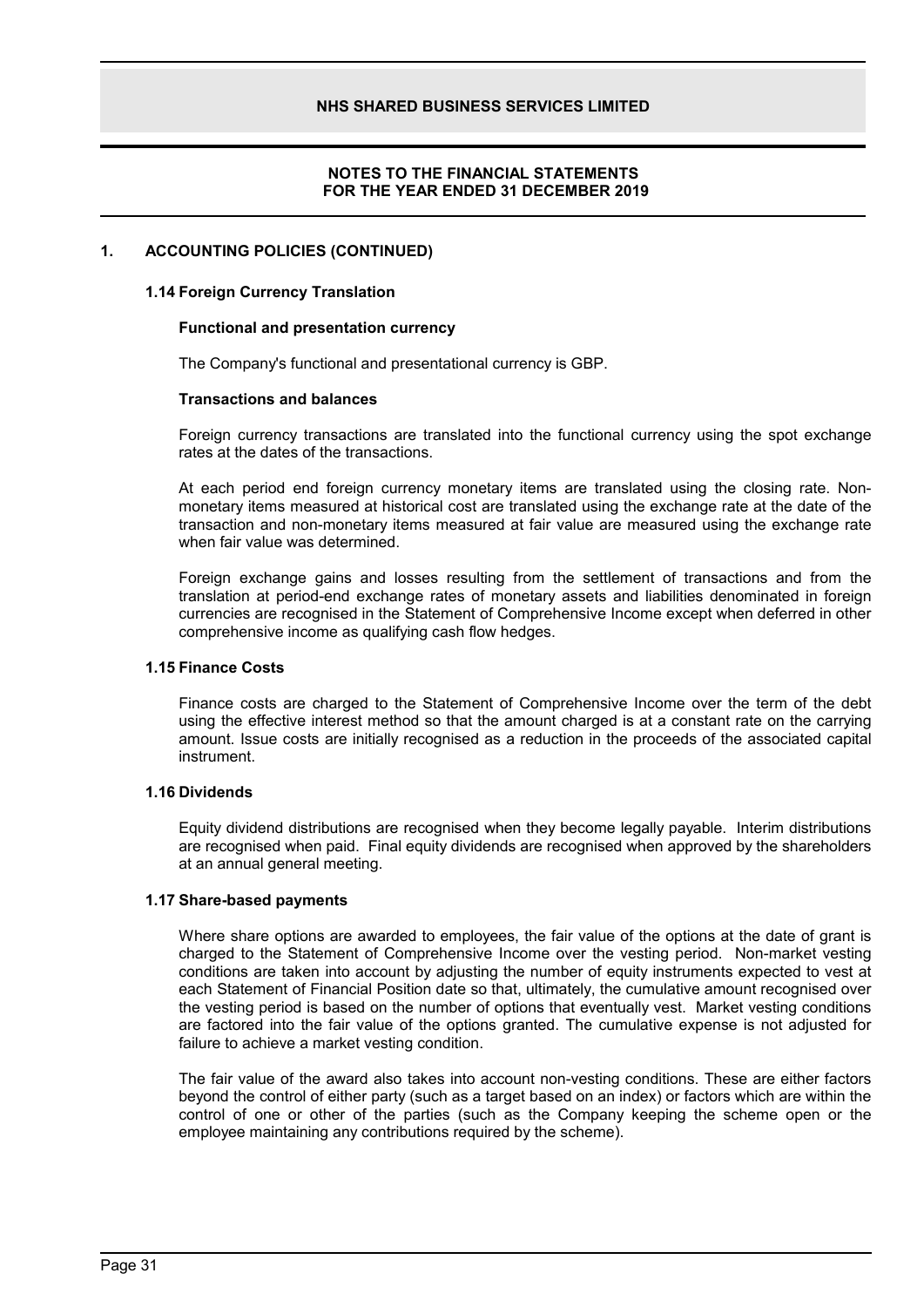# **1. ACCOUNTING POLICIES (CONTINUED)**

#### **1.18 Pensions**

### **Defined contribution pension plan**

The Company operates a defined contribution plan for its employees. A defined contribution plan is a pension plan under which the Company pays fixed contributions into a separate entity. Once the contributions have been paid the Company has no further payment obligations.

The contributions are recognised as an expense in the Statement of Comprehensive Income when they fall due. Amounts not paid are shown in accruals as a liability in the Statement of Financial Position. The assets of the plan are held separately from the Company in independently administered funds.

# **Defined benefit pension plan**

The Company operates a defined benefit plan for certain employees. A defined benefit plan defines the pension benefit that the employee will receive on retirement, usually dependent upon several factors including but not limited to age, length of service and remuneration. A defined benefit plan is a pension plan that is not a defined contribution plan.

The liability recognised in the Statement of Financial Position in respect of the defined benefit plan is the present value of the defined benefit obligation at the end of the reporting period less the fair value of plan assets at the end of the reporting period (if any) out of which the obligations are to be settled.

The defined benefit obligation is calculated using the projected unit credit method. Annually the Company engages independent actuaries to calculate the obligation. The present value is determined by discounting the estimated future payments using market yields on high quality corporate bonds that are denominated in sterling and that have terms approximating to the estimated period of the future payments ('discount rate').

The fair value of plan assets is measured in accordance with the FRS 101 fair value hierarchy and in accordance with the Company's policy for similarly held assets. This includes the use of appropriate valuation techniques.

Actuarial gains and losses arising from experience adjustments and changes in actuarial assumptions are charged or credited to other comprehensive income. These amounts together with the return on plan assets, less amounts included in net interest, are disclosed as 'Remeasurement of net defined benefit liability'.

The cost of the defined benefit plan, recognised in profit or loss as employee costs, except where included in the cost of an asset, comprises:

a) the increase in net pension benefit liability arising from employee service during the period; and b) the cost of plan introductions, benefit changes, curtailments and settlements.

The net interest cost is calculated by applying the discount rate to the net balance of the defined benefit obligation and the fair value of plan assets. This cost is recognised in profit or loss as a 'finance expense'.

#### **1.19 Interest Income**

Interest income is recognised in the Statement of Comprehensive Income using the effective interest method.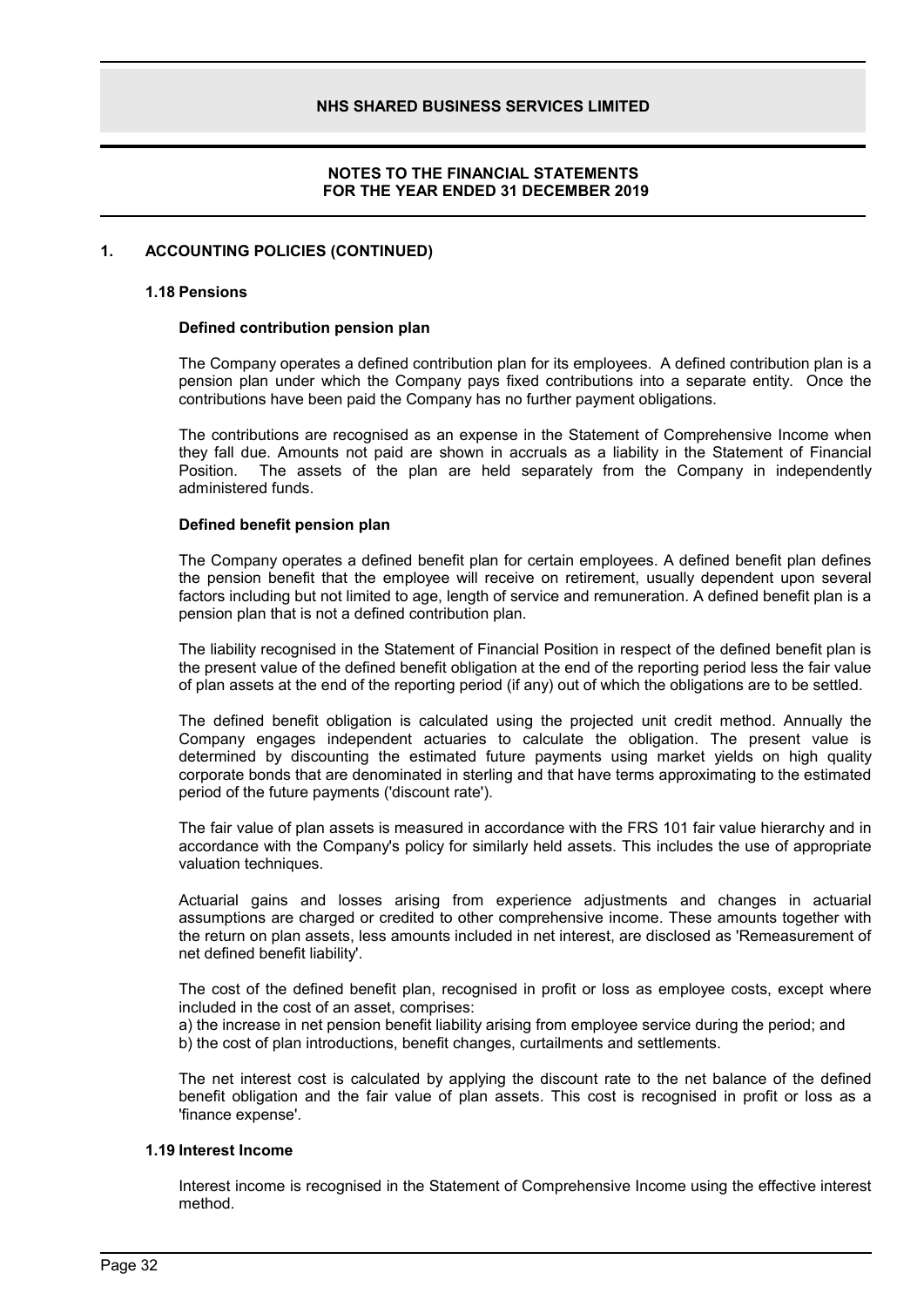# **1. ACCOUNTING POLICIES (CONTINUED)**

#### **1.20 Provisions for Liabilities**

Provisions are made where an event has taken place that gives the Company a legal or constructive obligation that probably requires settlement by a transfer of economic benefit, and a reliable estimate can be made of the amount of the obligation.

Provisions are charged as an expense to the Statement of Comprehensive Income in the year that the Company becomes aware of the obligation, and are measured at the best estimate at the Statement of Financial Position date of the expenditure required to settle the obligation, taking into account relevant risks and uncertainties.

When payments are eventually made, they are charged to the provision carried in the Statement of Financial Position.

# **1.21 Current and deferred taxation**

The tax expense for the year comprises current and deferred tax. Tax is recognised in the Statement of Comprehensive Income, except that a charge attributable to an item of income and expense recognised as other comprehensive income or to an item recognised directly in equity is also recognised in other comprehensive income or directly in equity respectively.

The current income tax charge is calculated on the basis of tax rates and laws that have been enacted or substantively enacted by the reporting date in the countries where the Company operates and generates income.

Deferred tax balances are recognised in respect of all timing differences that have originated but not reversed by the end of the reporting period date, except that:

- The recognition of deferred tax assets is limited to the extent that it is probable that they will be recovered against the reversal of deferred tax liabilities or other future taxable profits; and
- Any deferred tax balances are reversed if and when all conditions for retaining associated tax allowances have been met.

Deferred tax balances are not recognised in respect of permanent differences except in respect of business combinations, when deferred tax is recognised on the differences between the fair values of assets acquired and the future tax deductions available for them and the differences between the fair values of liabilities acquired and the amount that will be assessed for tax. Deferred tax is determined using tax rates and laws that have been enacted or substantively enacted by the reporting date.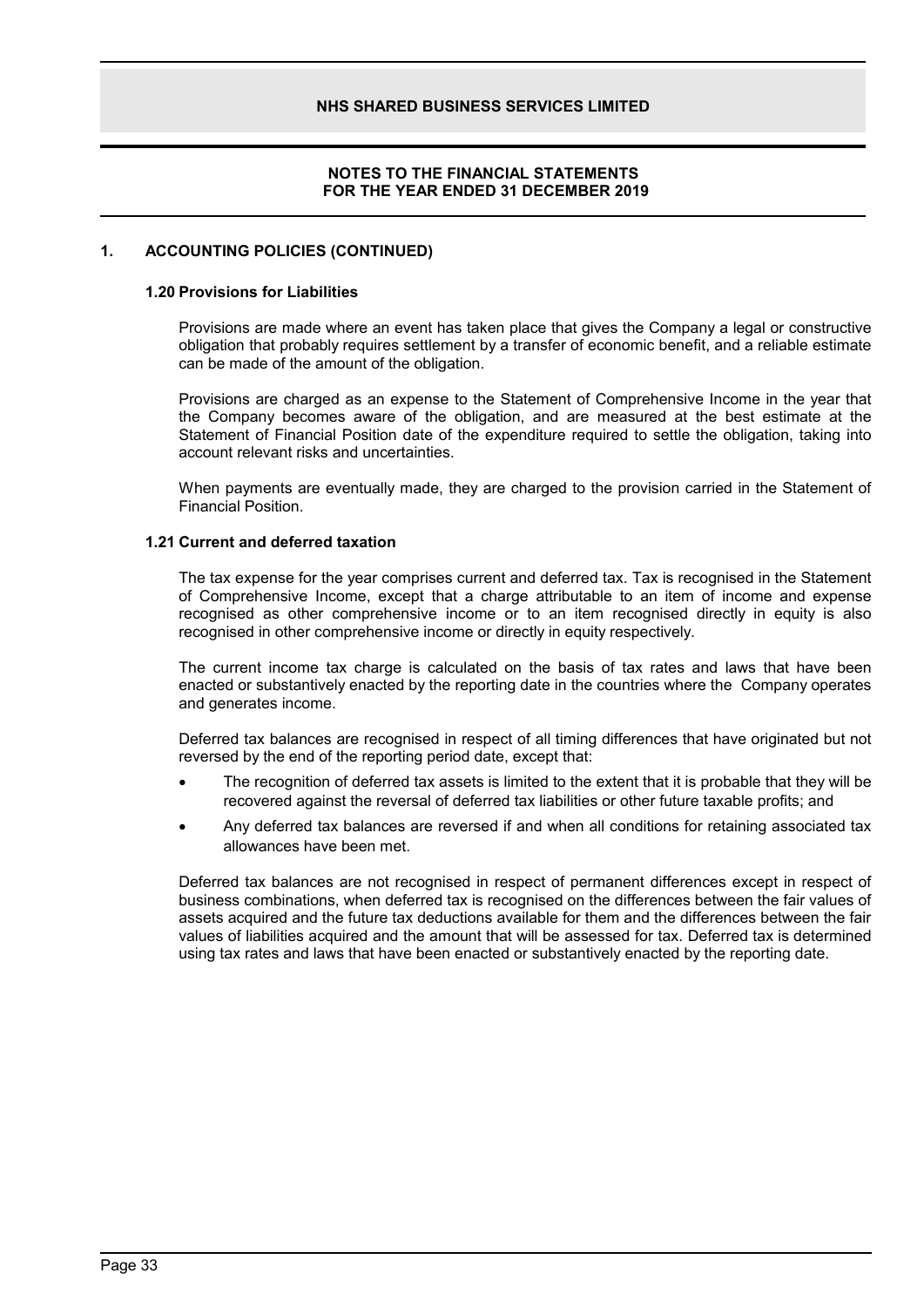# **NOTES TO THE FINANCIAL STATEMENTS FOR THE YEAR ENDED 31 DECEMBER 2019**

# **2. JUDGMENTS IN APPLYING ACCOUNTING POLICIES AND KEY SOURCES OF ESTIMATION UNCERTAINTY**

In the application of the Company's accounting policies, which are described in note 1, the Directors are required to make judgements, estimates and assumptions about the carrying amounts of assets and liabilities that are not readily apparent from other sources. The estimates and associated assumptions are based on historical experience and other factors that are considered to be relevant. Actual results may differ from these estimates.

The estimates and underlying assumptions are reviewed on an ongoing basis. Revisions to accounting estimates are recognised in the period in which the estimate is revised if the revision affects only that period, or in the period of the revision and future periods if the revision affects both current and future periods.

The following are the critical judgements and estimations that the Directors have made in the process of applying the Company's accounting policies and that have the most significant effect on the amounts recognised in the financial statements.

#### **Key sources of estimation uncertainty**

#### Defined benefit pension plans

The valuation of a defined benefit pension plan requires management to exercise its judgement when calculating the most appropriate assumptions upon which to base the valuation, especially the discount rate. This is the interest rate that should be used to determine the present value of estimated future cash outflows expected to be required to settle the pension obligations. In determining the appropriate discount rate, the Company considers the interest rates of high-quality corporate bonds that are denominated in the currency in which the benefits will be paid and that have terms to maturity approximating the terms of the related pension obligation. Additional information is disclosed in note 25.

#### Lease accounting

Lease payments are discounted using the interest rate implicit in the lease. If that rate cannot be readily determined, which is generally the case for leases in the Company, then the lessee's incremental borrowing rate is used, being the rate that the individual lessee would have to pay to borrow the funds necessary to obtain an asset of similar value to the right-of-use asset in a similar economic environment with similar terms, security and conditions.

In determining the lease-term, management considers all facts and circumstances that create an economic incentive to exercise an extension option, or not exercise a termination option. Extension options (or periods after termination options) are only included in the lease-term if the lease is reasonably certain to be extended (or not terminated).

The lease-term is reassessed if an option is actually exercised (or not exercised) or the Company becomes obliged to exercise (or not exercise) it. The assessment of reasonable certainty is only revised if a significant event or a significant change in circumstances occurs, which affects this assessment, and that is within the control of the lessee.

#### **Key areas of judgment**

#### Intangible assets

The development of intangible assets involves some uncertainty around the future economic benefits being derived from the asset, but this is managed through supervision of projects, review of projections and control of costs.

The useful economic lives of intangible assets are selected by the Directors based on the period the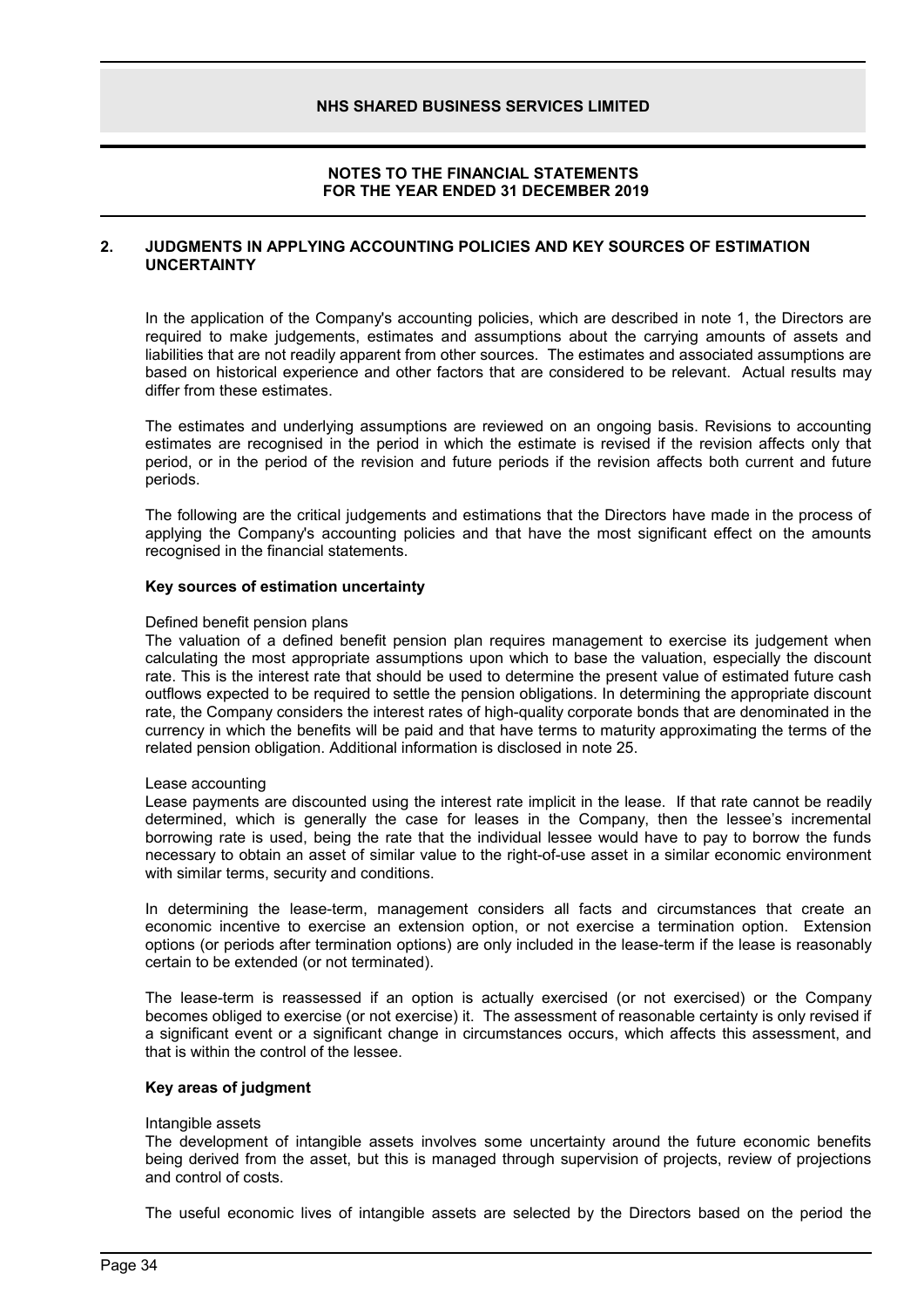# **NOTES TO THE FINANCIAL STATEMENTS FOR THE YEAR ENDED 31 DECEMBER 2019**

# **2. JUDGMENTS IN APPLYING ACCOUNTING POLICIES (CONTINUED)**

assets are expected to be in use. The useful economic lives of intangible assets are then reviewed each period and amortisation adjusted in line with any changes. The carrying values of intangible assets are shown in note 15.

Provisions

There is some uncertainty surrounding the amount required to settle obligations. The Directors use their judgment and, where necessary, professional advice to estimate the likely outcome.

### **3. TURNOVER**

All turnover arose within the United Kingdom.

Revenue is recognised over time, based on the output method. The outputs are typically monthly support performance or transaction volumes which faithfully depict the substance of the customer contract.

# **4. OTHER OPERATING INCOME**

|                                                | £000         | 2018<br>£000 |
|------------------------------------------------|--------------|--------------|
| Net rents receivable                           |              | 6            |
| 5.<br><b>OPERATING PROFIT</b>                  |              |              |
| The operating profit is stated after charging: |              |              |
|                                                | 2019<br>£000 | 2018<br>£000 |
| Depreciation of tangible fixed assets          | 2,376        | 699          |
| Amortisation of intangible assets              | 2,443        | 2,310        |
| Exchange differences                           |              | 1            |
| Share-based payments                           | 97           | 80           |

# **6. AUDITOR'S REMUNERATION**

The Company paid the following amounts to its auditors in respect of the audit of the financial statements and for other services provided to the Company:

|                                   | 2019<br>£000 | 2018<br>£000 |
|-----------------------------------|--------------|--------------|
| Fees for the audit of the Company | 72           | 70           |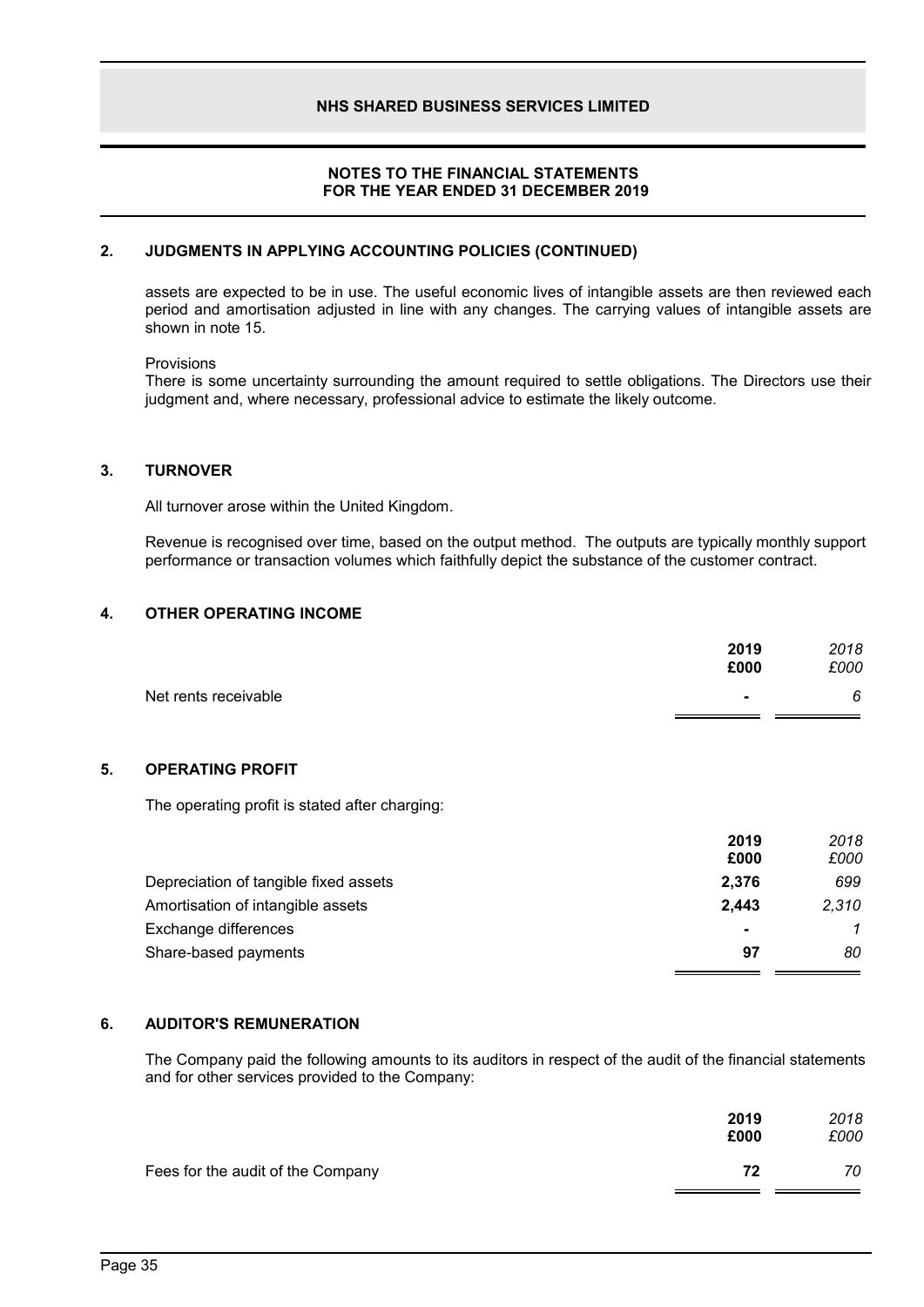# **NOTES TO THE FINANCIAL STATEMENTS FOR THE YEAR ENDED 31 DECEMBER 2019**

# **7. EMPLOYEES**

Staff costs, including Directors' remuneration, were as follows:

|                                                                                        | 2019<br>£000 | 2018<br>£000 |
|----------------------------------------------------------------------------------------|--------------|--------------|
| Wages and salaries                                                                     | 29,188       | 24,757       |
| Social security costs                                                                  | 2,812        | 2,466        |
| Pension costs (Defined Benefit - see note 25)                                          | 1.994        | 2,312        |
| Pension costs (Defined Contribution including the NHS Pension Scheme -<br>see note 25) | 2.196        | 1,430        |
|                                                                                        | 36,190       | 30.965       |

The average monthly number of employees, including the Directors, during the year was as follows:

|                | 2019<br>No. | 2018<br>No. |
|----------------|-------------|-------------|
| Operations     | 840         | 730         |
| Administration | 104         | 95          |
| Management     | 11          | 11          |
|                | 955         | 836         |
|                |             |             |

# **8. DIRECTORS' REMUNERATION**

|                       | 2019<br>£000 | 2018<br>£000 |
|-----------------------|--------------|--------------|
| Directors' emoluments | 92           | 92           |

During the year no retirement benefits were accrued to Directors (2018: none) in respect of defined contribution or defined benefit pension schemes.

D S Ahluwalia and J P Torrie are also directors of other Sopra Steria Group companies in the United Kingdom. The Directors do not believe that it is practicable to apportion their remuneration between their services as Directors of the Company and their services as Directors of other Sopra Steria Group companies. Their remuneration is disclosed in the accounts of Sopra Steria Limited.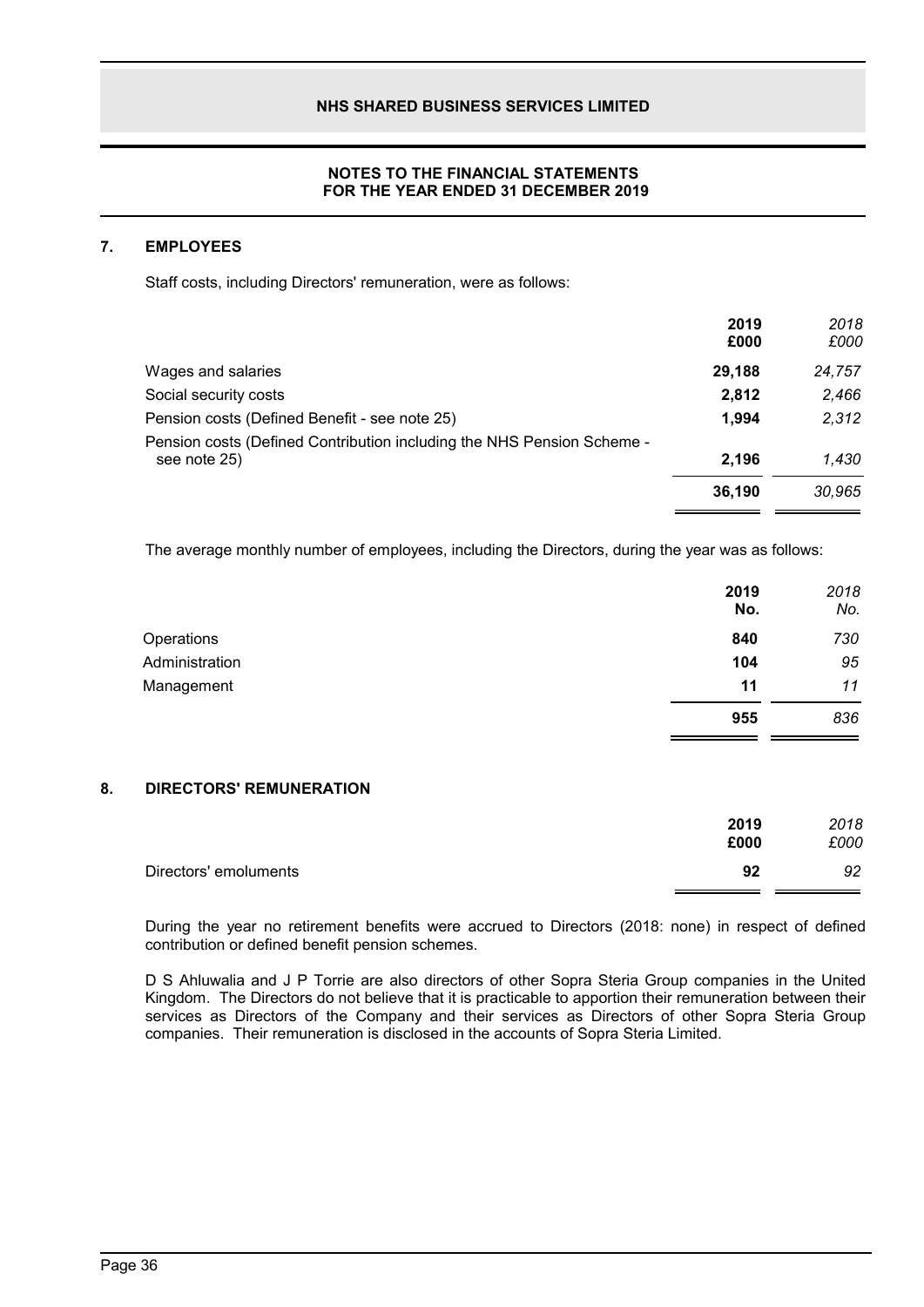# **NOTES TO THE FINANCIAL STATEMENTS FOR THE YEAR ENDED 31 DECEMBER 2019**

# **9. INTEREST RECEIVABLE AND SIMILAR INCOME**

|                           | 2019 | 2018            |
|---------------------------|------|-----------------|
|                           | £000 | £000            |
| Bank interest receivable  | 316  | 238             |
| Other interest receivable | 10   | $\qquad \qquad$ |
|                           | 326  | 238             |
|                           |      |                 |

# **10. INTEREST PAYABLE AND SIMILAR EXPENSES**

|                               | 2019 | 2018 |
|-------------------------------|------|------|
|                               | £000 | £000 |
| Bank interest payable         | 46   | 52   |
| Interest on lease liabilities | 182  |      |
| Other interest payable        | 4    | 39   |
|                               | 232  | 91   |
|                               |      |      |

# **11. OTHER FINANCE EXPENSES**

|                                          | 2019<br>£000 | 2018<br>£000 |
|------------------------------------------|--------------|--------------|
| Interest income on pension scheme assets | 1.170        | 1.048        |
| Interest on defined benefit obligation   | (1,271)      | (1, 145)     |
|                                          | (101)        | (97)         |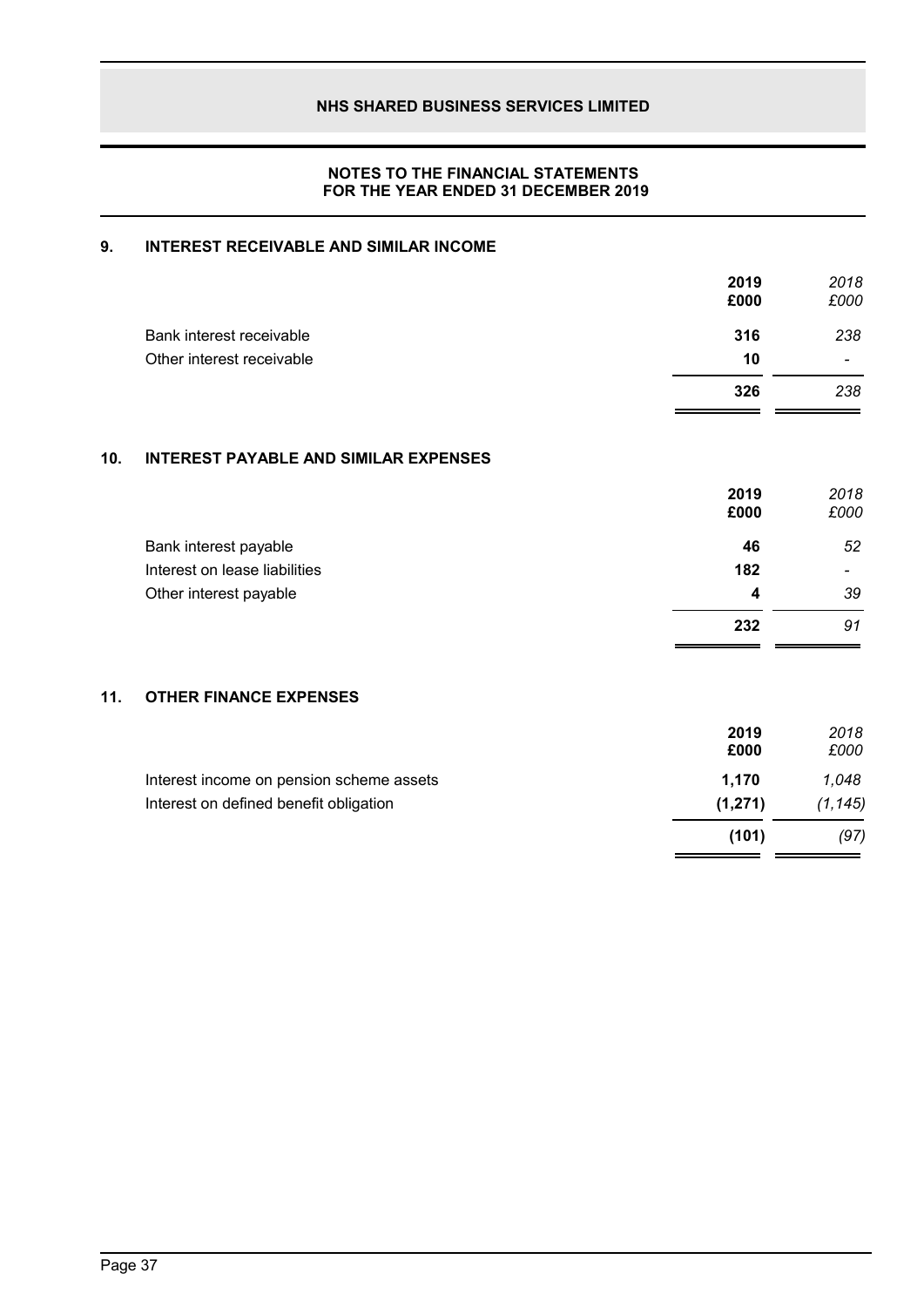# **12. TAXATION**

|                                                  | 2019<br>£000 | 2018<br>£000 |
|--------------------------------------------------|--------------|--------------|
| <b>CORPORATION TAX</b>                           |              |              |
| Current tax on profits for the year              | 1,831        | 1,702        |
| Adjustments in respect of previous periods       | (88)         | (227)        |
| <b>TOTAL CURRENT TAX</b>                         | 1,743        | 1,475        |
| <b>DEFERRED TAX</b>                              |              |              |
| Deferred tax - current year                      | 24           | (152)        |
| Deferred tax - prior year                        | 70           | 219          |
| <b>TOTAL DEFERRED TAX</b>                        | 94           | 67           |
| <b>TAXATION ON PROFIT ON ORDINARY ACTIVITIES</b> | 1,837        | 1,542        |

# **FACTORS AFFECTING TAX CHARGE FOR THE YEAR**

The tax assessed for the year is lower than *(2018: higher than)* the standard rate of corporation tax in the UK of 19% *(2018: 19%)*. The differences are explained below:

|                                                                                                              | 2019<br>£000 | 2018<br>£000 |
|--------------------------------------------------------------------------------------------------------------|--------------|--------------|
| Profit on ordinary activities before tax                                                                     | 9,718        | 7,976        |
| Profit on ordinary activities multiplied by standard rate of corporation tax in<br>the UK of 19% (2018: 19%) | 1,846        | 1,515        |
| <b>EFFECTS OF:</b>                                                                                           |              |              |
| Expenses not deductible for tax purposes                                                                     | 28           | 36           |
| SIP share deductions                                                                                         | (19)         | (18)         |
| Share-based payments                                                                                         | 18           | 15           |
| Other share deductions                                                                                       | (1)          | (25)         |
| Research and development claims                                                                              | (13)         |              |
| Rate differences regarding deferred tax                                                                      | (4)          | 27           |
| Adjustments to tax charge in respect of prior periods                                                        | (18)         | (8)          |
| <b>TOTAL TAX CHARGE FOR THE YEAR</b>                                                                         | 1,837        | 1,542        |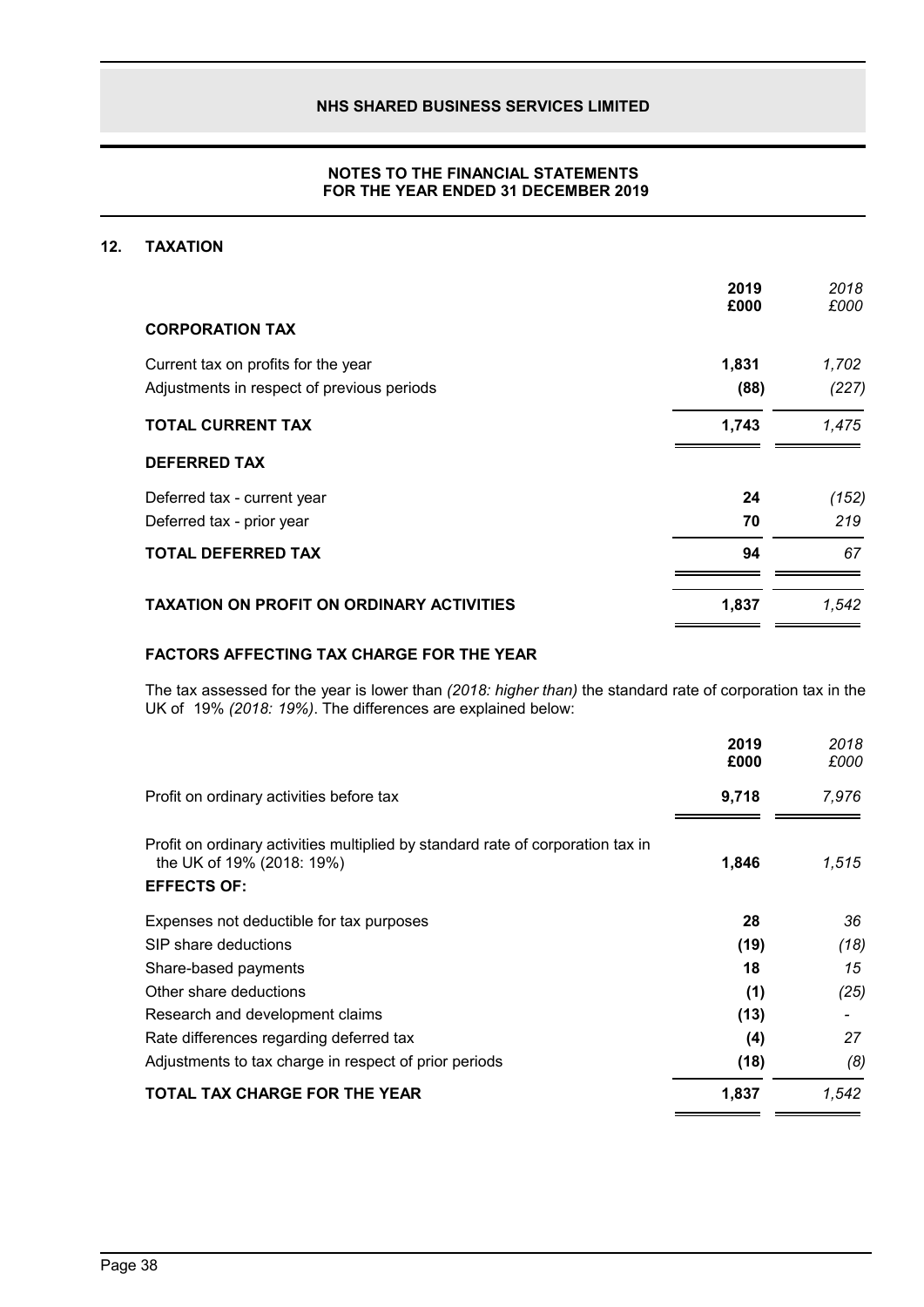# **NOTES TO THE FINANCIAL STATEMENTS FOR THE YEAR ENDED 31 DECEMBER 2019**

# **12. TAXATION (CONTINUED)**

# **FACTORS THAT MAY AFFECT FUTURE TAX CHARGES**

The Finance Act 2016 provides that the main rate of corporation tax will fall to 17% with effect from 1 April 2020. As this legislation had been substantively enacted at the end of the reporting period, the impact of this tax rate reduction on the deferred tax balances carried forward has been included in these accounts.

# **13. DIVIDENDS**

|                | 2019<br>£000 | 2018<br>£000             |
|----------------|--------------|--------------------------|
| Dividends paid | 4,000        | $\overline{\phantom{0}}$ |

# **Proposed dividend**

In January 2020, the Directors proposed a further dividend of £4 million.

# **14. GOODWILL**

|                                              | 2019<br>£000 |
|----------------------------------------------|--------------|
| <b>COST</b>                                  |              |
| At 1 January 2019                            | 716          |
| AT 31 DECEMBER 2019<br><b>AMORTISATION</b>   | 716          |
| At 1 January 2019                            | 83           |
| AT 31 DECEMBER 2019<br><b>NET BOOK VALUE</b> | 83           |
| AT 31 DECEMBER 2019                          | 633          |
| At 31 December 2018                          | 633          |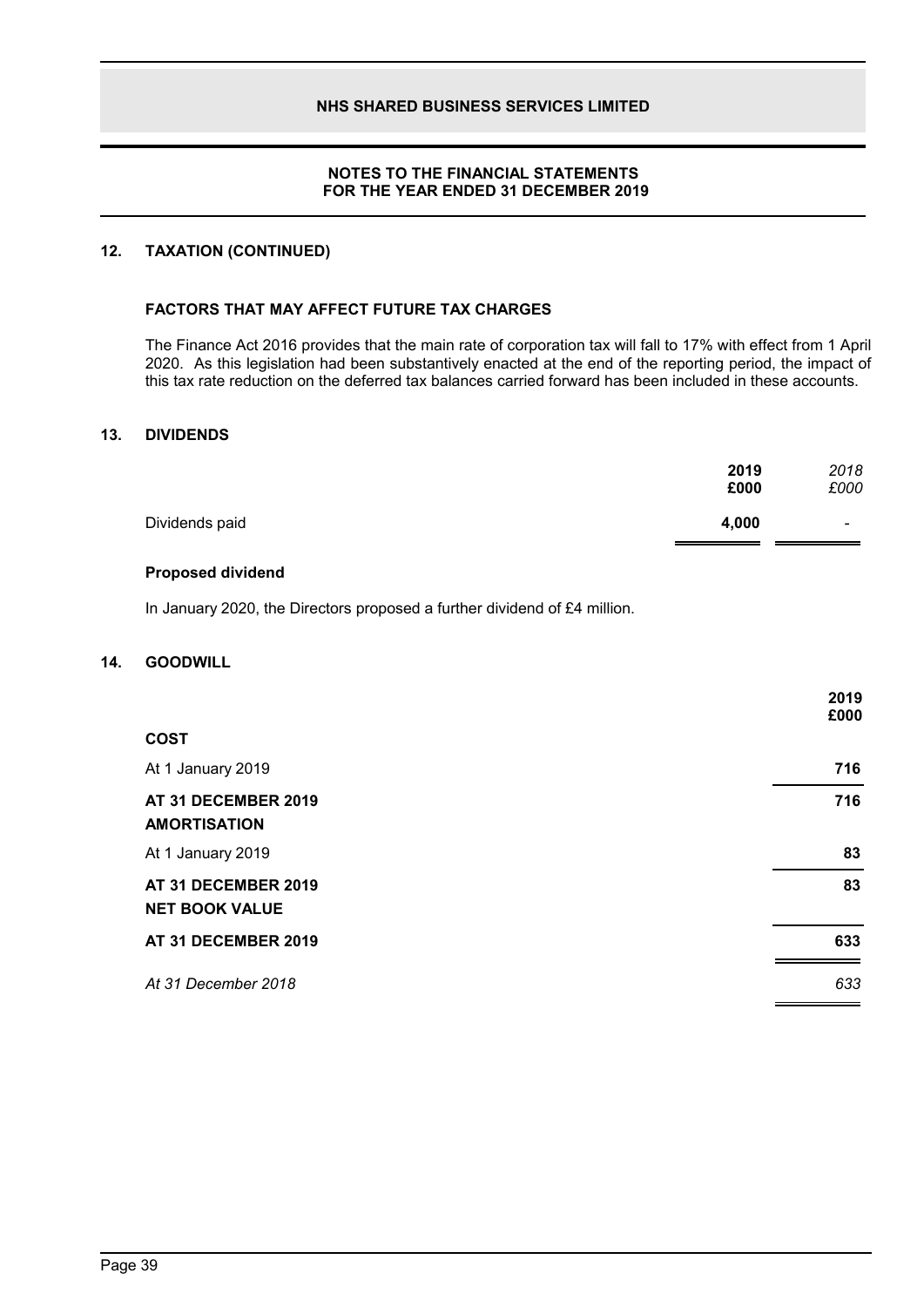# **NOTES TO THE FINANCIAL STATEMENTS FOR THE YEAR ENDED 31 DECEMBER 2019**

# **15. OTHER INTANGIBLE ASSETS**

|                                     | Software<br>development<br>£000 | Contracts<br>£000 | Total<br>£000 |
|-------------------------------------|---------------------------------|-------------------|---------------|
| <b>COST</b>                         |                                 |                   |               |
| At 1 January 2019                   | 35,333                          | 975               | 36,308        |
| Additions - external                | 117                             |                   | 117           |
| Additions - internal                | 1,671                           |                   | 1,671         |
| At 31 December 2019                 | 37,121                          | 975               | 38,096        |
| <b>AMORTISATION</b>                 |                                 |                   |               |
| At 1 January 2019                   | 28,832                          | 349               | 29,181        |
| Charge for the year on owned assets | 2,345                           | 98                | 2,443         |
| At 31 December 2019                 | 31,177                          | 447               | 31,624        |
| <b>NET BOOK VALUE</b>               |                                 |                   |               |
| At 31 December 2019                 | 5,944                           | 528               | 6,472         |
| At 31 December 2018                 | 6,501                           | 626               | 7,127         |

Included under Software development are assets in development, for which amortisation will not be charged until the asset completion date. The value of assets in development as at 31 December 2019 is £1,374 thousand (2018: £1,960 thousand).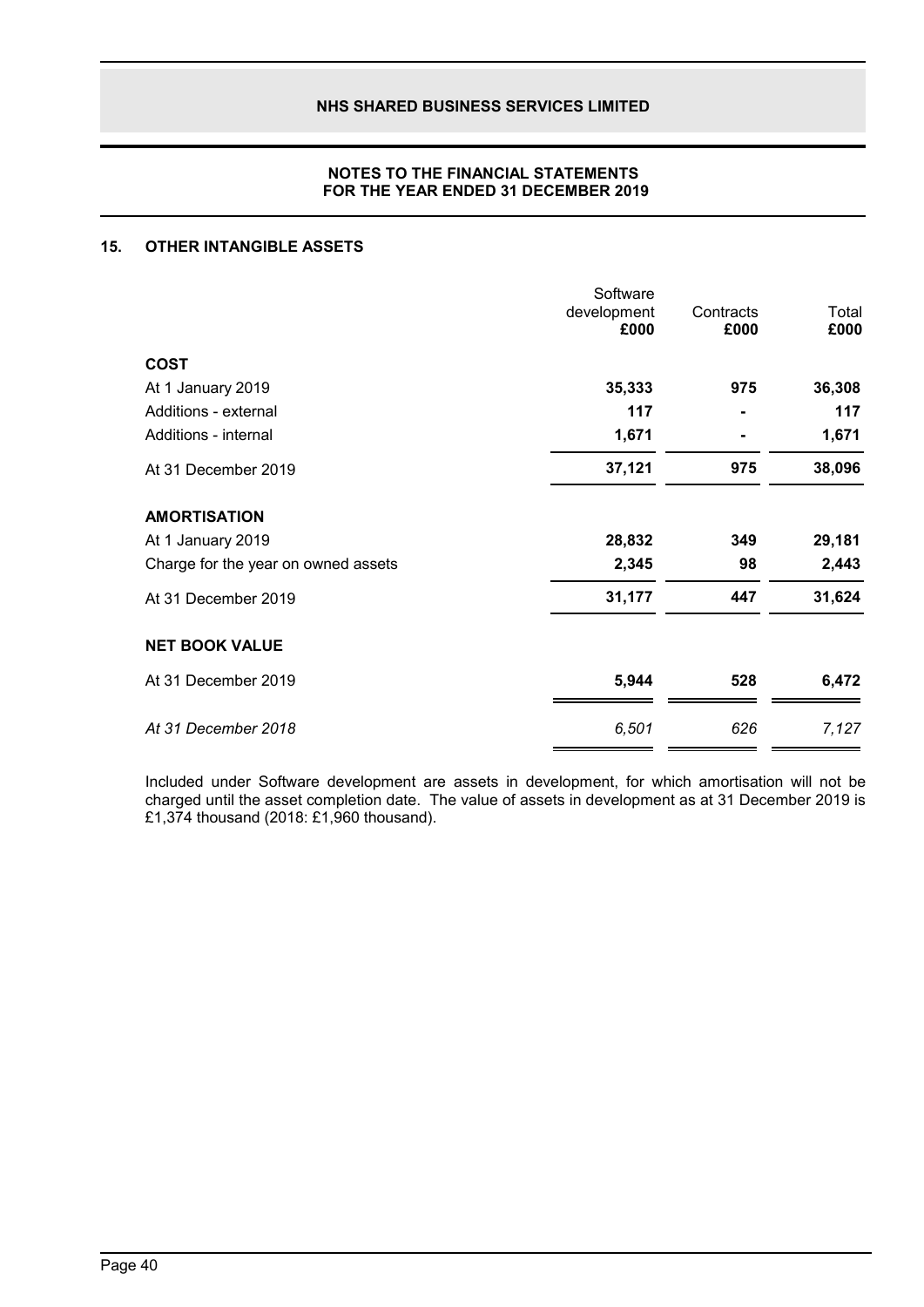# **NOTES TO THE FINANCIAL STATEMENTS FOR THE YEAR ENDED 31 DECEMBER 2019**

# **16. PROPERTY, PLANT AND EQUIPMENT**

|                                                | Leasehold<br>buildings<br>£000 | Right-of-<br>use<br>property<br>£000 | Right-of-<br>use<br>equipment<br>£000 | <b>Fixtures</b><br>and<br>fittings<br>£000 | Computer<br>equipment<br>£000 | Total<br>£000 |
|------------------------------------------------|--------------------------------|--------------------------------------|---------------------------------------|--------------------------------------------|-------------------------------|---------------|
| <b>COST</b>                                    |                                |                                      |                                       |                                            |                               |               |
| At 1 January 2019                              | 192                            |                                      |                                       | 600                                        | 2,903                         | 3,695         |
| Impact of adoption of IFRS<br>16               | (192)                          | 13,796                               | 1,355                                 |                                            |                               | 14,959        |
| At 1 January 2019 (adjusted<br>balance)        |                                | 13,796                               | 1,355                                 | 600                                        | 2,903                         | 18,654        |
| Additions                                      |                                | 461                                  | 517                                   |                                            | 301                           | 1,279         |
| <b>Disposals</b>                               |                                | (457)                                |                                       |                                            |                               | (457)         |
| At 31 December 2019                            |                                | 13,800                               | 1,872                                 | 600                                        | 3,204                         | 19,476        |
| <b>DEPRECIATION</b>                            |                                |                                      |                                       |                                            |                               |               |
| At 1 January 2019                              | 121                            |                                      |                                       | 458                                        | 1,891                         | 2,470         |
| Impact of adoption of IFRS<br>16               | (121)                          | 8,740                                | 743                                   |                                            |                               | 9,362         |
| At 1 January 2019 (adjusted<br>balance)        |                                | 8,740                                | 743                                   | 458                                        | 1,891                         | 11,832        |
| Charge for the year on<br>owned assets         |                                |                                      |                                       | 61                                         | 588                           | 649           |
| Charge for the year on right-<br>of-use assets |                                | 1,441                                | 286                                   |                                            |                               | 1,727         |
| <b>Disposals</b>                               |                                | (457)                                |                                       |                                            |                               | (457)         |
| At 31 December 2019                            |                                | 9,724                                | 1,029                                 | 519                                        | 2,479                         | 13,751        |
| <b>NET BOOK VALUE</b>                          |                                |                                      |                                       |                                            |                               |               |
| At 31 December 2019                            |                                | 4,076                                | 843                                   | 81                                         | 725                           | 5,725         |
| At 31 December 2018                            | 71                             |                                      |                                       | 142                                        | 1,012                         | 1,225         |

The net book value of owned and leased assets included as "Tangible fixed assets" in the Statement of Financial Position is as follows:

|                                    | 2019<br>£000 |
|------------------------------------|--------------|
| Tangible fixed assets owned        | 806          |
| Right-of-use tangible fixed assets | 4,919        |
|                                    | 5,725        |

<u> a shekara ta 199</u>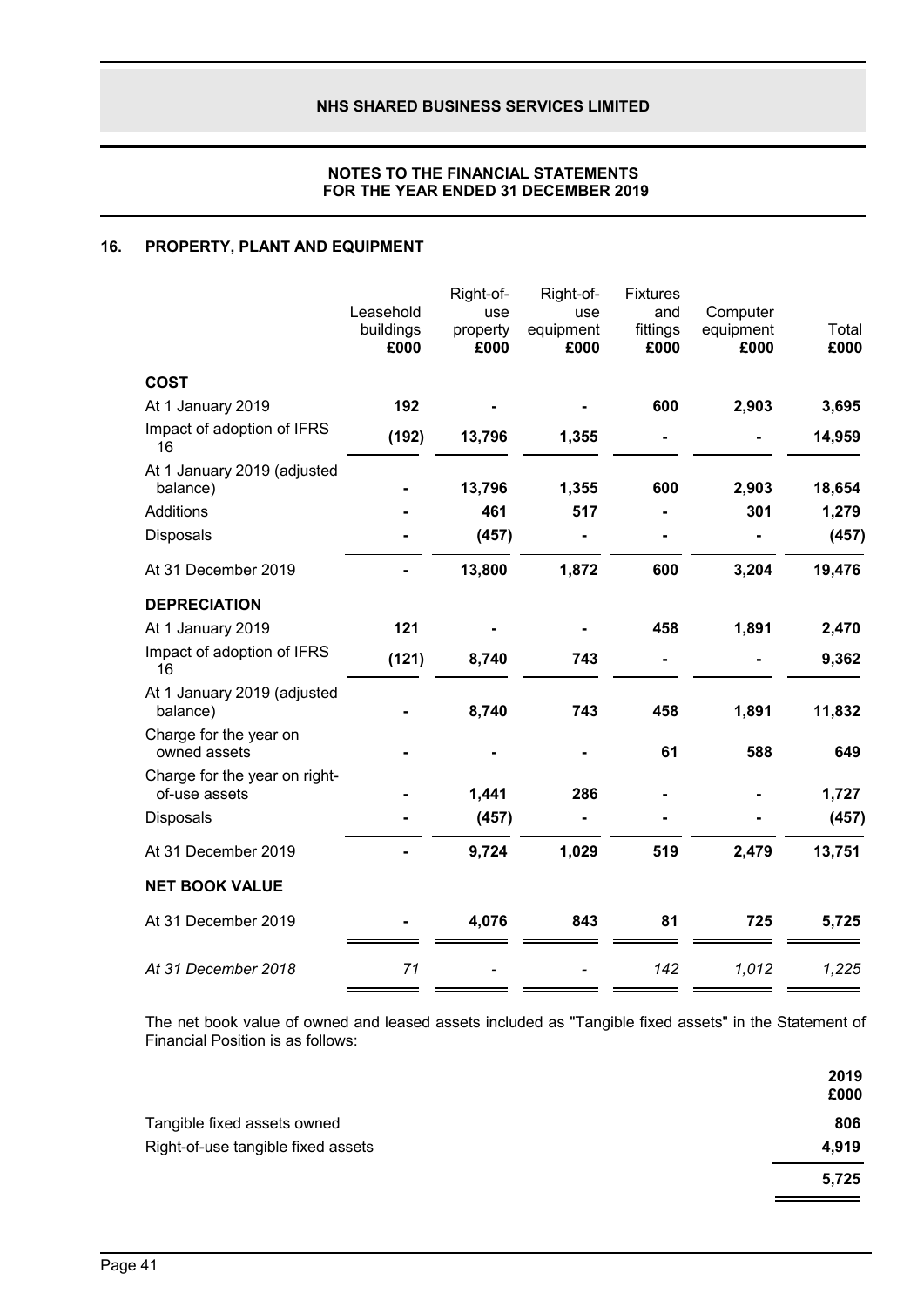# **NOTES TO THE FINANCIAL STATEMENTS FOR THE YEAR ENDED 31 DECEMBER 2019**

# **16. PROPERTY, PLANT AND EQUIPMENT (CONTINUED)**

Information about right-of-use assets is summarised below:

# **Net book value**

|     |                                        | 2019<br>£000 |
|-----|----------------------------------------|--------------|
|     | Property                               | 4,076        |
|     | Computer and other equipment           | 843          |
|     |                                        | 4,919        |
|     | Depreciation charge for the year ended |              |
|     |                                        | 2019<br>£000 |
|     | Property                               | 1,441        |
|     | Office and computer equipment          | 286          |
|     |                                        | (1, 727)     |
|     | Additions to right-of-use assets       |              |
|     |                                        | 2019         |
|     |                                        | £000         |
|     | Additions to right-of-use assets       | 978          |
| 17. | <b>FIXED ASSET INVESTMENTS</b>         |              |
|     |                                        |              |

|                     | Investments<br>in other |
|---------------------|-------------------------|
|                     | companies<br>£000       |
| <b>COST</b>         |                         |
| At 1 January 2019   |                         |
| At 31 December 2019 |                         |
|                     |                         |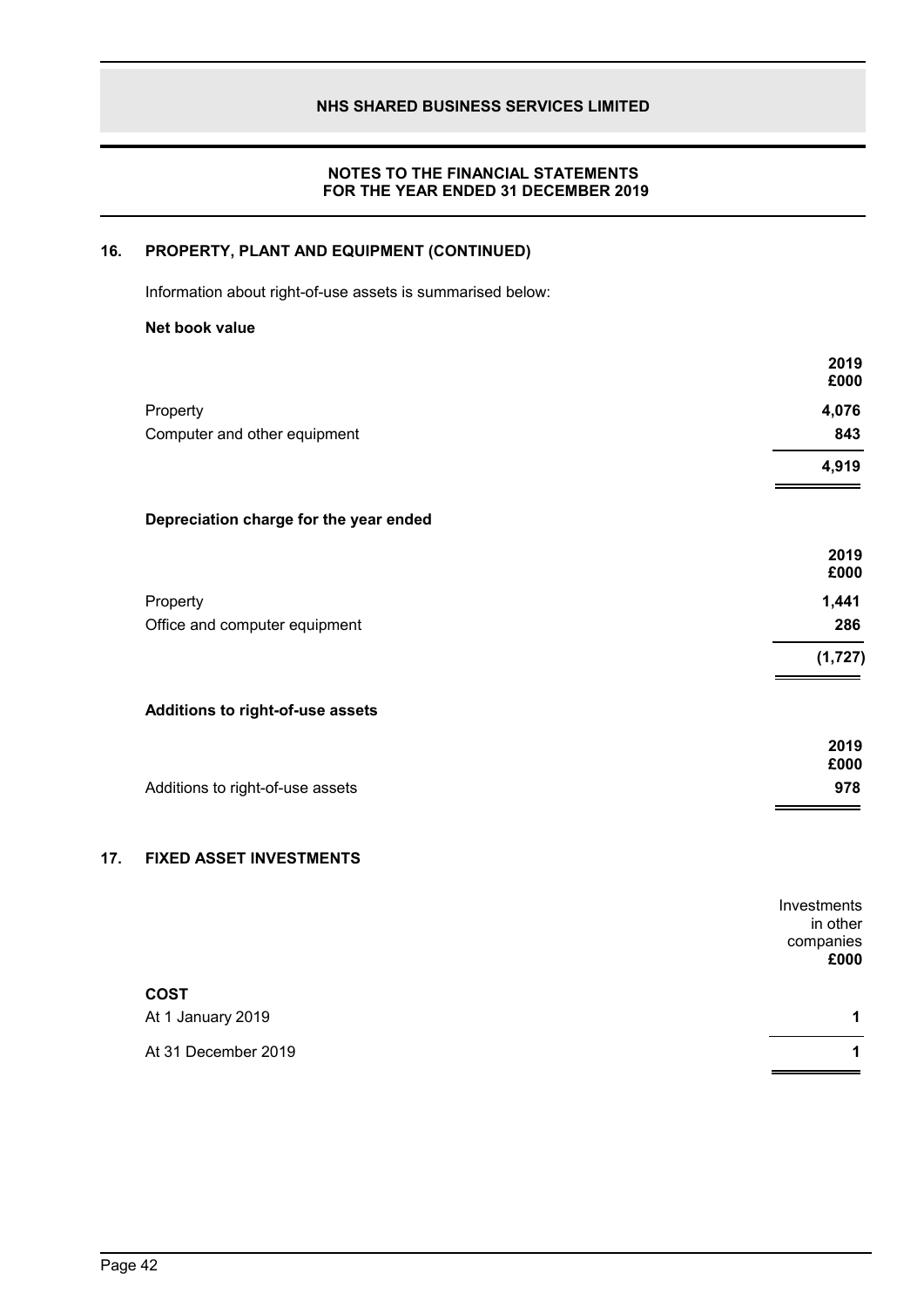# **18. DEBTORS**

|                                            | 2019<br>£000 | 2018<br>£000 |
|--------------------------------------------|--------------|--------------|
| DUE AFTER MORE THAN ONE YEAR               |              |              |
| Deferred tax asset                         | 1,857        | 1,355        |
|                                            | 1,857        | 1,355        |
| DUE WITHIN ONE YEAR                        |              |              |
| Trade receivables                          | 4,389        | 5,866        |
| Amounts owed by group undertakings         | 6            | 78           |
| Other debtors                              | 4,101        | 1,147        |
| Prepayments and accrued income             | 4,350        | 4,580        |
| Contract assets                            | 36           | 42           |
| Tax recoverable                            |              | 281          |
| Amounts recoverable on long-term contracts | 656          | 216          |
|                                            | 15,395       | 13,565       |

The Company's contract assets represent balances where enforceable right to consideration requires more than just the passage of time or administrative effort. Where a right to consideration exists, but the billing schedule leads to revenue in advance of invoicing, the Company shows such balances as accrued income.

Amounts recoverable on long-term contracts represent cost deferred in accordance with IFRS 15, where the related performance obligation is incomplete.

#### **19. CREDITORS: Amounts falling due within one year**

|                                    | 2019<br>£000 | 2018<br>£000 |
|------------------------------------|--------------|--------------|
| <b>Bank overdrafts</b>             | 133          | 214          |
| Loans from related parties         | 149          | 573          |
| Trade creditors                    | 267          | 197          |
| Amounts owed to group undertakings | 1,411        | 1,214        |
| Corporation tax                    | 666          |              |
| Other taxation and social security | 968          | 1,084        |
| Lease liabilities                  | 1,648        |              |
| Other creditors                    | 856          | 1,144        |
| Accruals and deferred income       | 8,809        | 6,656        |
|                                    | 14,907       | 11,082       |

The loan of £149 thousand from a related party is expected to be repaid by 31 December 2020 and is non-interest bearing.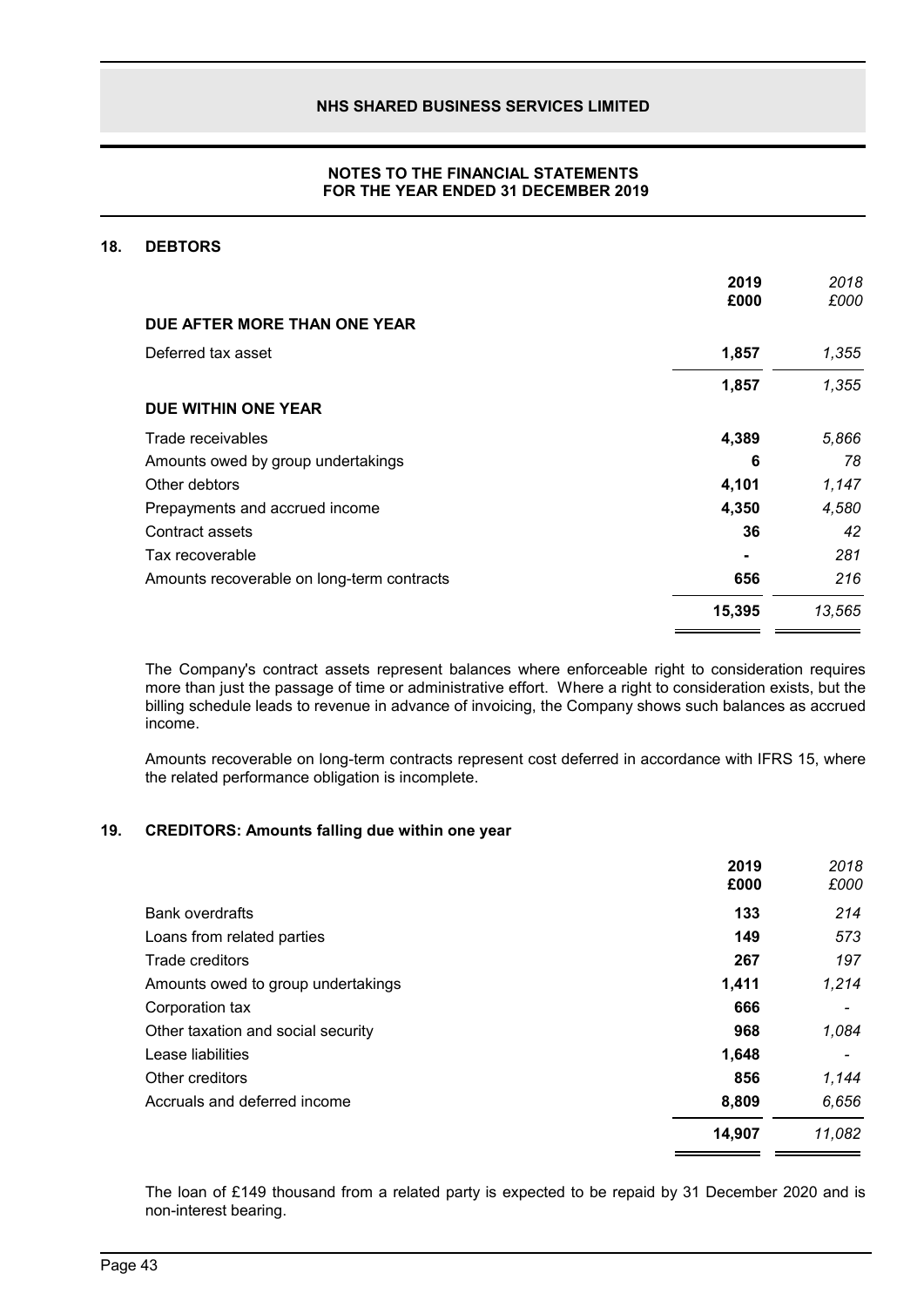# **NOTES TO THE FINANCIAL STATEMENTS FOR THE YEAR ENDED 31 DECEMBER 2019**

# **20. CREDITORS: Amounts falling due after more than one year**

|                            | 2019<br>£000 | 2018<br>£000             |
|----------------------------|--------------|--------------------------|
| Loans from related parties | 4,135        | 847                      |
| Lease liabilities          | 3,461        | $\overline{\phantom{0}}$ |
|                            | 7,596        | 847                      |

The loan from a related party is repayable in full by 30 April 2023 and is non-interest bearing. Repayments are based on service billing receipts from customers who have financing agreements with the Company.

# **21. DEFERRED TAXATION**

| Accelerated<br>capital<br>allowances<br>£000 | Short-term<br>timina<br>differences<br>£000 | Pension<br>deficit<br>£000 | Total<br>£000 |
|----------------------------------------------|---------------------------------------------|----------------------------|---------------|
|                                              |                                             |                            |               |
| 640                                          | 24                                          | 821                        | 1,485         |
| 166                                          | (237)                                       | 69                         | (2)           |
|                                              |                                             | (59)                       | (59)          |
|                                              | $\blacksquare$                              | (69)                       | (69)          |
|                                              | $\blacksquare$                              | $\overline{a}$             |               |
| 806                                          | (213)                                       | 762                        | 1,355         |
|                                              |                                             |                            |               |

|                                        | <b>Accelerated</b><br>capital<br>allowances<br>£000 | <b>Short-term</b><br>timing<br>differences<br>£000 | <b>Pension</b><br>deficit<br>£000 | Total<br>£000 |
|----------------------------------------|-----------------------------------------------------|----------------------------------------------------|-----------------------------------|---------------|
| Deferred tax asset                     |                                                     |                                                    |                                   |               |
| As at 1 January 2019                   | 806                                                 | (213)                                              | 762                               | 1,355         |
| (Charged) / credited to profit or loss | (184)                                               | 63                                                 | 27                                | (94)          |
| Charged to Other Comprehensive Income  |                                                     | $\overline{\phantom{a}}$                           | 623                               | 623           |
| Reclassified to current tax            |                                                     | -                                                  | (27)                              | (27)          |
| Other adjustments                      | (1)                                                 | -                                                  |                                   |               |
| As at 31 December 2019                 | 621                                                 | (150)                                              | 1,386                             | 1,857         |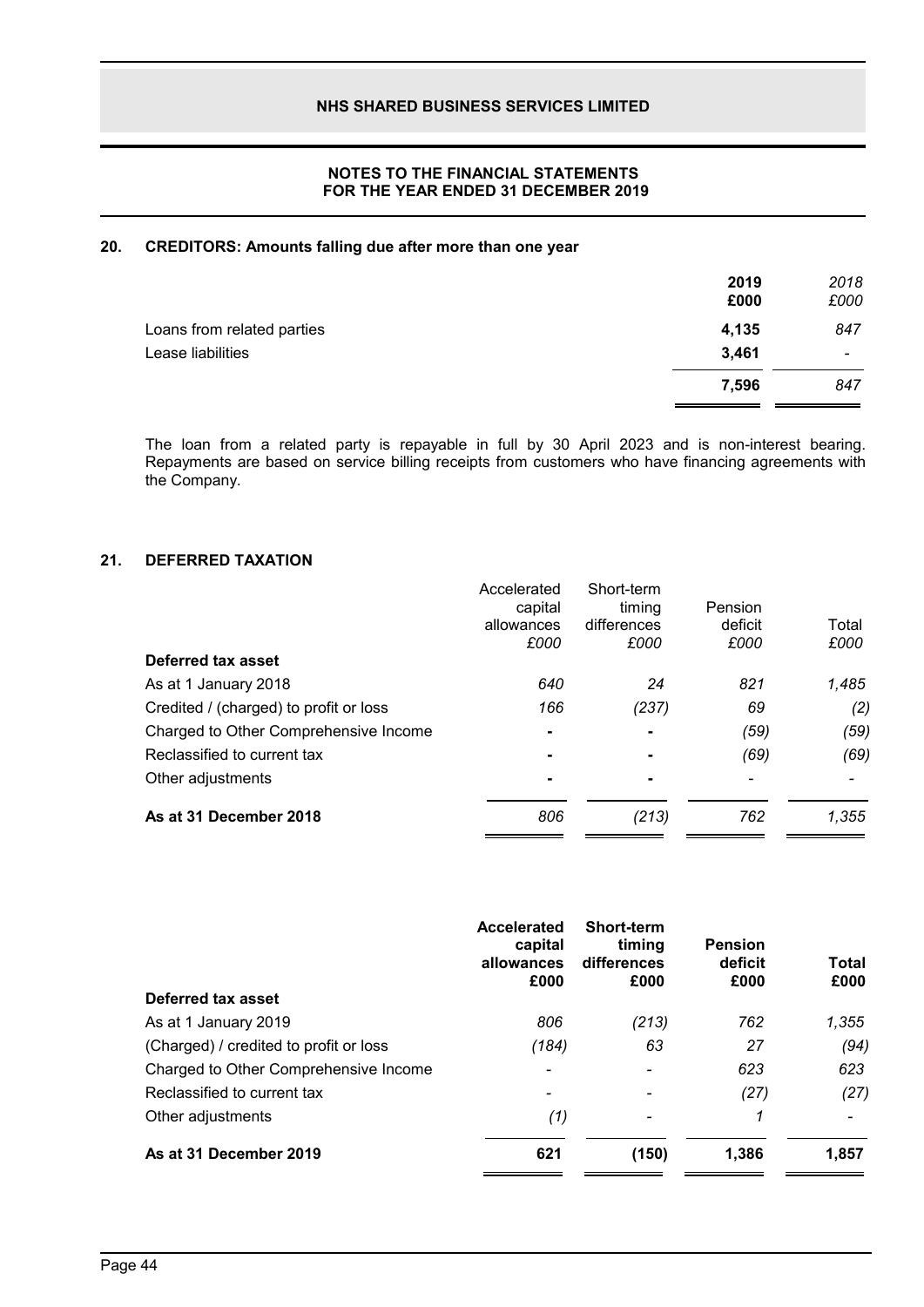# **22. PROVISIONS**

|                            | Losses on<br>contracts<br>£000 | Other<br>provisions<br>£000 | Dilapidation<br>provisions<br>£000 | Total<br>£000    |
|----------------------------|--------------------------------|-----------------------------|------------------------------------|------------------|
| At 1 January 2019          | 754                            | 39                          | 1,057                              | 1,850            |
| Charged to profit or loss  | $\overline{\phantom{0}}$       | $\blacksquare$              | 55                                 | 55               |
| Interest unwind            | $\blacksquare$                 | $\blacksquare$              | 4                                  | $\boldsymbol{4}$ |
| Arising on trade purchased |                                |                             | 269                                | 269              |
| Utilised in year           | (697)                          | $\blacksquare$              | (40)                               | (737)            |
| AT 31 DECEMBER 2019        | 57                             | 39                          | 1,345                              | 1,441            |

The losses on contracts relate to trade purchased from a third party. It is anticipated that these contracts will end in March 2020.

The dilapidation provision covers the estimated costs of returning leasehold property to its original state at the expiration of the lease. It is anticipated that this provision will be used over the period up to 2027.

The other provision relates to potential liabilities in respect of employment legislation and is expected to be used over the next 2 years.

The £40,000 of dilapidation provision utilised in the year includes £14,000 released unused.

#### **23. SHARE CAPITAL**

| <b>Authorised</b>                                                             | 2019<br>£000 | 2018<br>£000 |
|-------------------------------------------------------------------------------|--------------|--------------|
| 12,000 (2018:12,000) Ordinary shares of £1 each                               | 12           | 12           |
| Allotted, called up and fully paid                                            |              |              |
| 11,001 (2018:11,001) Ordinary shares of £1 each                               | 11           | 11           |
| The Company has one class of ordinary shares, each of which ranks pari passu. |              |              |

# **24. CAPITAL COMMITMENTS**

At 31 December 2019 the Company had capital commitments as follows:

|                                                               | 2019<br>£000 | 2018<br>£000 |
|---------------------------------------------------------------|--------------|--------------|
| Contracted for but not provided in these financial statements | 365          | 913          |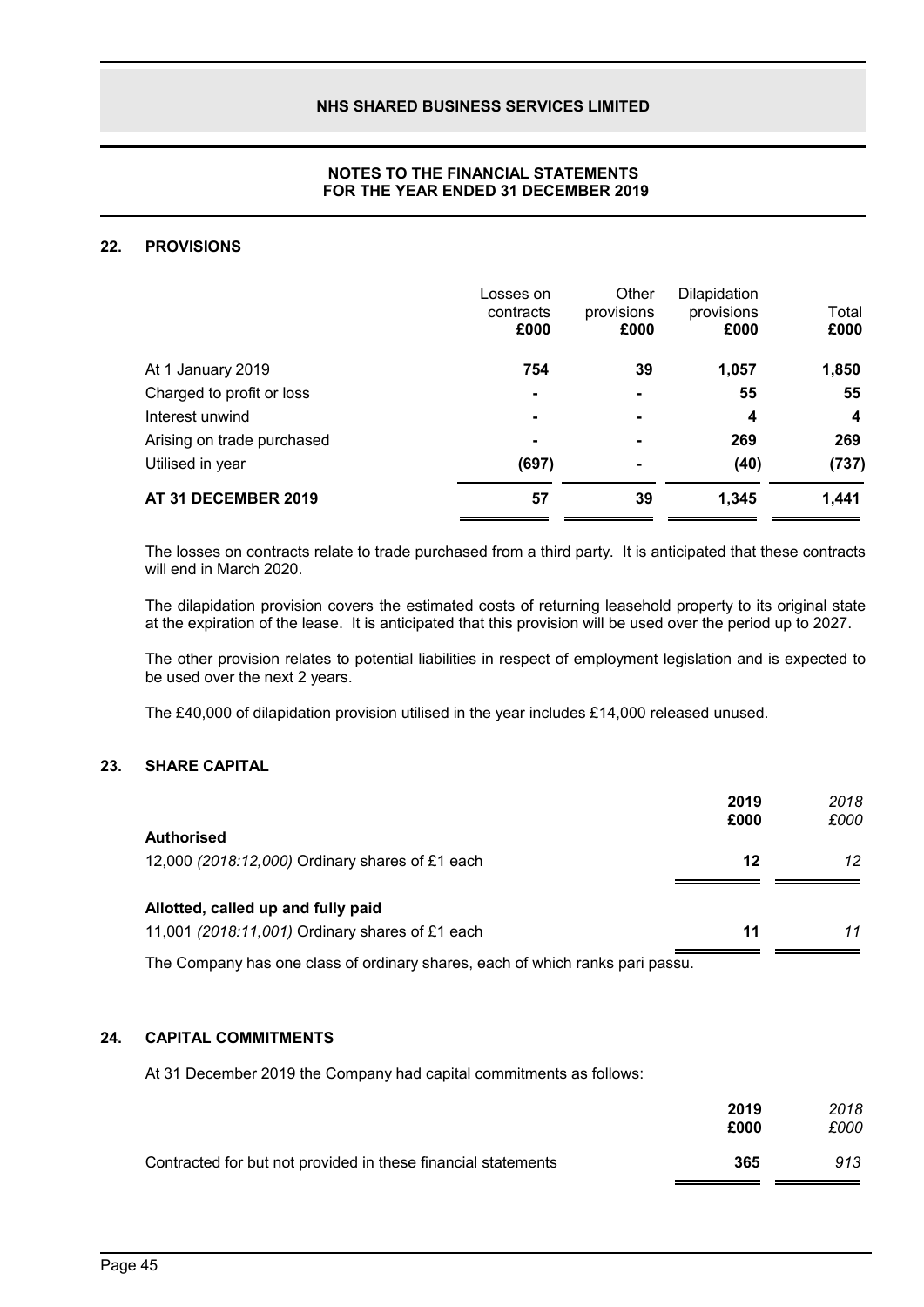# **NOTES TO THE FINANCIAL STATEMENTS FOR THE YEAR ENDED 31 DECEMBER 2019**

# **25. PENSION COMMITMENTS**

Defined Contribution Pension Scheme

The Company makes contributions to a defined contribution scheme operated by the Sopra Steria Group in the UK. The scheme is called the Sopra Steria Group Personal Pension Plan and is open to all employees who are not active members of the Federated Pension Plan or another defined benefit scheme.

As at 31 December 2019, the amount outstanding in respect of the Company's contribution to the scheme was £153,768 (2018: £155,861). The contributions made in respect of the year ended 31 December 2019 totalled £1,889,423 (2018: £1,429,548).

Defined Benefit Pension Scheme (the Federated Pension Plan)

The Federated Pension Plan is an approved, funded defined benefit pension plan. The assets of the plan are held separately from the Company in trustee-administered funds. The pension costs of the plan are charged to the Statement of Comprehensive Income as described in note 1.18. These costs are determined by qualified actuaries on the basis of formal valuations using the projected unit method.

In a defined benefit plan, the risks of meeting the pension obligations are retained by the Company. The last full valuation was at April 2016 which showed assets of £31,270,000 representing 90% of the plan's obligations. On the basis of that valuation, the contributions schedule previously agreed with the trustees involving monthly deficit repair contributions of £16,583 was agreed to be continued. The April 2019 full valuation remains in progress and is expected to be completed soon.

As at 31 December 2019 the amount outstanding in respect of the Company's contribution to the Federated Pension Plan was £146,177 (2018: £159,472). The contributions made in respect of the year ended 31 December 2019 totalled £1,927,000 (2018: £2,002,000).

In addition, the Company makes contributions to the NHS Pension Scheme, a defined benefit pension scheme operated by the Government. The assets and liabilities of this scheme are not controlled by the Company, consequently the Company treats this as a defined contribution scheme and contributions are charged to the Income Statement as they become payable.

As at 31 December 2019, the amount outstanding in respect of the Company's contribution to the scheme was £24,139 (2018: £56,473). The contributions paid or payable in respect of the year ended 31 December 2019 to the NHS Pension Scheme totalled £306,481 (2018: £56,473).

Through its defined benefit pension plan, the Company is exposed to a number of risks, the most significant of which are detailed below:

Asset volatility: The plan liabilities are calculated using a discount rate set with reference to corporate bond yields; if plan assets underperform this yield, this will create a deficit. The plan holds a significant proportion of equities, which are expected to outperform corporate bonds in the long-term while providing volatility and risk in the short-term.

Interest risk: A decrease in the bond interest rate will increase the plan liability.

Life expectancy: The majority of the plan's obligations are to provide benefits for the life of the member, so increases in life expectancy will result in an increase in the plan's liabilities.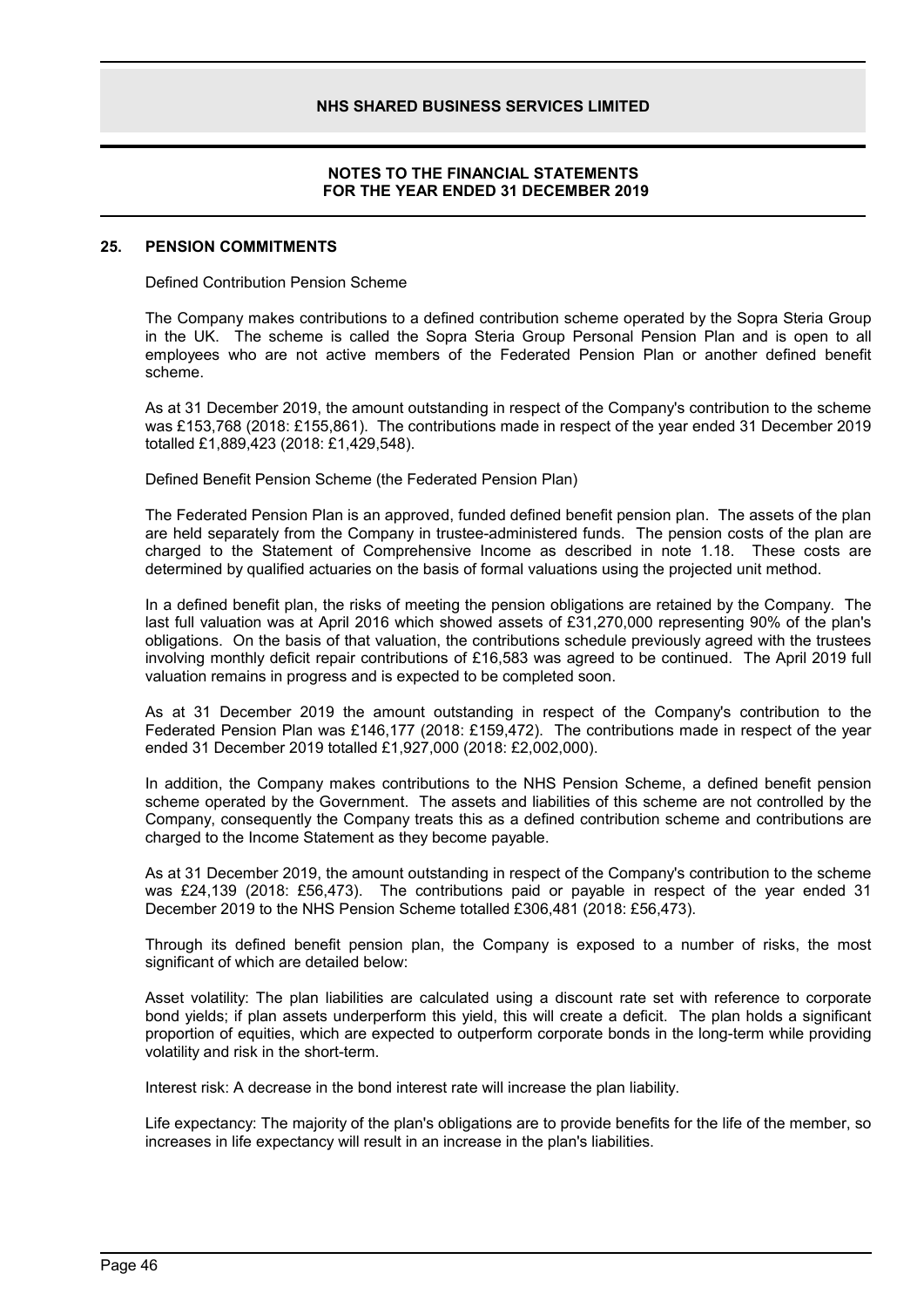# **NOTES TO THE FINANCIAL STATEMENTS FOR THE YEAR ENDED 31 DECEMBER 2019**

# **25. PENSION COMMITMENTS (CONTINUED)**

Composition of plan liabilities:

|                                     | 2019<br>£000 | 2018<br>£000 |
|-------------------------------------|--------------|--------------|
|                                     |              |              |
| Active                              | 36,763       | 28,554       |
| Vested deferred                     | 11,568       | 10,240       |
| Retired                             | 5,678        | 5,535        |
| <b>TOTAL PLAN LIABILITIES</b>       | 54,009       | 44,329       |
| Composition of plan assets:         |              |              |
|                                     | 2019         | 2018         |
|                                     | £000         | £000         |
| Equities                            | 30,399       | 26,376       |
| Government bonds                    | 15,199       | 13,189       |
| Cash                                | 257          | 281          |
| <b>TOTAL PLAN ASSETS</b>            | 45,855       | 39,846       |
|                                     | 2019         | 2018         |
|                                     | £000         | £000         |
| Fair value of plan assets           | 45,855       | 39,846       |
| Present value of plan liabilities   | (54,009)     | (44, 329)    |
| <b>NET PENSION SCHEME LIABILITY</b> | (8, 154)     | (4, 483)     |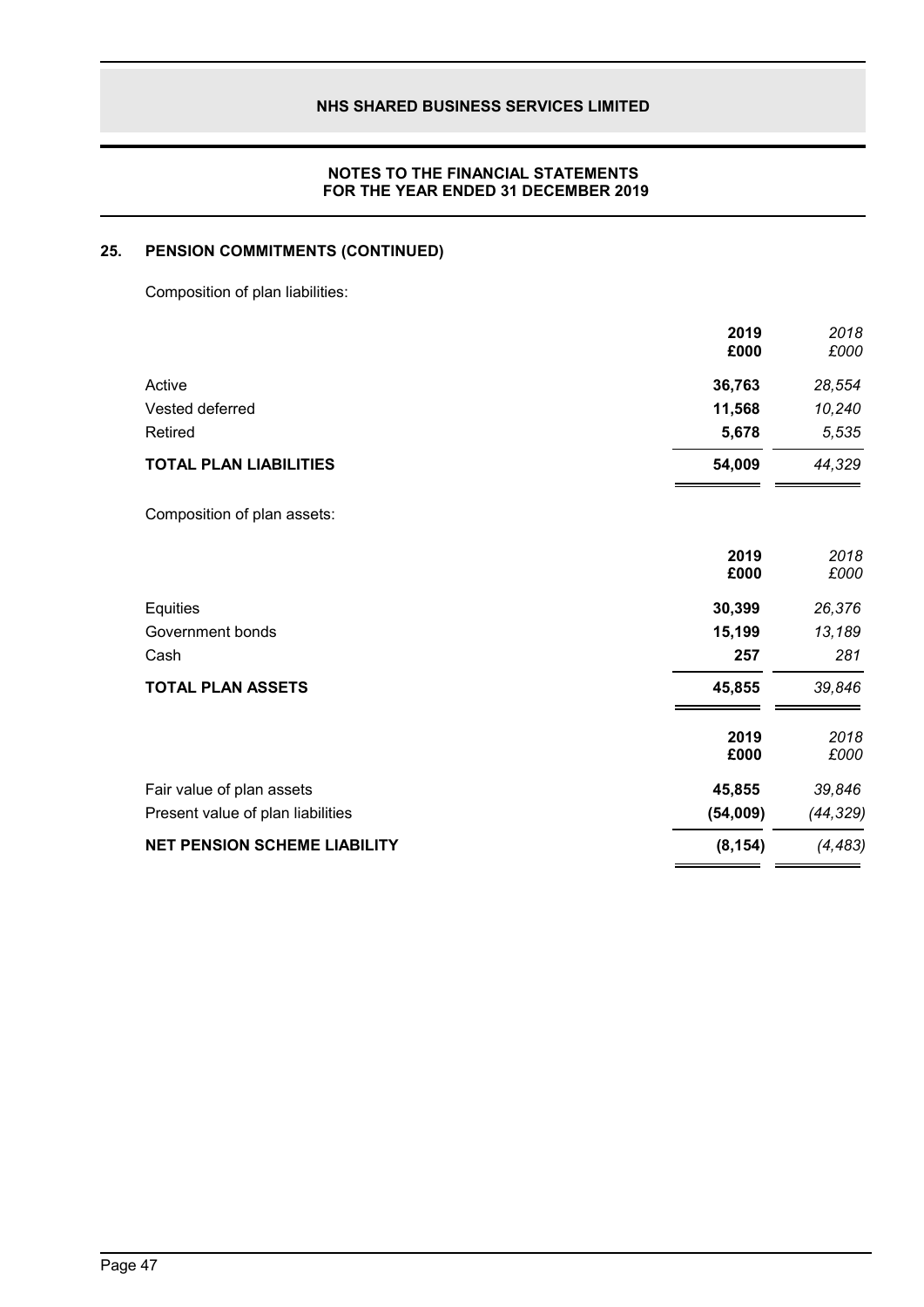# **NOTES TO THE FINANCIAL STATEMENTS FOR THE YEAR ENDED 31 DECEMBER 2019**

# **25. PENSION COMMITMENTS (CONTINUED)**

The amounts recognised in profit or loss are as follows:

|                                                                    | 2019<br>£000 | 2018<br>£000 |
|--------------------------------------------------------------------|--------------|--------------|
| Current service cost                                               | (1,994)      | (2, 311)     |
| Interest on obligation                                             | (1, 271)     | (1, 145)     |
| Interest income on plan assets                                     | 1,170        | 1,048        |
| Past service cost                                                  |              | (1)          |
| Defined benefit cost included in Statement of Comprehensive Income | (2,095)      | (2, 409)     |
| Return on plan assets excluding interest income                    | 4,646        | (2, 645)     |
| Effect of changes in financial assumptions                         | (8, 593)     | 3,659        |
| Effect of experience adjustments                                   | 214          | (360)        |
| Effect of changes in demographic assumptions                       | 383          | 272          |
| Administrative expenses paid from plan assets                      | (153)        | (175)        |
| Total remeasurements included in Other Comprehensive Income        | (3, 503)     | 751          |
| Reconciliation of fair value of plan obligations were as follows:  |              |              |
|                                                                    | 2019         | 2018         |
|                                                                    | £000         | £000         |
|                                                                    |              |              |

| Opening defined benefit obligation           | (44, 329)      | (45,155) |
|----------------------------------------------|----------------|----------|
| Current service cost                         | (1,994)        | (2, 311) |
| Interest on obligation                       | (1,271)        | (1, 145) |
| Past service cost                            | $\blacksquare$ | (1)      |
| Effect of changes in financial assumptions   | (8,593)        | 3,659    |
| Effect of experience adjustments             | 214            | (360)    |
| Effect of changes in demographic assumptions | 383            | 272      |
| Benefits payments from plan assets           | 1.581          | 712      |
| <b>CLOSING DEFINED BENEFIT OBLIGATION</b>    | (54,009)       | (44,329) |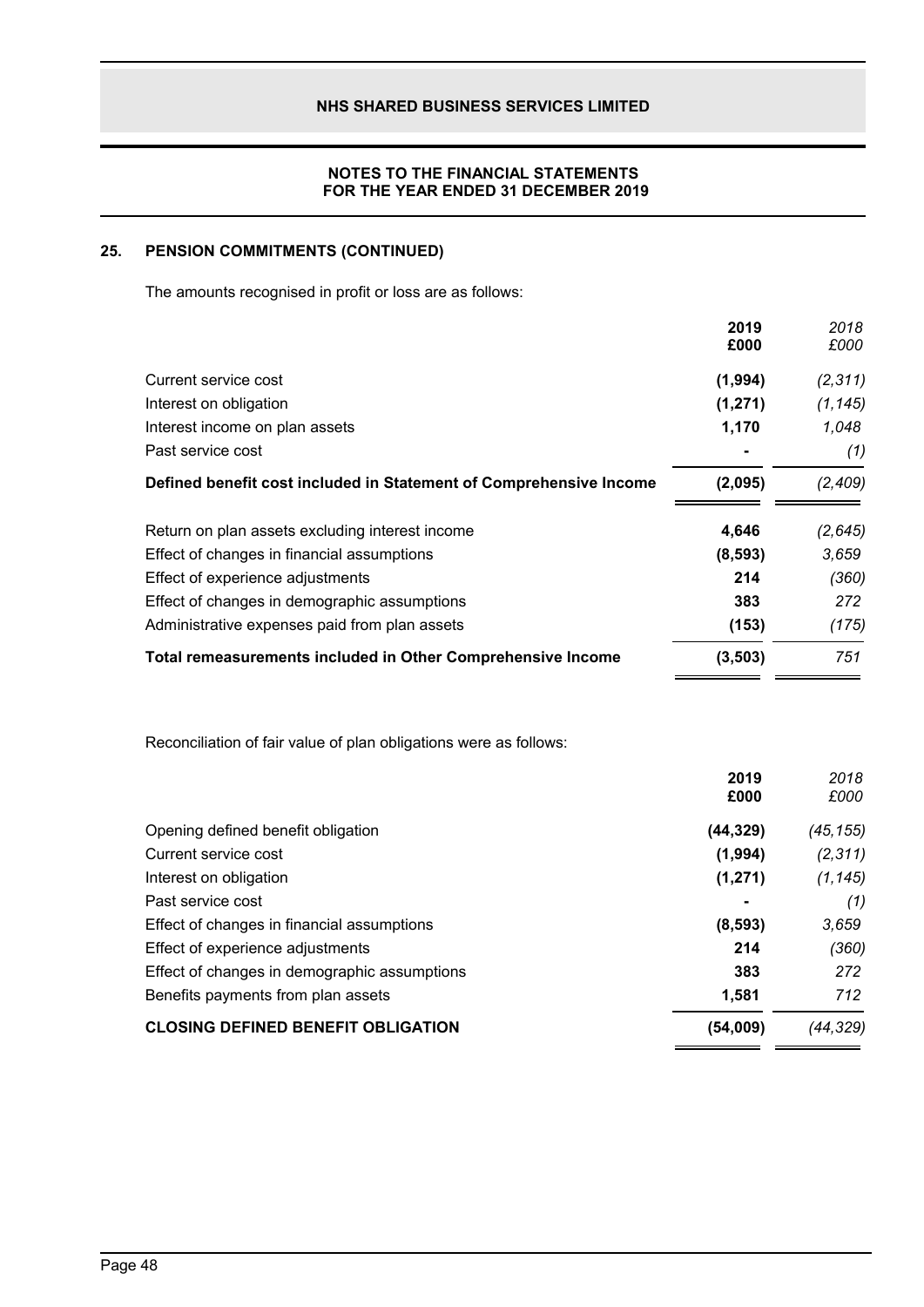# **NOTES TO THE FINANCIAL STATEMENTS FOR THE YEAR ENDED 31 DECEMBER 2019**

# **25. PENSION COMMITMENTS (CONTINUED)**

Reconciliation of fair value of plan assets were as follows:

|                                                 | 2019    | 2018    |
|-------------------------------------------------|---------|---------|
|                                                 | £000    | £000    |
| Opening fair value of scheme assets             | 39,846  | 40,328  |
| Interest income on plan assets                  | 1,170   | 1,048   |
| Contributions by employer                       | 1.927   | 2,002   |
| Return on plan assets excluding interest income | 4,646   | (2,645) |
| Administrative expenses paid from plan assets   | (153)   | (175)   |
| Benefit payments from plan assets               | (1,581) | (712)   |
|                                                 | 45,855  | 39,846  |
|                                                 |         |         |

The Company expects to contribute £1.9 million to its Defined Benefit Pension Scheme (the Federated Pension Plan) in 2020.

Principal actuarial assumptions at the Statement of Financial Position date (expressed as weighted averages):

|                                                                  | 2019<br>%  | 2018<br>%  |
|------------------------------------------------------------------|------------|------------|
| Discount rate                                                    | 2.07       | 2.89       |
| Future salary increases                                          | 2.92       | 3.15       |
| RPI price inflation rate                                         | 2.92       | 3.15       |
| Pensions-in-payment increase rate                                | 2.05       | 2.18       |
| Mortality rates: Assumed life expectancy on retirement at age 65 |            |            |
| - for a male aged 65 now                                         | 21.8 years | 22.0 years |
| - at 65 for a male aged 45 now                                   | 23.2 years | 23.4 years |
| - for a female aged 65 now                                       | 23.7 years | 23.9 years |
| - at 65 for a female member aged 45 now                          | 25.2 years | 25.4 years |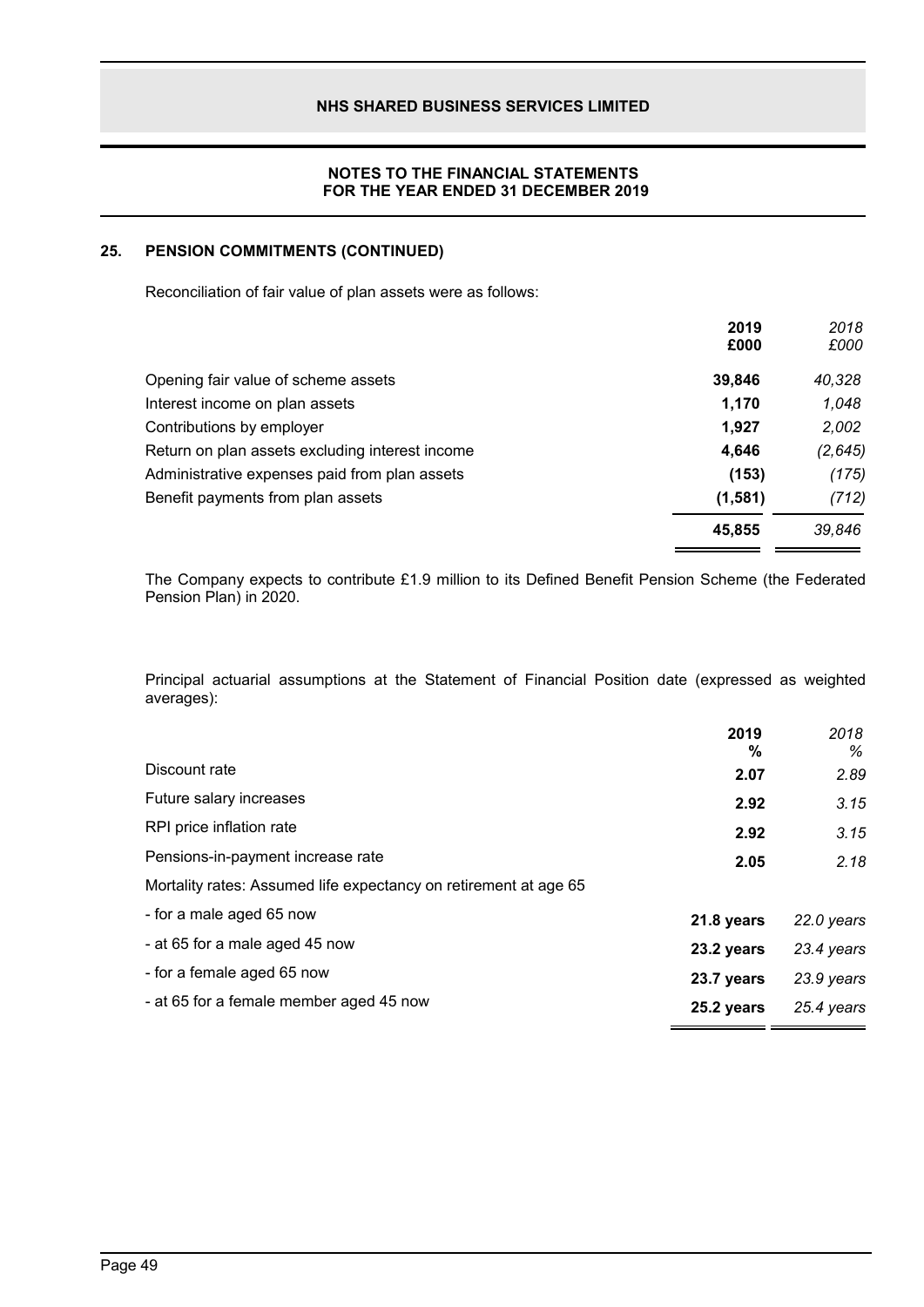# **NOTES TO THE FINANCIAL STATEMENTS FOR THE YEAR ENDED 31 DECEMBER 2019**

# **25. PENSION COMMITMENTS (CONTINUED)**

The mortality assumption is based on the S2P generational base tables (2018: S2P tables) with scaling of 100% for males (2018: 100%) and 100% for females (2018: 100%). Future improvements to life expectancy are based on the CMI 2018 projection model (2018: CMI 2017 model) with a 1.25% long-term improvement rate (2018: 1.25%).

The estimated weighted average duration of the defined benefit obligation is 25.4 years (2018: 24.1 years).

The assumptions used by the actuary are best estimates chosen from a range of possible actuarial assumptions which, due to the timescale covered, may not necessarily be borne out in practice. The below tables show how the defined benefit obligation would be affected by reasonably likely changes in the assumptions, ignoring the relationship between variables.

|                                                                              | 0.25%      | 0.25%      |
|------------------------------------------------------------------------------|------------|------------|
|                                                                              | percentage | percentage |
|                                                                              | point      | point      |
|                                                                              | increase   | decrease   |
|                                                                              | £000       | £000       |
| Discount rate: Effect on defined benefit obligation: (Reduction) / increase  | (3, 482)   | 3.772      |
| Inflation rate: Effect on defined benefit obligation: Increase / (reduction) | 3.446      | (3,063)    |

#### **26. SHARE-BASED PAYMENTS**

The Company's share-based payment plans are described in the paragraphs below and are awarded in Sopra Steria Group S.A shares. Shares granted under these plans usually have a vesting period of 3 years.

(a) Sopra Steria Matching and Partnership Shares (SIP)

The current SIP was introduced in March 2016. For the year ended 31 December 2019, the Company set a matching level of one matching share for every one partnership shares purchased.

(b) Steria Leverage Scheme

The Leverage scheme offers all employees the opportunity to benefit from the growth in the Sopra Steria S.A. share price over a 5-year period. Shares are purchased up front at a discounted price. At the end of the 5-year period the employees receive the higher of a multiple of the average price increase over the non-discounted price or a percentage per annum on their investment.

(c) Sopra Steria Free Shares

Certain employees of the Company are offered free performance shares. The key features of the free performance share schemes are as follows:

- Participation is at the approval of the General Manager
- All unvested awards have performance conditions

• In order to receive free performance shares the participant must remain an employee or retiree of the Company for a minimum of three years.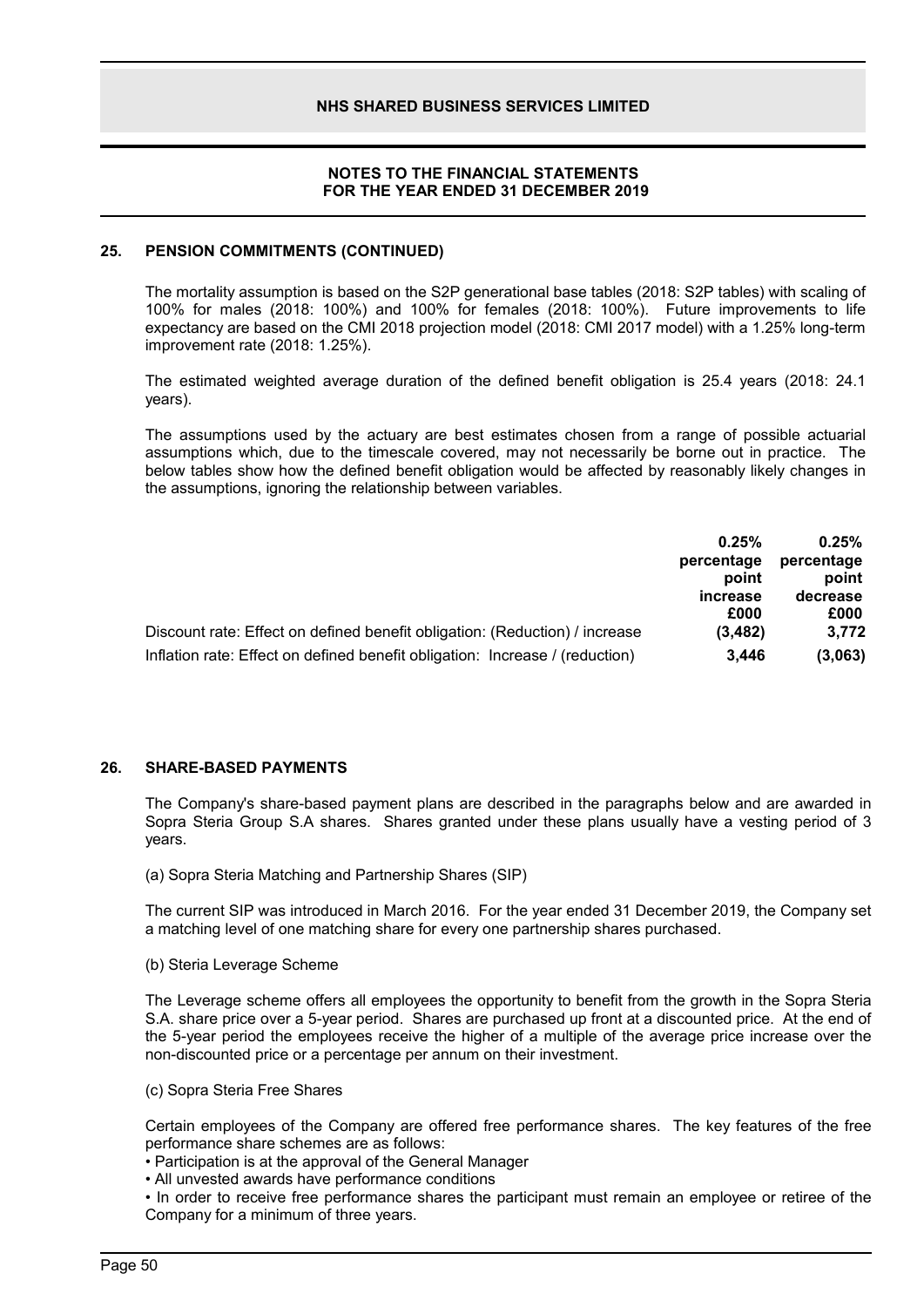# **NOTES TO THE FINANCIAL STATEMENTS FOR THE YEAR ENDED 31 DECEMBER 2019**

# **27. RELATED PARTY TRANSACTIONS**

During the year the Company entered into transactions, in the ordinary course of business, with related parties. Transactions entered into, and trading balances outstanding as at 31 December are detailed below:

|                                    | Sales to<br>£000 | <b>Purchases</b><br>from<br>£000 | <b>Amounts</b><br>owing by<br>£000 | <b>Amounts</b><br>owing to<br>£000 |
|------------------------------------|------------------|----------------------------------|------------------------------------|------------------------------------|
| Department of Health               | 1,495            | 16                               | 1                                  | 4,284                              |
| Royal Marsden NHS Foundation Trust | 761              | $\blacksquare$                   | 11                                 |                                    |
| Sopra Steria Limited               | 231              | 13,796                           | 6                                  | 1,411                              |
| <b>NHS Property Services</b>       | 460              | $\blacksquare$                   | 77                                 |                                    |
|                                    | 2,947            | 13.812                           | 95                                 | 5,695                              |

The comparative figures for the year ended 31 December 2018 were:

|                                    |          | Purchases | Amounts        | Amounts  |
|------------------------------------|----------|-----------|----------------|----------|
|                                    | Sales to | from      | owing by       | owing to |
|                                    | £000     | £000      | £000           | £000     |
| Department of Health               | 1,596    | 28        | 153            | 1,421    |
| Royal Marsden NHS Foundation Trust | 774      |           | $\blacksquare$ | 3        |
| Sopra Steria Limited               | 409      | 13.771    | 78             | 1,214    |
| <b>NHS Property Services</b>       | 582      |           | 55             |          |
|                                    | 3,361    | 13.799    | 286            | 2,638    |
|                                    |          |           |                |          |

M J Thorman is a Director of the Company. He is also Chief Financial Officer of an existing client, The Royal Marsden NHS Foundation Trust, resulting in them being a related party.

B M P Masterson is a Director of the Company. He is also a Director of NHS Property Services resulting in them being a related party.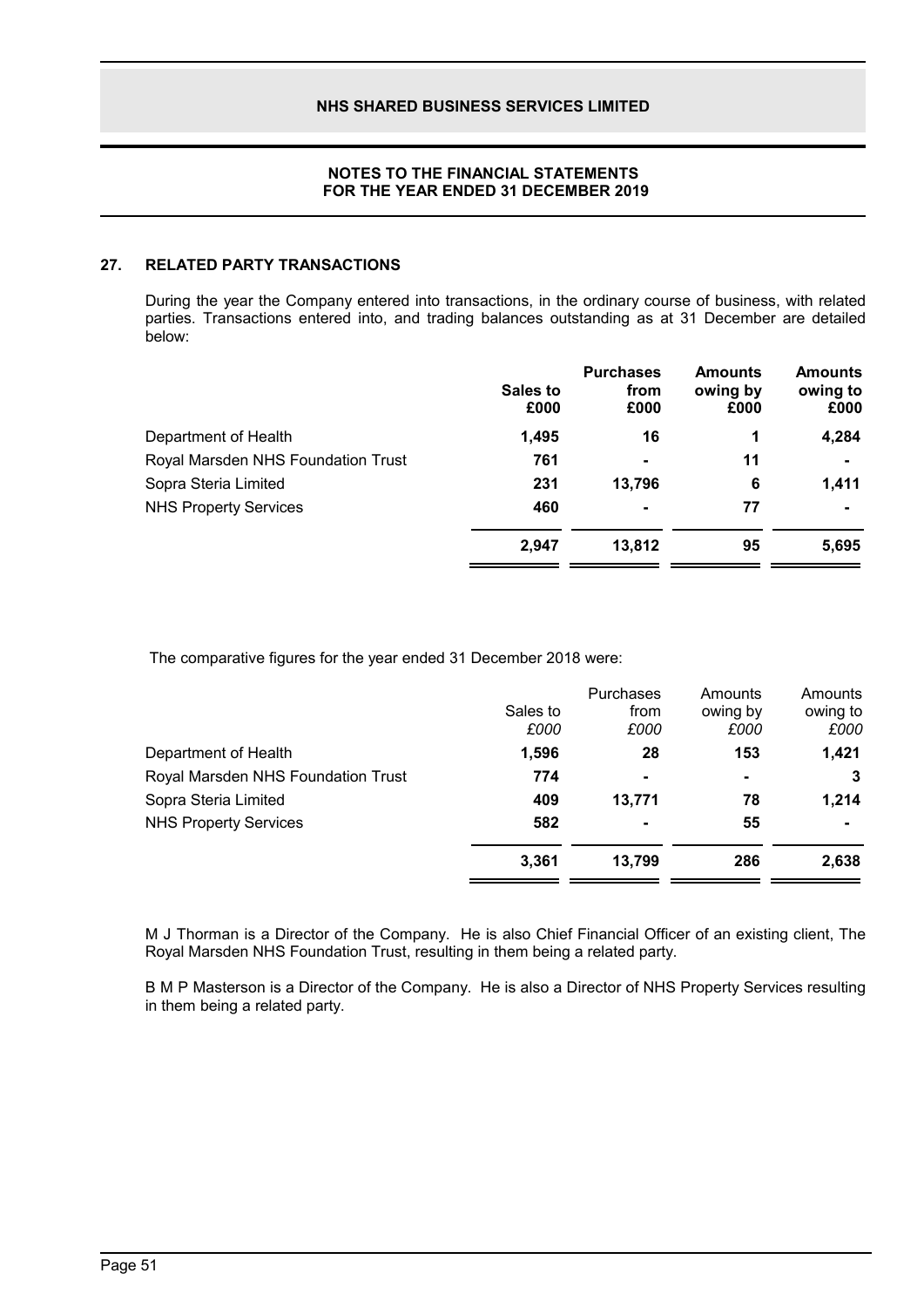# **NOTES TO THE FINANCIAL STATEMENTS FOR THE YEAR ENDED 31 DECEMBER 2019**

# **28. EVENTS AFTER THE REPORTING PERIOD**

Subsequent to the end of the reporting period, the COVID-19 pandemic has led to changes in the Company's operations. Some of the measures already in place to protect our staff include office closures, social distancing to limit contagion, and remote working whenever possible.

We continue to communicate daily with our employees and are implementing hygiene, travel, work and medical advice in line with government guidance across all sites.

No adjustment has been made to the 2019 results in respect of COVID-19 and the effect on 2020 is yet to be fully clarified.

# **29. CONTROLLING PARTY**

The Company's immediate holding company is Sopra Steria Limited, a company registered in England and Wales.

The Company's ultimate holding company at the end of the reporting period is Sopra Steria Group S.A., a company registered in France. Sopra Steria Group S.A. has included the Company and its immediate holding company in its group accounts, copies of which may be obtained from Sopra Steria Group S.A., PAE les Glaisins, 74940 Annecy-le-Vieux, France. They are also available on the Sopra Steria Group website at www.soprasteria.com.

The smallest and largest group in which the results of the Company are consolidated is Sopra Steria Group S.A., a company incorporated in France. In these accounts "Group" refers to the group of companies of which Sopra Steria Group S.A. is the ultimate holding company.